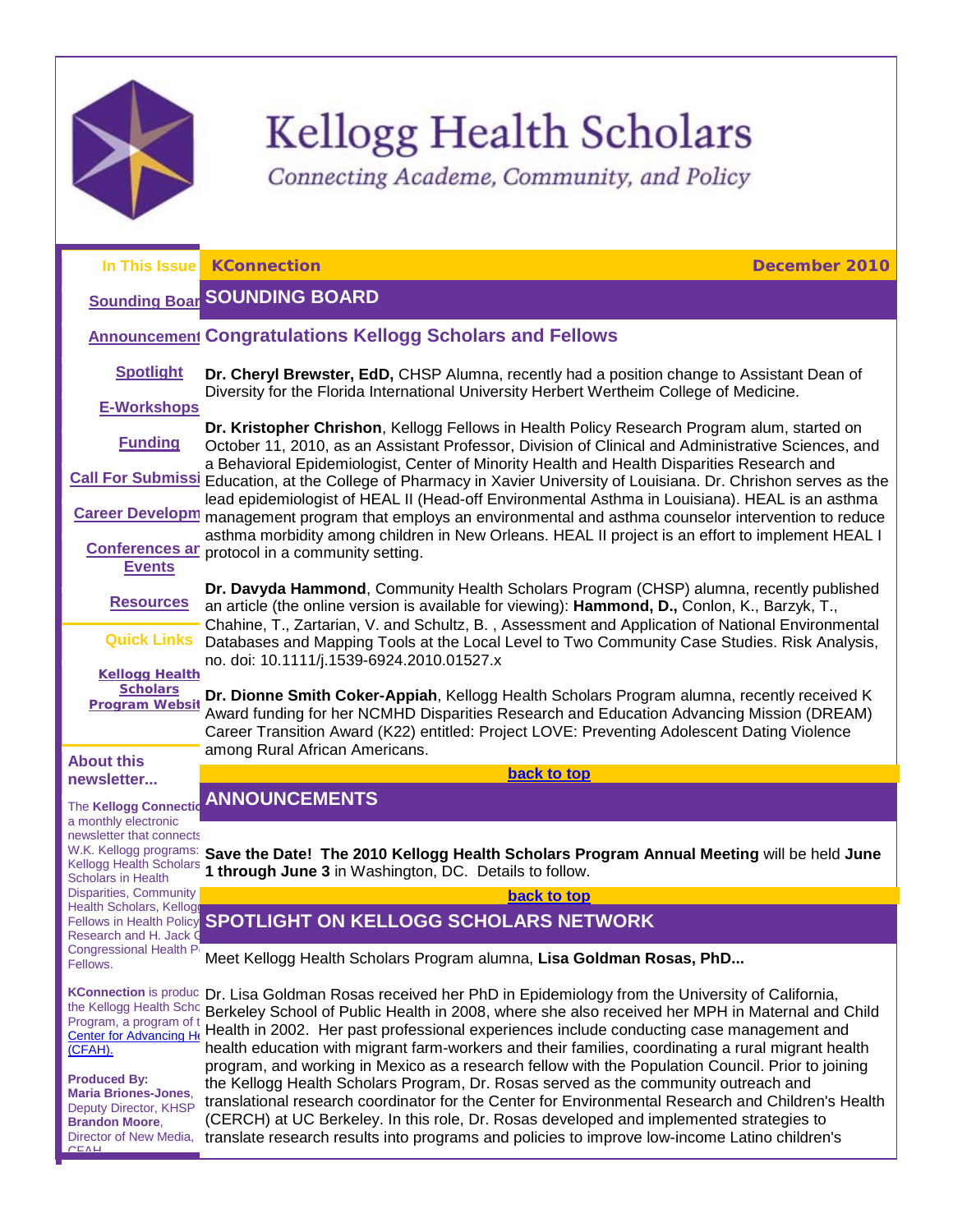resources or announcer to Kellogg Connection,  $\epsilon$ [kconnection@cfah.org.](mailto:kconnection@cfah.org)

CFAH identifies and disseminates state-of-th science evidence about purpose is to support he  $\ddot{\text{h}}$ and strengthen relationships among researchers and policymakers. CFAH rec unrestricted funding fror number of foundations, funding from the W. K. Kellogg Foundation. To contact CFAH, e-mail at [www.cfah.org.](http://r20.rs6.net/tn.jsp?llr=5gytkqcab&et=1104038057191&s=1&e=0017q8tSuYwGc9SdEe3fB_2hy1Aii68Efgsv0Hf2_VPlRZynBcDdJvj8n1rNsuYNr7kYKWAQH7SjiBSEKLEQf_CTpBoZEAP6Ybo0RcwiZGl5mY=)

# *Updated Contact Information?*<br>Please update our files

Please update our files has changed or will cha We want to keep our date and well-connected possible! Please send a changes to [mbjones@cfah.org](mailto:mbjones@cfah.org) or

To contribute informatio, obesity among children of Mexican descent by taking a bi-national (US-Mexico) approach. Among influence of behavioral, krisk factors for obesity among children of Mexican descent; (3) identifying policies that are effective and economic factors or in curbing the childhood obesity epidemic among Latinos; and (4) examining factors related to disease and well-being. childhood obesity in Mexico. This fall, Dr. Rosas assumed the position of Research Director with purpose is to support it the Program on Prevention Outcomes and Practices at the Stanford Prevention Research Center. environmental health. Her dissertation research examined the disproportionate prevalence of other findings, this research revealed that food insecurity is an important influence on diet among children of Mexican descent residing in both the US and Mexico. Dr. Rosas' current research efforts continue to focus on the high prevalence of obesity among Latino children and falls into four categories: (1) understanding the complex interactions between migration, acculturation and socioeconomic status and their influence on childhood obesity; (2) investigating modifiable early-life In this role, Dr. Rosas will expand her research on obesity to include adults by taking a lead role in a lifestyle intervention study with obese Latino adults that takes an environmental approach. Outside of her research, Dr. Rosas enjoys spending time with her husband and one-year-old son.

principally The Annenbe is "able to see the significant impact that the program had on my research as well as the Foundation, and restrict researchers and community partners that I collaborate with. The protected time that the fellowship [info@cfah.org,](mailto:info@cfah.org) call (202 of research." She added, "The program gave me the confidence and skills to connect with both 387-2829 or visit our we community partners and policy makers in my research efforts. Finally, I gained a deeper Do We Have Your Mos the program. I think that knowing I am part of a larger cadre of researchers committed to ricase apuate our mest research here at Stanford." Taking a rare moment to reflect on the past two years as a KHSP Fellow, Dr. Rosas states that she period offered enabled me to deepen and broaden my research trajectory by forming collaborations with other scholars and senior researchers, learning new analytical skills, and trying out new lines understanding of the context and politics of health disparities research as a result of participating in addressing health disparities, gives me the inspiration and confidence to bring a disparities lens into all my research efforts. I can already see how I am able to bring these experiences into the

**[back to top](#page-0-3)**

# <span id="page-1-0"></span>Scholars network as up<mark>-</mark> Archived KHSP E-Workshops

healthscholars@cfah.or\_between face-to-face networking meetings to explore topics of mutual interest. Its purpose is to The archived KHSP e-workshops are taped from the live e-workshops of the Kellogg Health Scholars. These live electronic workshops are intended to bring Kellogg Health Scholars together form closer networks between the Kellogg Health Scholars and to provide to them and the Kellogg Community of Scholars support and resources for career development.

> Access to archived e-workshops is STRICTLY LIMITED to Kellogg Health Scholars, Kellogg Fellows in Health Policy Research (current and alumni), Scholars in Health Disparities and Community Health Scholars program alumni and H. Jack Geiger Congressional Health Policy Fellows program alumni. The contents of these e-workshops are confidential. These archived presentations should not be accessed, copied or forwarded by/to any individuals other than group of scholars, fellows and scholar/fellow alumni that have been identified.

**To listen to the archived presentations and download materials**, visit the KHSP members area at [http://www.kellogghealthscholars.org/members/login.cfm.](http://r20.rs6.net/tn.jsp?llr=5gytkqcab&et=1104038057191&s=1&e=0017q8tSuYwGc_oHXTY5XjE_eLI7dMUInKRjPjeuZxJwo4Jda5SYWZQyuj9FehAfHxxz1r9BSuuB30uB-YvdEtNIvYmLZ3ai8jXBTCU91iV3y4K7FK14nrzM8UlPUoL3RqtNZPsSVE-ER9q0m6ettjjmg==) For login and passcode information, please contact Brandon Moore [\(bmoore@cfah.org\)](mailto:bmoore@cfah.org) or Marie Briones-Jones [\(mbjones@cfah.org\)](mailto:mbjones@cfah.org).

**[back to top](#page-0-3)**

# <span id="page-1-1"></span>**FUNDING**

**California Breast Cancer Research Program**

**An Integrated Approach to Understanding Behavioral, Social, and Physical Environment Factors and Breast Cancer among Immigrants**

## **Deadline: December 14, 2010, 5:00 p.m. PST**

We have opened a call for proposals for pilot studies to describe the changes in behavior, social and physical environment that may cause the dramatic increase in breast cancer risk that occurs as people immigrate to and remain in California. Up to \$1.2 million dollars will be awarded, with preference given to **transdisciplinary** projects. For a description of our groundbreaking multimillion research initiatives on the role of the environment in breast cancer and the disparities of the disease, see the [press release.](http://r20.rs6.net/tn.jsp?llr=5gytkqcab&et=1104038057191&s=1&e=0017q8tSuYwGc8IUyf1QKvC_V2Y6owgwxo_cB2Xm1LpEbmQBNcIcJCMdWD_llE_tAbCVcbZrjn-BujQPDox5Pvosa-LmzKKG2UhsqSPLemo9UdWaozhtF6hB9lV7ZNHxIb2pTJA5AazEkM=)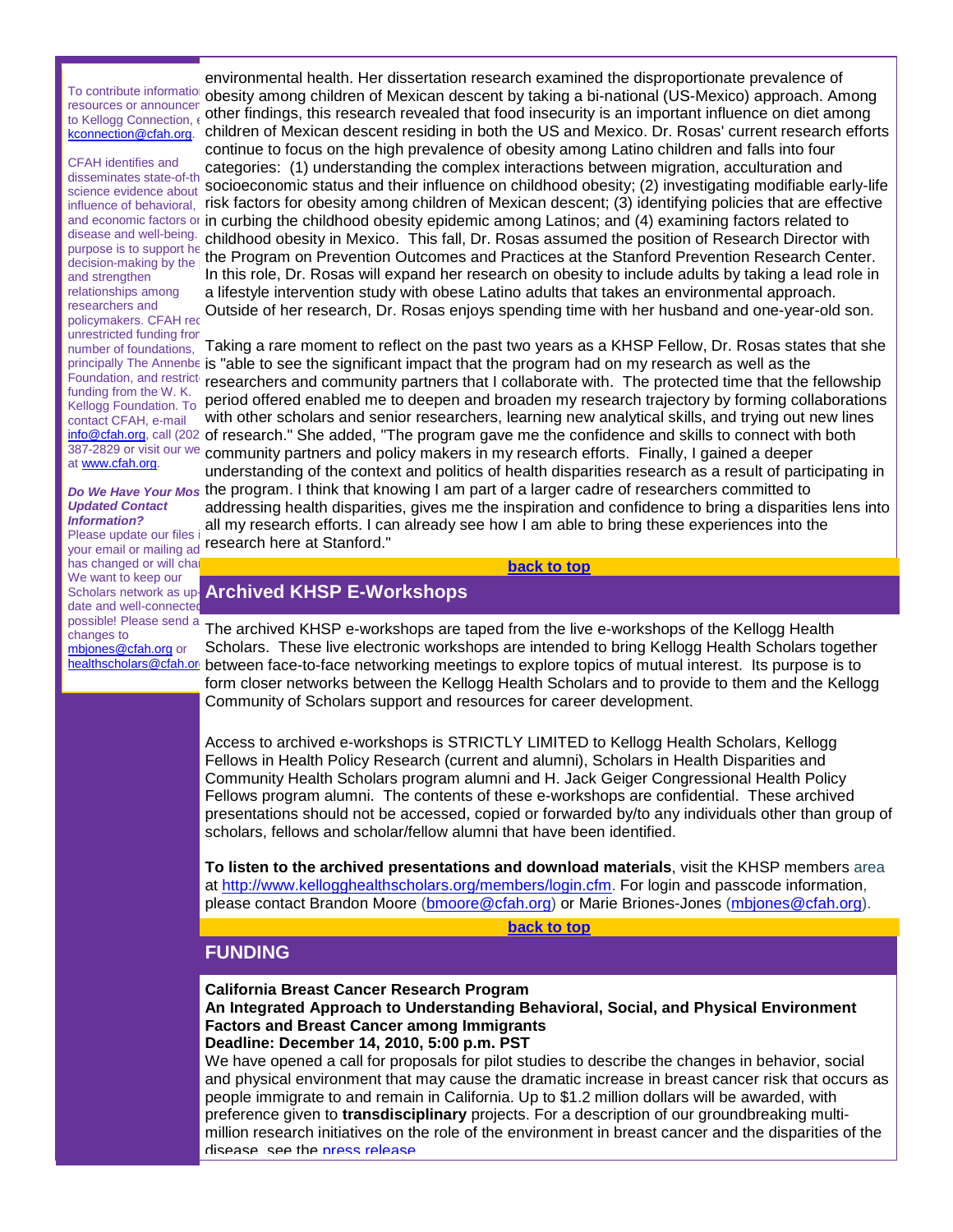Applications must be submitted through our online application process, hosted by proposalCentral. Information is also available on our website in the [SRI Call for Applications.](http://r20.rs6.net/tn.jsp?llr=5gytkqcab&et=1104038057191&s=1&e=0017q8tSuYwGc9H5gcK68hlnUuR1C6LEuC6X3EBp8UdQIZFdwwiF_0Rjk6RpFUDxBZZ0sQ_JRzROGOd6sAqksru47zi5TLjPd7aDBGcUP_BJvDiFZJFmod9rieE46xbADaV) Questions and other inquiries may be directed to [SRI@cabreastcancer.org.](mailto:SRI@cabreastcancer.org) 

# **California Breast Cancer Research Program Funding for Community Research Collaborations (CRC) Awards February 24, 2011-Application Deadline**

Two funding mechanisms are available:

• The **CRC Pilot award** is for a maximum of **\$150,000** in direct costs for a period of up to **18 months**. The Pilot award supports the initial phase of the project, which includes strengthening collaborations, developing feasible methods and tools, and collecting pilot data.

• The **CRC Full award** is for a maximum of **\$600,000** in direct costs for a period of up to **three years**. The Full award funds projects with a fully developed research plan and supporting preliminary data, carried out by a well-integrated, experienced team of scientists and community members. Typically, a CRC Full application is for support of the completion of a research plan successfully carried out with a previous Pilot award.

View the [CRC Call for Applications](http://r20.rs6.net/tn.jsp?llr=5gytkqcab&et=1104038057191&s=1&e=0017q8tSuYwGc8gyG5vNe5JCIYQb1ANxbRi-y6AYnMVfX5x32BYT_ff4Kl50UHyyJKTUaFo1mi8P3kR5dNj6-6Tupaj7vMHmK-gHMKY1gi-T6S-WJcANF6tke3B-p58KPoq) on our website for more information.

#### **National Institutes of Health**

**NIH Basic Behavioral and Social Science Opportunity Network (OppNet) Short-term Mentored Career Development Awards in the Basic Behavioral and Social Sciences for Midcareer and Senior Investigators (K18)**

(RFA-DE-11-003)

**Opening date: December 24, 2010**

#### **Deadline: January 24, 2011**

This funding opportunity provides candidates with protected time to achieve a shift in the focus of their research directions in the basic behavioral and social sciences, or to substantially enrich current [b-BSSR](http://r20.rs6.net/tn.jsp?llr=5gytkqcab&et=1104038057191&s=1&e=0017q8tSuYwGc-sI2muIZvzXm-W2v0B6gjlM9Fr_heIuZzNyHpf70dSKoXNTWUkfJeWs3JHllOmn3SbiQ9q7HXwGg0BgChZMotGnPS58j1675yakMb3Ng_pAz_BMWqQ5rlO) research programs through the introduction of tools, theories, or approaches from other disciplines or scientific areas; it is not a substitute for research project support. Two categories of candidates are targeted: (a) biomedical or clinical researchers with little experience in basic behavioral and social sciences research who seek training with a well established b-BSSR investigator in order to explore the introduction of b-BSSR into their research programs; and (b) investigators in the basic or applied behavioral and social sciences who wish to build new components or domains of basic-BSSR into their research programs. OppNet strongly encourages investigators to consult all NIH-OBSSR's definitions related to basic and applied [BSSR](http://r20.rs6.net/tn.jsp?llr=5gytkqcab&et=1104038057191&s=1&e=0017q8tSuYwGc8Y8nvdd-UHe613_gHq3f3-U6lsUxaZa0r41cv696v1Cn_ifQ0c3O_StbdBijU3_ZYUQt8pBNCfWWzxf0Jh5xT87BRQZzZRPefZXo1s5lY-98lT52cnDoBFgUZ0en7iic1ELeha_hLSJdEQeB-FIr-ipw71gUXmbaOhYk7RfiUXpKeVJU239NRf) for all OppNet-related FOAs. OppNet, NIH's Basic Behavioral and Social Science Opportunity Network, makes each of its funding opportunities available through one of its 24 member Institutes and Centers (ICs). Consequently, the NIH IC that makes each FOA/RFA available to the public is not necessarily the NIH Institute or Center that ultimately will manage a funded OppNet K18 project. Announcement details at [http://grants.nih.gov/grants/guide/rfa](http://r20.rs6.net/tn.jsp?llr=5gytkqcab&et=1104038057191&s=1&e=0017q8tSuYwGc_ViGqwxiwOwph84SgvmTqr8-SBfGehK5-t6W394eYDylRlvImULsrVXRHNglFYGvx03hiMEPbUkBlN6fbMdsH9cyqnS3azizdfaWtnEQle-WwOuSrHUQ_T7pUvTSMY8-I4vj2E35O8jPGI4y-r5XxKyToT3wfOju4=)[files/RFA-DE-11-003.html.](http://r20.rs6.net/tn.jsp?llr=5gytkqcab&et=1104038057191&s=1&e=0017q8tSuYwGc_ViGqwxiwOwph84SgvmTqr8-SBfGehK5-t6W394eYDylRlvImULsrVXRHNglFYGvx03hiMEPbUkBlN6fbMdsH9cyqnS3azizdfaWtnEQle-WwOuSrHUQ_T7pUvTSMY8-I4vj2E35O8jPGI4y-r5XxKyToT3wfOju4=) For more information about OppNet, visit [http://oppnet.nih.gov.](http://r20.rs6.net/tn.jsp?llr=5gytkqcab&et=1104038057191&s=1&e=0017q8tSuYwGc92_KYkMYxMdlJJP7gDAqw3KIr-fTBolkdI4ZR8jK3sbUoKaCtSBLA8h8Ux1Qm2vnE4Z4mVVUkpml_FyOSSQEBGw4bh89sXgKA=)

**[back to top](#page-0-3)**

# <span id="page-2-0"></span>**CALL FOR SUBMISSIONS**

#### **Call for Abstracts - REACH US**

**CA and Beyond Conference: REACHing for Health Equity: Keeping our Eye on the Prize Long Beach, CA**

**June 1-2, 2010**

**Deadline: December 10, 2010, 5:00 p.m. Pacific** 

Conference Goal:To broaden the discussion about racial and ethnic health disparities to include a human rights and social justice perspective, while forging and strengthening partnerships and strategies to move us towards health equity.

#### Conference Objectives:

1.To celebrate progress and success, and share lessons learned in closing the gap on racial and ethnic health disparities

2.To continue to build momentum and move towards greater health equity

3.To examine how health disparities are affected by the current political, social and economic climate

4.To shed light on the root causes issues that impact health disparities

Instructions for Abstract Submission: Submit an abstract that does not exceed 250 words.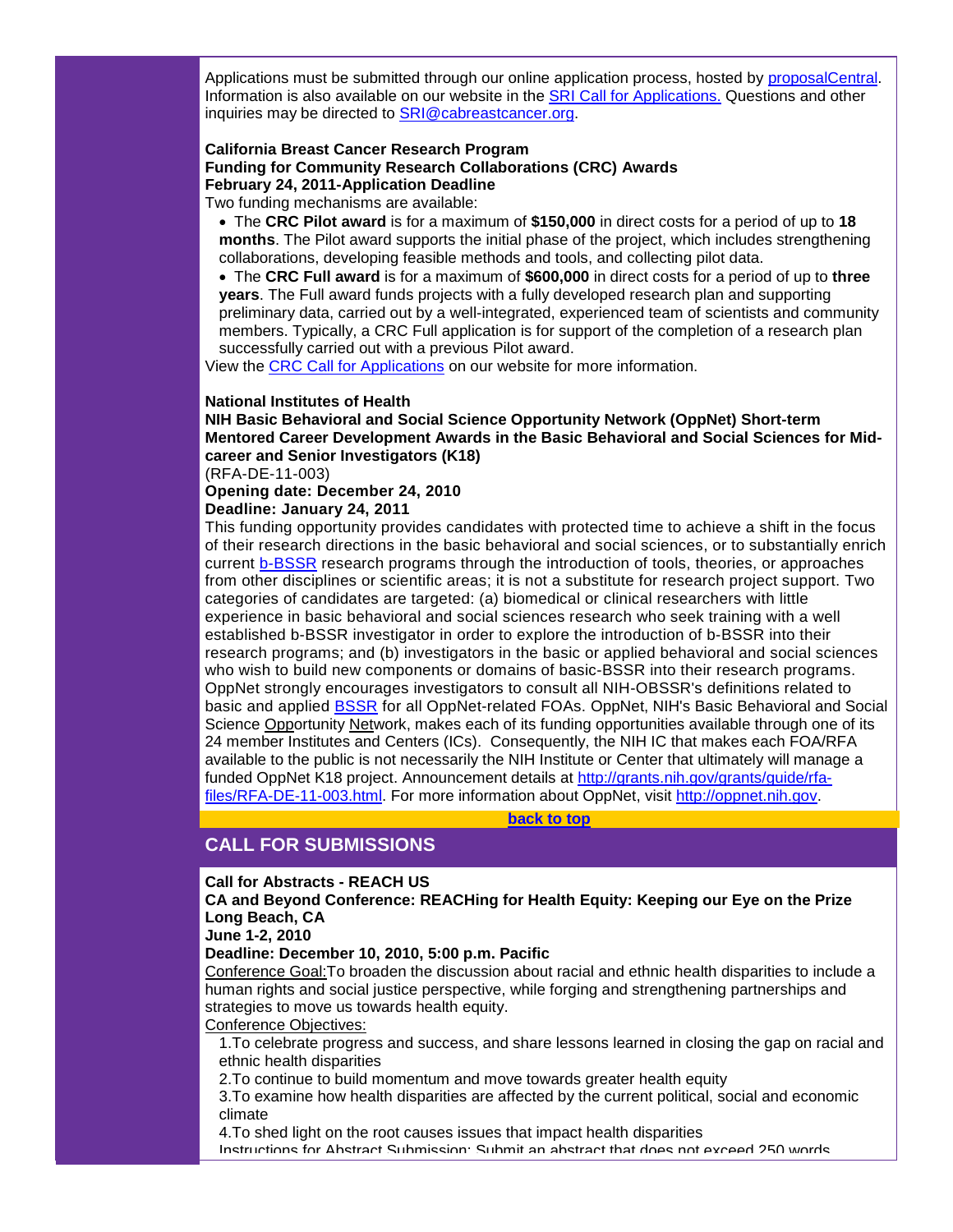Abstracts longer than 250 words will not be considered. Please submit separate "Abstract Submission Forms" if you are submitting more than one abstract.

Abstracts should focus on one of the four objectives identified:

1.To celebrate progress and success, and share lessons learned in closing the gap on racial and ethnic health disparities.

2.To continue to build momentum and move towards greater health equity.

3.To examine how health disparities are affected by the current political, social and economic climate.

4.To shed light on the root causes issues that impact health disparities.

Abstracts should focus on one or more of the groups below: Racial/Ethnic Groups: African American/Black; Alaska Native; American Indian/Native American; Asian American; Hispanic/Latino; and/or Pacific Islander

Abstracts should focus on one or more of the health topics listed below for the populations described above:

Health Priority Areas: Asthma; Breast and Cervical Cancer; Cardiovascular Diseases; Diabetes; HIV Infections/AIDS; Adult/Older Adults Immunizations; Infant Mortality; Hepatitis B and/or tuberculosis.

Abstracts focusing on one of the eight health priority areas are highly recommended, however other health-related topics and communities such as aging, breastfeeding, disability, health education, LGBTQ (Lesbian, Gay, Bi-Sexual, Transgender, Questioning), mental health, obesity, and prenatal/perinatal health are also strongly encouraged.

Abstract Submission: Download the "Abstract Submission Form" starting in early November at [www.chc-inc.org.](http://r20.rs6.net/tn.jsp?llr=5gytkqcab&et=1104038057191&s=1&e=0017q8tSuYwGc_EHOTz3Hwym62OLx8KZrOSE_7ZBcX77-N6dpcs08asYRq3tGkWiGJ6_HiRGi3yHV5z2tdMKQf2TYasMVaaNineLryFNpIRiPM=) If you have technical difficulties or would like the abstract submission form in WORD, or pdf,

please contact Jennifer Chiprich at (323) 757-7244 ext 287 or [jchiprich@slahp.org.](mailto:jonathan@chc-inc.org)

Abstract Deadline: Abstracts must be received by Friday, December 10<sup>th,</sup> 2010 at 5:00 pm PST. Please submit abstracts via e-mail to *[jchiprich@slahp.org](mailto:jchiprich@slahp.org)* or Fax Attn: Jennifer Chiprich: (323) 756-2745. Notification of Receipt/Acceptance: January 2011 **--** All submitting authors will be notified; those with acceptances will be expected to confirm participation and attendance by February  $14<sup>th</sup>$ , 2011.

#### **Call for Papers -** *Health Affairs* **Health and the Environment Deadline: December 15, 2010**

*Health Affairs* will publish a theme issue on Health and the Environment in May 2011. We invite submissions of papers that inform policymakers about environmental dimensions of health and their impact on individual and population health, health disparities, and health care costs. We particularly seek submissions that illuminate problems AND recommend thoughtful and effective policy responses for federal, state and local policymakers. Papers should be submitted to *Health Affairs*  by December 15, 2010 at [http://mc.manuscriptcentral.com/ha.](http://r20.rs6.net/tn.jsp?llr=5gytkqcab&et=1104038057191&s=1&e=0017q8tSuYwGc9bCjxOiv5Am0bOmF5qxoI6X8JGILPH7pLwU3U39WwNyNwpurE6nLxUGLUHDzZI0quZohPycnJZihyW7zzi-C1yGfWduhT-CazEJXBqe6fxtEiLpoevRCfQ) Papers will be considered for inclusion in the theme issue as well as in subsequent issues of the journal. The theme issue of *Health Affairs* will explore the current state of knowledge about how factors in the natural and built environments - including polluted air or water, chemicals, and climate change -- affect human health. We seek to begin to bridge the gap in understanding between those who have long focused on these environmental contributors to health, and those who have traditionally focused on such areas as health services delivery and financing. The ways in which environmental stressors adversely impact the most vulnerable members of society will also be an important focus of the thematic issue. We seek to present the latest research on environmental health threats and policies that have worked to minimize or ameliorate them. In particular, we hope to cast a spotlight on regulatory agencies and the regulatory frameworks that guide their actions. We also plan to present case studies of selected health impacts attributable to environmental conditions or aggravated by them. Research papers as well as analyses and commentaries from various viewpoints will be considered for publication. This issue of *Health Affairs* is supported by a grant from the Kresge Foundation.

Timetable: The journal welcomes original papers, analyses, and commentaries for the thematic issue by December 15, 2010.*Health Affairs* editors and the theme issue advisors (Drs. J. Pete Myers, Kenneth Olden, and Tracey Woodruff) will evaluate submissions and make initial selection of those which warrant further consideration. *Health Affairs* will publish additional papers on environmental health through 2011**.** 

Papers submitted after December 15, 2010 will be considered for publication in future issues of the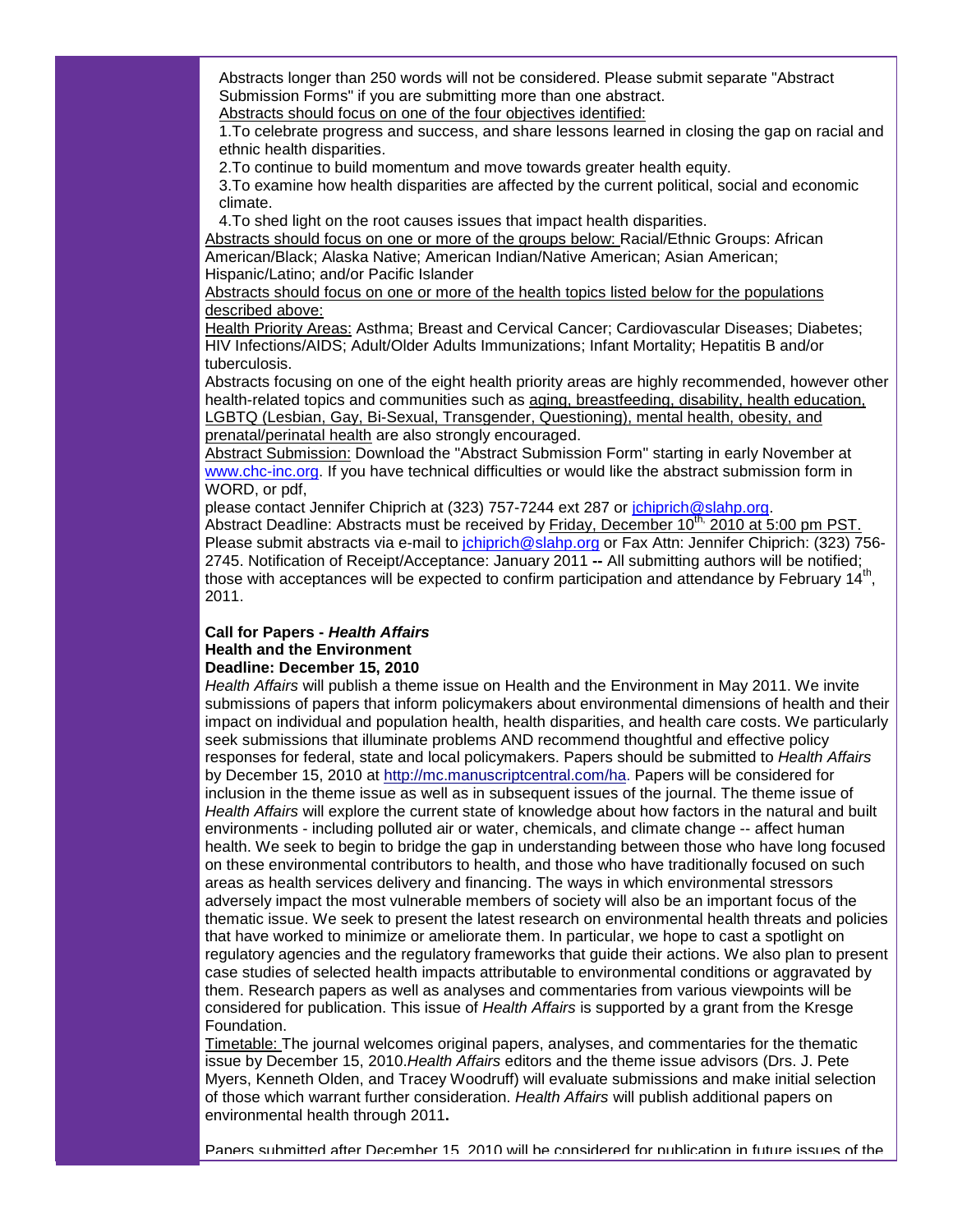journal. Considering the short timeline, we do not expect all authors to initiate new research, but encourage synthesizing existing work to frame the issues and inform policy discussions and deliberations for an audience that heretofore may not have devoted much thought to environmental health. Selected papers will be subjected to peer-review by external reviewers in a double blind process which masks the identity of both authors and reviewers. Authors of papers that are determined to be appropriate will be asked to revise their papers in January and February. Copyediting and production for the issue will take place following that, with publication scheduled for early May 2011. Submissions requirements: Manuscripts should be submitted via *Health Affairs*  manuscript management system at [http://mc.manuscriptcentral.com/ha](http://r20.rs6.net/tn.jsp?llr=5gytkqcab&et=1104038057191&s=1&e=0017q8tSuYwGc9bCjxOiv5Am0bOmF5qxoI6X8JGILPH7pLwU3U39WwNyNwpurE6nLxUGLUHDzZI0quZohPycnJZihyW7zzi-C1yGfWduhT-CazEJXBqe6fxtEiLpoevRCfQ)**.** Submissions should not exceed about 3500 words, plus a 100-word abstract, and may include up to 3 exhibits. Papers should be original submissions not previously published or being considered by other journals. Details on format and endnotes are available on the *Health Affairs* website under "Help for Authors" [http://www.healthaffairs.org/1410\\_for\\_authors.php.](http://r20.rs6.net/tn.jsp?llr=5gytkqcab&et=1104038057191&s=1&e=0017q8tSuYwGc-Jx6fEhJ0tZiP4Mli_FyxsWKppe_eB66acJMPEPsjRdt1rMJWvyZajypst2t6QG8yVMZzTSEcNBTTP3IAMyqJV7_h2jLXsgK4cTBLoyBfQVv-0NSA7LORkVQiQhcMEVx-ePiAiCB1ZLA==) Please contact Mary Rubino, Senior Editor, *mrubino@projecthope.org*, or Don Metz, Executive Editor, <u>[dmetz@projecthope.org](mailto:dmetz@projecthope.org)</u> for more information. Topics: We invite submissions of original Why should health policymakers care about environmental health? quantitative and qualitative research that explore the scientific, societal, and economic aspects of environmental health policy, addressing the following questions and topic areas: What are the key drivers/players in environmental health? How does environmental health impact long term health care costs? What is the current knowledge base about environment health and policy? Where are the policy opportunities and obstacles to reduce negative environmental impacts on health? Air Quality and Health: Asthma, Heart Disease, Cancers Climate change: Impacts on human health Chronic Disease: Environmental Contributors and Long Term Costs Chemical Exposure and Health: Occupational, Fetal, and Lifetime Exposure Costs and Benefits of Environmental Health Regulation Food Safety: Reporting and Tracking Genetic Impacts on Vulnerability Green Chemistry: Life cycle impacts and costs Health Disparities and Environmental Justice International Approaches: What Can We Learn? Legal Levers: Regulation and the Role of the Courts Lessons Learned from Lead and Smoking Ocean Health and Human Health The Precautionary Principle: Help or Hindrance Regulatory Intent and Impacts: ToSCA Water Quality: Risks to Municipal, Ground and Well Water

#### **Call for Abstracts - Association of Ontario Health Centres, the Canadian Alliance of Community Health Centre Associations and the National Association of Community Health Centers (USA)**

**Community Health Centres: Acting Today, Shaping Tomorrow Westin Harbour Castle Toronto, Canada June 9-11, 2011 Deadline: December 20, 2010**

[www.aohc.org/conference](http://r20.rs6.net/tn.jsp?llr=5gytkqcab&et=1104038057191&s=1&e=0017q8tSuYwGc9Yn8xGOS6uiFyhPLONldhR9yf0G3wrooCAoovDnvstRt1_PmzJMiHAl_CQUV2Li4n9a5MzJemOXY55fzy9-GlJXPmJKhJ7FqQEUL_HQMu4RA==)

Conference Background and Scope: The Association of Ontario Health Centres, the Canadian Alliance of Community Health Centre Associations and the National Association of Community Health Centers (USA) invite you to submit a workshop abstract for our 2011 landmark conference Community Health Centres: Acting today, shaping tomorrow being held June 9th and 10th in Toronto, Ontario. The gathering will be visionary and inspirational. Over the course of two days we'll explore the full power and potential of the Community Health Centre model in action. We will also be inviting delegates, speakers and workshop presenters from all over Canada, the USA and around the world to share stories about how they are improving health using a community-based approach to primary health care.

Workshop Themes: Workshops will present innovations from across Canada, the United States and around the world that connect with the following themes:

1. Quality improvement and improving efficiency or effectiveness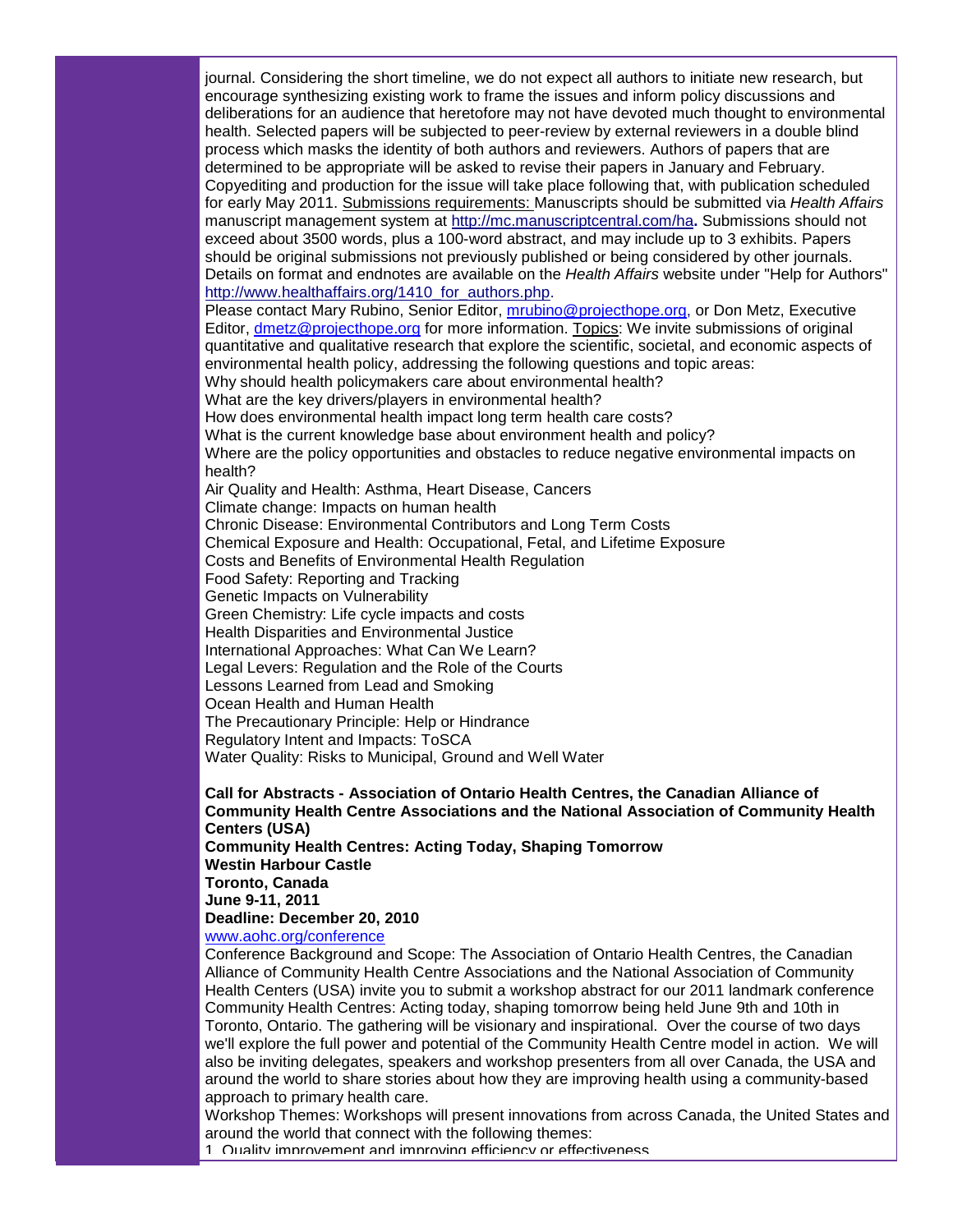- 2. Advancing health equity and the social determinants of health
- 3. Best practices and innovations
- 4. Building our case and our movement: research, advocacy and communications

Workshop Format: Workshops will be 1 hour and 45 minutes in length. Priority will be given to innovative ideas that highlight or elaborate on the Workshop Themes. Presenters/facilitators are encouraged to be creative in their workshop delivery by utilizing a variety of facilitation tools and methods to support interaction. Priority will be given to workshops that can demonstrate positive qualitative and/or quantitative outcomes of their work. For those who wish to submit poster presentations, submissions will be available in the New Year (2011). Submission Guidelines: To submit a workshop abstract please visit the AOHC website at [http://abstract.aohc.org/.](http://r20.rs6.net/tn.jsp?llr=5gytkqcab&et=1104038057191&s=1&e=0017q8tSuYwGc8l1sfNVYAytVxsY_t8mlZ40JRr53gLT50KvzHXCOe1DOu8pje1LTU5ijoSP33CEdXZFFYVBE5loB-HgKlchzoTe2WMlawzquQ3d7kj1OTZhA==)Deadlines for submissions is December 20, 2010. Those submitting abstracts will be informed February 1, 2011 of acceptance.

#### **Call for Reviewers - Community Based Public Health Caucus Deadline: December 20, 2010**

The Community Based Public Health Caucus is looking for peer reviewers (community and academic) to review abstracts for the American Public Health Association Annual Meeting in 2011. If you are interested in serving as a reviewer (abstract review will take place between 2/23/11- 3/4/11) please click on the link [http://survey.qualtrics.com/SE/?SID=SV\\_8cynmfKwDK4OGyM](http://r20.rs6.net/tn.jsp?llr=5gytkqcab&et=1104038057191&s=1&e=0017q8tSuYwGc96Zkhe561K7WGZ_PNWS05EdpJqxxjS_sUe_3RctKrsB23tsFipfnr5apPWPIRtAVz3Zo5nMEUr1My3nroe2VM4UD86BLFQJBbeRZTsp3Eeu1vdSWYTjZCabdRXyx3VYjbawIfbfGcOnOkioVvWJi3O) and fill in your information (it will take less than five minutes) by December 20, 2010.

#### **Call for Papers -** *American Journal of Public Health* **Deadline: December 31, 2010**

The call for papers relating to National Cancer Institute sponsorship of a special theme issue of the American Journal of Public Health to highlight results of recent research on the measurement and impact of discrimination in the health care setting is posted at [http://bit.ly/i0vxnA.](http://r20.rs6.net/tn.jsp?llr=5gytkqcab&et=1104038057191&s=1&e=0017q8tSuYwGc92_KYkMYxMdusZPkvylptr_552PkaWfWPIq2zv7xoAQdrlmLF5E6D-NAVhzIpBmnojdXT8vttbUzdj5PO44kKMNdmOn8UZ2FY=) Abstracts of proposed papers are due by December 31, 2010.

#### **Call for Abstracts - BRFSS, CDC**

#### **28th Annual BRFSS Conference**

#### **BRFSS: State-Based Health Surveillance Meeting Local Data Needs Atlanta, GA**

**March 19-23, 2011**

#### **Deadline: December 31, 2010, 11:59 p.m. EST**

#### **Online Abstract Submission at: [http://apps.nccd.cdc.gov/BRFSSAbstractSubmission](http://r20.rs6.net/tn.jsp?llr=5gytkqcab&et=1104038057191&s=1&e=0017q8tSuYwGc8VtA2WUpOyu41PiP6VCp_Xrpi3uN9MuBAkiH8BaIkmcSyB3xZJqLhYIPbYJ2uTmi8GXmysaYiCUcVB2JBONuq6AGu9lLC9NXotKRbJ7MZpRBhoRXXb7ud0UcQSk3h4cUI=)**

The 28th Annual Behavioral Risk Factor Surveillance System (BRFSS) Conference will be held March 19-23, 2011, in Atlanta, Georgia. The BRFSS Conference Committee seeks abstracts for oral and poster presentations. We are particularly interested in research related to our conference theme: State-Based Health Surveillance Meeting Local Data Needs. Abstracts related to BRFSS **topics in survey research, epidemiology, evaluation, policy and public health**are also welcome for consideration.Abstract submission open dates:Monday, November 15 through Friday, December 31, 2010. Abstract submission deadline:Friday, December 31, 2010, 11:59 p.m. EST, Questions concerning the proposal submission process should be directed to [BRFSSAbstracts@cdc.gov.](mailto:BRFSSAbstracts@cdc.gov)

#### **Call for Proposals - Portland State University (PSU) and Community-Campus Partnerships for Health Second International Institute on Partnerships**

**PSU Campus Portland, OR May 23-25, 2011 Deadline: January 4, 2011**

Details at [http://bit.ly/caNqqW](http://r20.rs6.net/tn.jsp?llr=5gytkqcab&et=1104038057191&s=1&e=0017q8tSuYwGc8Y8nvdd-UHe96_yIVM2Eh3kflOX3xvwpTPx9T_LF1gtfuUx_xhiieI4A9OWTk_XoMBaVp6qJ7u6cXBnhQcE14wv22Tf-e5Rc4=)

- Why "PARTNERSHIPS"?: Insights from decades of practice and emerging research confirms that the most effective community-campus collaborations must be supported by solid partners who work regularly on their partnership development and sustainability.

- Why "INTERNATIONAL"?: Community-campus engagement is now a global phenomenon. Thus, we invite colleagues from around the world to focus with us on the many kinds and types

of partnerships that undergird local, regional, state, national, and/or international collaborations. - Why an "INSTITUTE"?: The Institute program is directed to strengthening the capacity of both community and higher education constituents for participation in transformative partnerships. This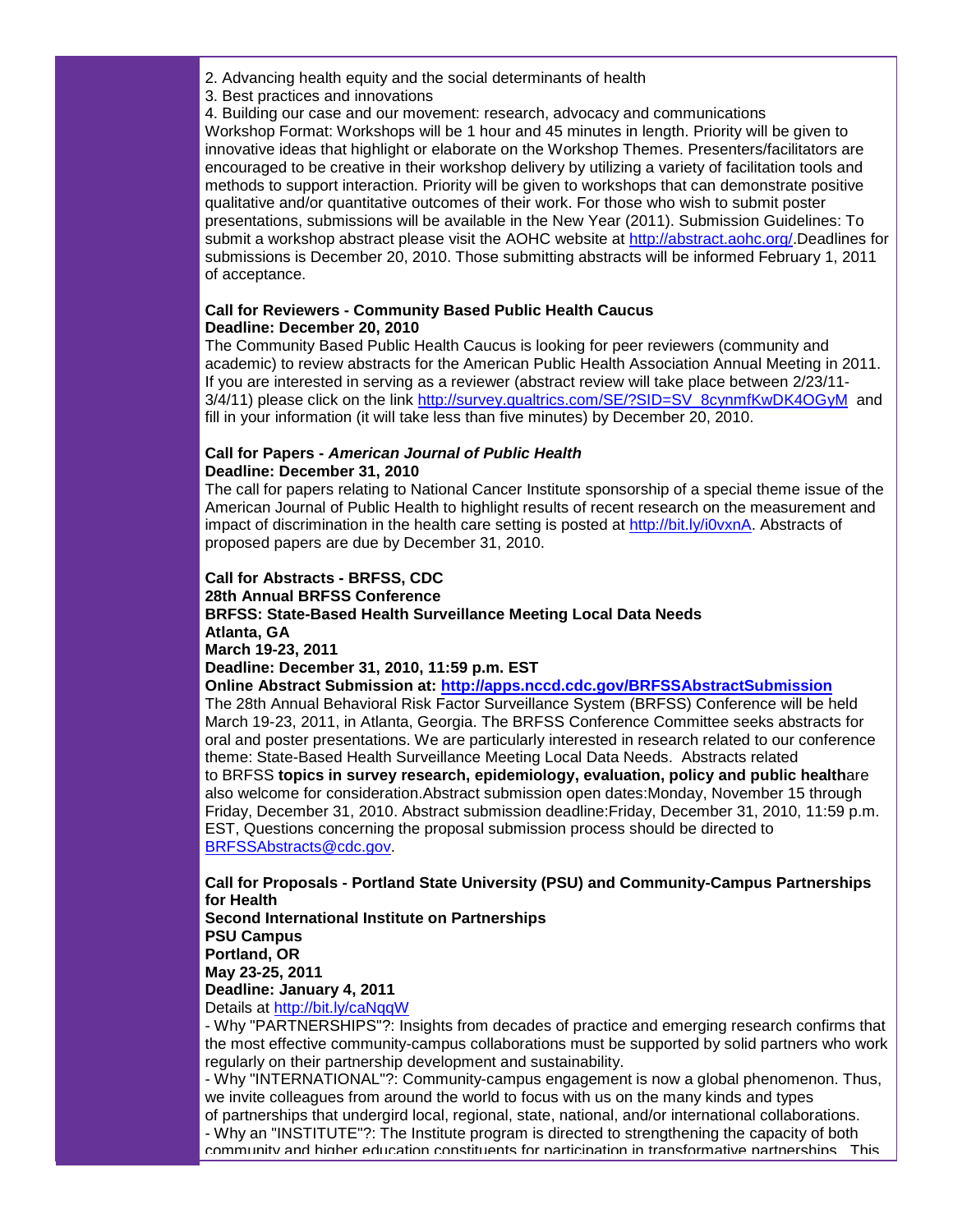"hands-on" program will empower attending participants to extend and enhance the foundations of community-campus partnerships with contemporary understandings, research, and practices within a supportive national and international network.

- WHO SHOULD ATTEND: Join community partners, faculty, administrators, and students interested in deepening their understandings and practices of community-higher education partnerships.

- How will this gathering be "DIFFERENT"?: Through a blend of presentations from the field, plenaries and working sessions, we will deeply explore strategies to address persistent challenges, analyze promising practices, and examine research to advance the study of partnerships. Questions? E-mail: [iip2011@pdx.edu](mailto:iip2011@pdx.edu)

#### **Call for Abstracts - Third North American Congress of Epidemiology Montreal, Canada June 21-24, 2011**

#### **Deadline: January 10, 2011**

Abstracts are requested for consideration for oral and/or poster presentations for the Third Annual North American Congress of Epidemiology in Montreal, Canada. Accepted abstracts will be distributed at the June meeting and will also be published in a Supplement Issue of the American Journal of Epidemiology.

Topic Areas can be found at [http://www.epicongress2011.org/abstracts.html.](http://r20.rs6.net/tn.jsp?llr=5gytkqcab&et=1104038057191&s=1&e=0017q8tSuYwGc9f--NOzxHcOSLptP0KvdVVkvCvzbH1ydMhrUYLdcqff24zhGwIGnymypBDfKQSpXzWHXwf8zQDsOhlT1kZtoONPzhMjoykHDml27aRiTydrIP2Uotc-rBZmr_SSWC9OnQ=) The following rules are AJE policies and must be adhered to precisely:

1. Abstracts are required to be submitted online: Please use the form located at [http://www.epiresearch.org/congress/abstracts/.](http://r20.rs6.net/tn.jsp?llr=5gytkqcab&et=1104038057191&s=1&e=0017q8tSuYwGc8NqTdiiqlos1UcoWY5IFbQzjQbd0NtgYnL65D0lETglYuef1W_UQfhaqcyxtveHfUwnONUKMi5OHxx9yj54_aZ1Q7eic_H3zGRla4DLS0BLdZC8WzWOHuWNB5idIFOOVHJBUEJhwPYfA==) Begin the abstract in the box with a title, a complete list of authors (with presenter noted with an asterisk), and the institution at which the work was done. EXAMPLE: A Study of Exposure to Disease. I Smith, \*S. Jones, and P. Gold (University, City, State, Zip Code.) Please leave a space between the heading and the abstract.

2. A letter of notification of acceptance or rejection will be emailed to the authors no later than April 30, 2011.

3. General Rules about the abstracts: Please read these instructions carefully. Do not include figures, tables, or mathematical equations in the abstract. The abstract should not exceed 1,935 characters, which includes title and author information. Avoid acronyms. If you use references, provide the journal, volume, year, and page numbers. Spell out abbreviations (including OR or RR) the first time you use them. If you calculate confidence intervals, specify whether they are 90%, 95%, etc. Choose a primary and up to two secondary topic areas from the list.

4. Presentation of specific data and methodologic details assist reviewers in judging the quality of the research. New findings are of greater interest than confirmation of known relations. Clarity and brevity of writing will allow evaluation of the importance of the research. Abstracts are scored by two reviewers. An overall acceptance proportion is applied to each subject area. The allocation of papers therefore represents the number of abstracts submitted for the subject areas. All abstracts must be received in final form no later than January 10, 2011.

#### **Call for Proposals - The Australian Universities Community Engagement Alliance Annual Conference**

#### **Next Steps: Building a New Engagement Agenda Sydney, Australia**

**July 11-13, 2011**

# **Deadline: January 20, 2011**

The Australian Universities Community Engagement Alliance (AUCEA) invites you to participate in its next annual conference, "Next Steps: Building a New Engagement Agenda," July 11-13, 2011 in Sydney. CCPH executive director Sarena Seifer and CCPH board chair Susan Gust co-keynoted this year's AUCEA conference and found the issues, challenges and rewards of communityacademic partnerships to be remarkably similar across Australia, Canada and the US - there is much we can learn from each other! The 2011 AUCEA conference in particular aims to draw greater international participation. For more information about the conference, see below and visit [http://bit.ly/d2uUJE.](http://r20.rs6.net/tn.jsp?llr=5gytkqcab&et=1104038057191&s=1&e=0017q8tSuYwGc8wl-U8zLfLK20OHKRzo0staA0plZ_qDm1QoxGvwUlyeMxEQ8GDfihe-HOCBSY5cUEcijosfC1eFQZD2-3ODU50PqbXjtQGX1U=) To read keynote remarks made by Sarena and Susan at this year's conference, go to [http://bit.ly/arUqqn](http://r20.rs6.net/tn.jsp?llr=5gytkqcab&et=1104038057191&s=1&e=0017q8tSuYwGc8owX_3_lkViFE0QrOKfyFaFLc8nDMOZHlVlMXMzEGeivdEEmXiaz2cLzhJXA_u1-XV8h4MqnjYpRmvwYWYA58H85KgqsVOo04=) and scroll down to July 2010. The 2011 AUCEA conference aims are to:

\* Provide a forum for provocative and interactive discussion about University-Community Engagement in Australia and across the world;

\* Provide an opportunity for universities to showcase University-Community Engagement research, theoretical aspects and best practice;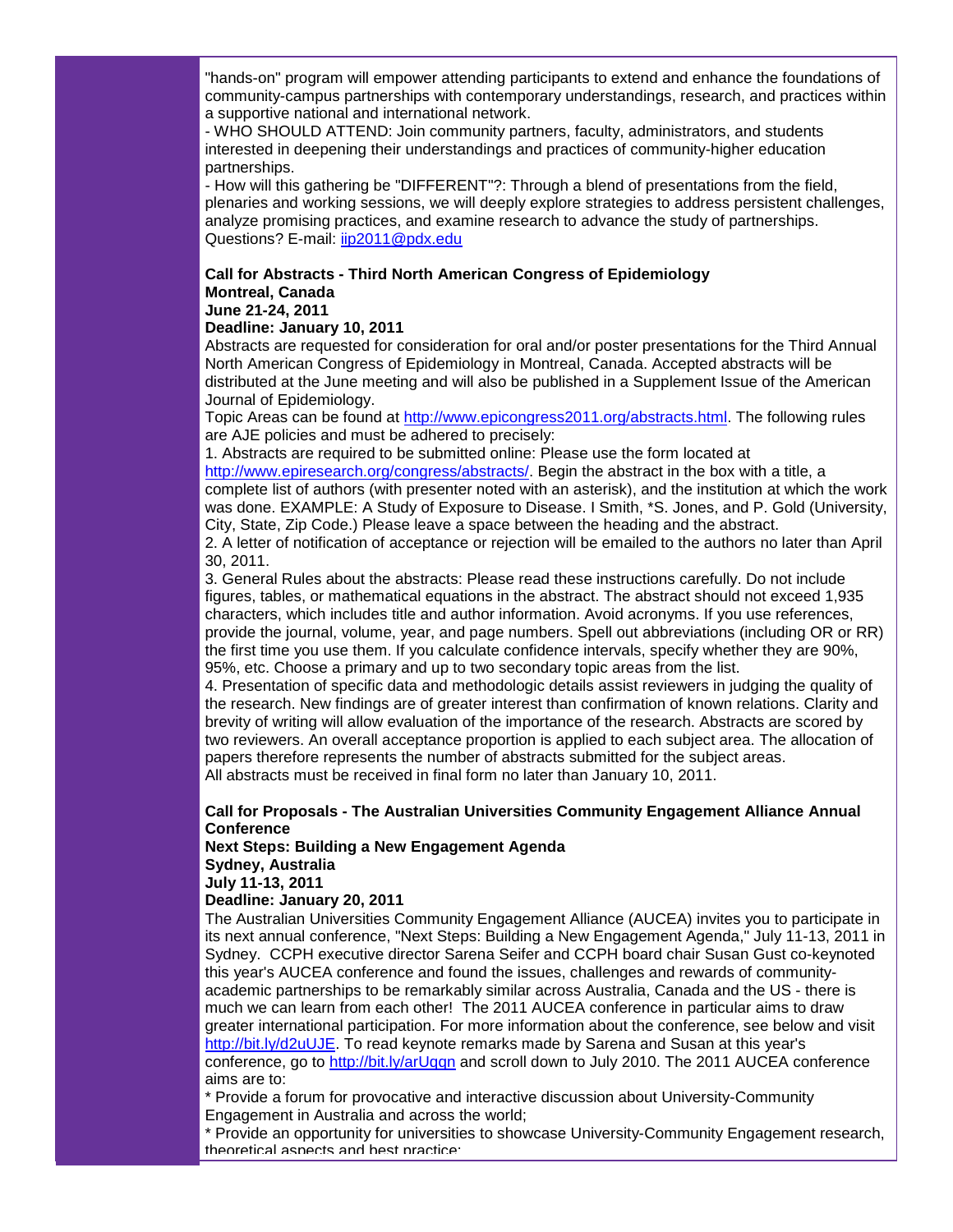\* Engage with individuals and organisations outside of the higher education sector in order to better sustain University-Community Engagement;

\* Provide a venue for high quality scholarship of engagement; and

\* Attract new members, individuals, institutions and organisations, to AUCEA from across Australia and internationally.

The conference will broadly organise presentations around the following four themes:

- \* Leadership
- \* Learning
- \* Research
- \* Partnerships

Presenters and conference delegates are encouraged to think about how these themes play out in the context of their own work in particular, and how they relate to University-Community Engagement in general.

Conference Streams: Within the context of the four conference themes, presenters are asked to consider the following three streams:

\* Collaboration -- University-Community Engagement brings diverse people together to form collaborations around common goals, where participatory processes and reciprocal relationships are valued. In some collaborations community members and academics equitably share control of the University-Community Engagement agenda, and this can be quite challenging. Presentations and workshops in this stream will explore these issues and reveal strategies and techniques for developing and sustaining collaborative partnerships.

\* Community Voice -- Should the needs and concerns of the community be it business, industry, Not-for-profit or community-based be part of, or help to shape the University-Community Engagement agenda? Presentations and workshops in this stream will explore how University-Community Engagement particularly engaged scholarship activity can be designed and carried out in order to include community voices and perspectives.

\* Action and Change -- University-Community Engagement can help to build a better future, through on-going learning, reflection and action. The process and results of University-Community Engagement can be useful to community members and university partners in promoting social equity and making positive social and institutional change. This stream will reveal the impacts and social transformations of University-Community Engagement, and will include specific action techniques that can assist in the development of policy and the implementation strategies that effectively increase knowledge sharing.

Who Should Participate?: People from Australian and International universities academic, professional, and executive staff as well as students; and people working in business and industry, community-based and Not-For-Profit organisations, and government.

Presentation Formats: The AUCEA Conference Program Committee has chosen the following innovative presentation formats because they create opportunities for increased discussion, exploration and shared learning. Community member participation in presentations with academics or engagement professionals is also encouraged. Presenters are asked to select from the following six presentation formats.

\* Skill Development Workshops -- In these workshops, presenters will share their skills and techniques in relation to undertaking University-Community Engagement, particularly through community-based research and/or university-community partnerships.

Workshops should be interactive and focus upon specific learning objectives to increase the participants competence in an important area relating to the conference themes and streams. Opportunities for feedback and practice should also be included. When submitting your presentation proposal please indicate your workshop objectives, agenda, and the participation processes.

Workshops will be 90 minutes in length. (Number of Participants = 30 maximum) \* Research Presentations -- Research presentations are academic in content and demonstrate theoretical underpinning and original research, and report on research that relates to the conference themes. Presentations may be submitted individually or jointly as a panel session (submitted by the panel lead). Individual presentations will be approximately 30-45 minutes each, with a total of 90 minutes allocated for each session. (Number of Participants = Open).

\* Roundtables -- Roundtables will provide an opportunity for discussion on important themes and issues relevant to University-Community Engagement. Presentations may include ideas in development that are relevant to the conferences themes. A roundtable might provide an opportunity for collective problem solving of an identified challenge. A submission to facilitate a roundtable must include a summary describing the problem or issue, its significance, the questions to be posed, and a plan for engaging the participants. Individual presentations will be 30 minutes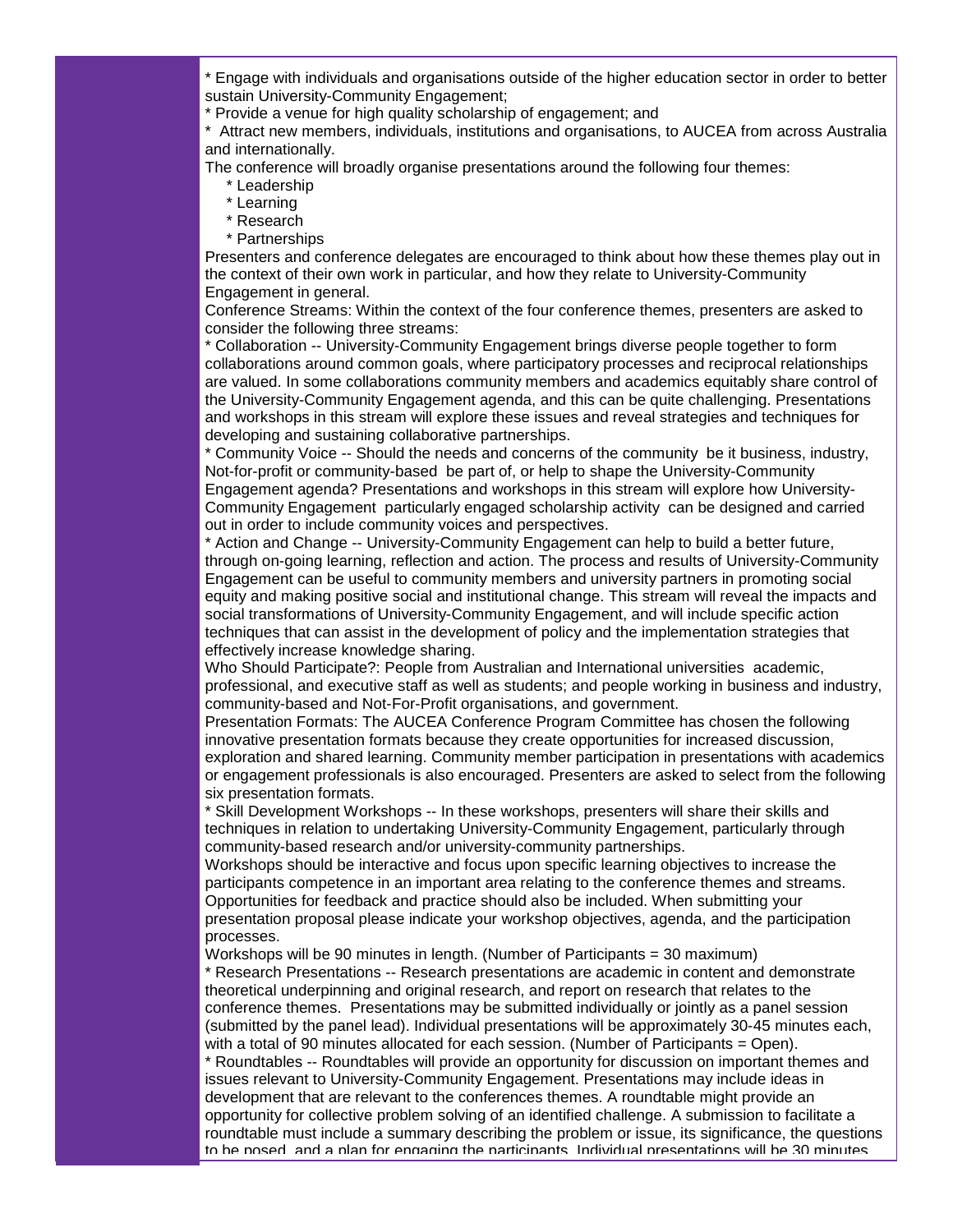each, with a total of 60 minutes allocated for each session. (Number of Participants = 30 maximum i.e. 5 tables of 6).

\* Story-telling -- Stories should be consistent with the conference theme and streams and they should also reflect the genuine and authentic experience of an individual, a team or a community. For example, a story session could involve a story of a successful or less than successful attempt to engage a multi-disciplinary team of academics in community-based research. A story could also describe the challenges faced and overcome in full or partially when strategic University-Community Engagement policy is put into action. Individual stories will be 20 minutes each, with a total of 60 minutes allocated for each session. (Number of Participants = 20 maximum).

\* Poster sessions -- A dedicated venue will be established for the display of posters illustrating research outcomes, describing ongoing projects, and elaborating the experience of University-Community Engagement. Posters may include photographs, statistical tables, figures, charts, or other graphic material relevant to the project and e-posters are also encouraged. Some posters will be clustered according to the conference themes to increase learning and networking opportunities. Presenters must be available at their poster to answer questions or conduct a conversation about their poster at a designated time during the conference. (Number of Participants = Open). 5-minute Expos -- The 5-Minute Expos will showcase different ideas, innovations, or theories that are being undertaken by those working in the University-Community Engagement arena. This knowledge sharing activity will challenge presenters to clearly and succinctly explain their expos in just five minutes.

Individual presentations will be strictly limited to 5 minutes, with a total of 60 minutes allocated for each session. (Number of Participants = Open).

#### **Call for Papers - Action Learning Action Research Journal April 2011 Issue - Future Praxis Focus Deadline: January 21, 2011**

The Action Learning Action Research Journal (ALARJ) promotes the study and practice of Action Learning and Action Research and other participatory methodologies on a global basis. It contains case studies, reflections on seminars and conferences, articles related to the theory and practice of action learning, action research and related approaches, notices of conferences, and reviews of recent publications. It aims to be highly accessible for readers, contributors and practitioners. In the year to come committee overseeing the journal intends to create an electronic version, making it even more accessible for global distribution. About the April 2011 Issue: The September 2010 World Congress on Action Research and Action Learning, held in Melbourne, Australia, reflected on past and present practices with a view to co-creating discourses about future praxis in light of the way practitioners and theorists see the world and the value of participatory approaches to transformation. This focus is an opportunity for innovation, creativity and boundary breaking. ALARAJ invites you to submit a paper for the April 2011 issue. The journal's intention is to inspire practitioners with radically new approaches - be bold, robust, informative, challenging and imaginative! For details, see the attached "call for papers" or visit [http://bit.ly/emxCED](http://r20.rs6.net/tn.jsp?llr=5gytkqcab&et=1104038057191&s=1&e=0017q8tSuYwGc9kZsv-l_r1YxsOypEZmNQVKBgt4uycLePotreiMpbVKRP3ET-5KEtlBGBpct9isMAUV0ZML-XP4WMZsVmJBDF4IEDEcaDpjxk=)

**[back to top](#page-0-3)**

# <span id="page-8-0"></span>**CAREER DEVELOPMENT**

**Alpert Medical School of Brown University, Department of Community Health Program in Public Health**

#### **Professor (Tenured)**

**Deadline: February 1, 2011**

The Department of Community Health in the Brown University Program in Public Health is searching for a full Professor (tenured) to serve as head of its Behavioral and Social Sciences Section. This position is part of a multi-year expansion plan for Public Health at Brown and is available as early as July 1, 2011. Academic leadership experience is desired and applications are encouraged from individuals with expertise in child and/or adolescent health, obesity, addictive behaviors, exercise, health disparities, and/or community-based intervention research. A doctoral degree in a Behavioral and/or Social Science (or equivalent) is required. All applicants should send a letter of application and a curriculum vitae to Peter M. Monti, Ph.D., Chair of Behavioral and Social Sciences Search Committee, Brown University, Department of Community Health, Box G-S121-5, Providence RI 02912; or send by email to [Peter\\_Monti@brown.edu.](mailto:Peter_Monti@brown.edu) Review of applications will begin on December 1, 2010. Full consideration will be given to all applications received by February 1, 2011. Applications received after the priority deadline may be reviewed until the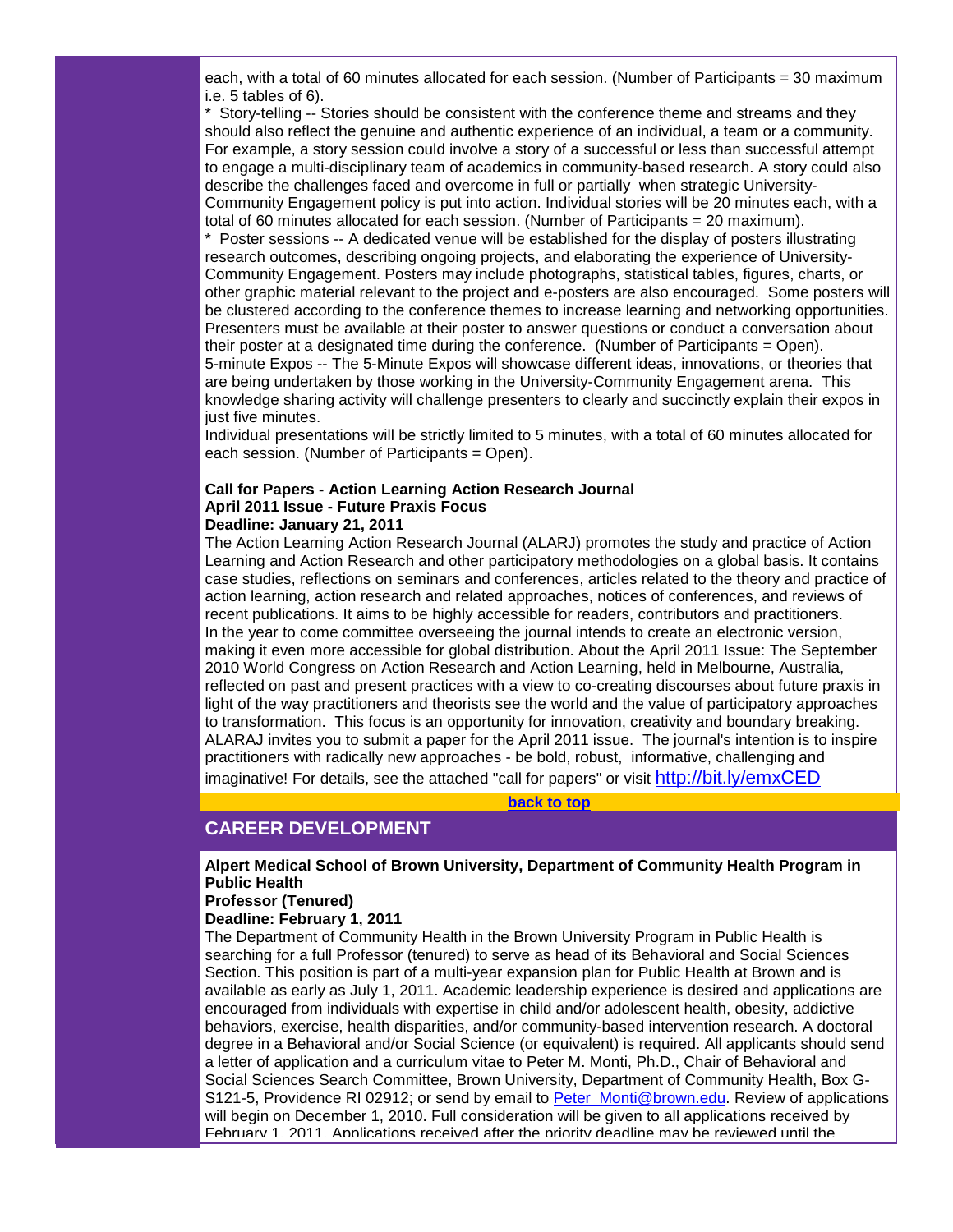position is filled or the search is closed.

#### **Brooklyn College of the City University of New York, Department of Health and Nutrition Sciences**

#### **Adjunct Instructor for Environmental Health in the Urban Community**

Brooklyn College of the City University of New York, Dept of Health and Nutrition Sciences, Brooklyn, NY. Seeking adjunct instructor for HNSC 7130 Environmental Health in the Urban Community (3 cr graduate course) for spring semester 2011 (Tues, 6:30-9:00 PM) beginning Tues, Feb 1 with final exam on Tues, May 24 as per college calendar. Course description as follows: Major local and global environmental health hazards, their sources, effects, and control; basis of city, state, and federal regulations; formulation and analysis of environmental health policy; nature and limitations of appropriate environmental information and data. Class enrollment cap of n=25 students (primarily MPH students). Experience with environmental health programs and/or research required; in addition, PhD (or PhD candidacy), prior college teaching (or teaching assistantship) experience preferred. Course is part of CUNY MPH Program/School of Public Health at Brooklyn College. Large academic department with  $\sim$  700 students (including  $\sim$  80 MPH students), 23 fulltime faculty,  $\sim$  30 adjuncts. Collegial working environment with mentoring available, as needed, from full-time faculty. Please send CV to Marlene Adelle, Administrative Assistant/Office Manager, Dept of Health and Nutrition Sciences; [MarleneA@brooklyn.cuny.edu.](mailto:MarleneA@brooklyn.cuny.edu)

#### **Centers for Disease Control and Prevention**

**Interdisciplinary Health/Behavioral Scientist, GS-601/101-15 Job Announcement Number: HHS-CDC-D1-2011-0089 Deadline: December 15, 2010 For information and how to apply, visit:**

**[http://jobview.usajobs.gov/GetJob.aspx?JobID=93749523&JobTitle=Interdisciplinary+Health](http://r20.rs6.net/tn.jsp?llr=5gytkqcab&et=1104038057191&s=1&e=0017q8tSuYwGc8v1DRDJGqwQ7qgIND-_kwHO_xtja_HlKcrZJBDl5ZyBXWwHbWHMLHNHIBaPLTl28_BGDNxD5QdVMWx64RctSCLTb5faOMbouaFQlIMdcI0uOFQ0Ed-I4zQFh_CTJ8CTrnvWhtLkxw-Ekofr968PCrbwmJX6TsvOXUZT1BkNw3IUGG9sxRZZ7ONvDfV9i_fXalpGIcmtOABcULgHGpWdkazYUzxCFzedGSQmbw-jruHS-BpOq7W1d8SxNMDQyREvJ6wzQs7HAg1Dev3vYuVgHHG2oOse44oXvU4UQzKyz2GjyXpvMTuzigKCtbWeXWzMiakXLEwJrdedRcY99lpElRP1osD9wbSKIykZfhemv_IPRBlwehkeMEoRzlUlNaxL-qimGbmHxpHAY_GvAidvcZE) [%2fBehavioral+Scientist%2c+GS-601%2f101-](http://r20.rs6.net/tn.jsp?llr=5gytkqcab&et=1104038057191&s=1&e=0017q8tSuYwGc8v1DRDJGqwQ7qgIND-_kwHO_xtja_HlKcrZJBDl5ZyBXWwHbWHMLHNHIBaPLTl28_BGDNxD5QdVMWx64RctSCLTb5faOMbouaFQlIMdcI0uOFQ0Ed-I4zQFh_CTJ8CTrnvWhtLkxw-Ekofr968PCrbwmJX6TsvOXUZT1BkNw3IUGG9sxRZZ7ONvDfV9i_fXalpGIcmtOABcULgHGpWdkazYUzxCFzedGSQmbw-jruHS-BpOq7W1d8SxNMDQyREvJ6wzQs7HAg1Dev3vYuVgHHG2oOse44oXvU4UQzKyz2GjyXpvMTuzigKCtbWeXWzMiakXLEwJrdedRcY99lpElRP1osD9wbSKIykZfhemv_IPRBlwehkeMEoRzlUlNaxL-qimGbmHxpHAY_GvAidvcZE) [15&vw=b&pg=14&sort=dt&sorder=u&ss=0&re=4&AVSDM=2010-11-18+00%3a03%3a00.](http://r20.rs6.net/tn.jsp?llr=5gytkqcab&et=1104038057191&s=1&e=0017q8tSuYwGc8v1DRDJGqwQ7qgIND-_kwHO_xtja_HlKcrZJBDl5ZyBXWwHbWHMLHNHIBaPLTl28_BGDNxD5QdVMWx64RctSCLTb5faOMbouaFQlIMdcI0uOFQ0Ed-I4zQFh_CTJ8CTrnvWhtLkxw-Ekofr968PCrbwmJX6TsvOXUZT1BkNw3IUGG9sxRZZ7ONvDfV9i_fXalpGIcmtOABcULgHGpWdkazYUzxCFzedGSQmbw-jruHS-BpOq7W1d8SxNMDQyREvJ6wzQs7HAg1Dev3vYuVgHHG2oOse44oXvU4UQzKyz2GjyXpvMTuzigKCtbWeXWzMiakXLEwJrdedRcY99lpElRP1osD9wbSKIykZfhemv_IPRBlwehkeMEoRzlUlNaxL-qimGbmHxpHAY_GvAidvcZE)** 

#### **Dr. M Alfred Haynes Research Training Institute for Social Equity Request for Applications Deadline: December 17, 2010**

The Health Disparities Research Center of Excellence at Meharry is offering the Dr. M Alfred Haynes Research Training Institute for Social Equity, Monday - Friday from 7:30 am to 5:30 pm April 4-15, 2011. Evening sessions will include national keynote speakers.

Focus: The institute will focus on expanding *knowledge and understanding* of *junior faculty members* about *health disparities* while *improving* and *enhancing* their *skills to engage the community in health services research.* 

**Objectives** 

#### *1.* **Recruit and train 6-8 junior faculty and their community partner in** *developing a research career in health services and translational research.*

**2.** *Develop* **and** *complete* **a** *quality research proposal that could be submitted for funding***.**

#### Participants will be:

- **Minority investigators**
- Senior health disparities research faculty
- Community and faith-based leaders

#### **Curriculum**

• The curriculum is designed to *expose and enhance the knowledge and skills of participants about cutting-edge health disparities research and is a two-week training course of 85 didactic hours.* Community Opportunity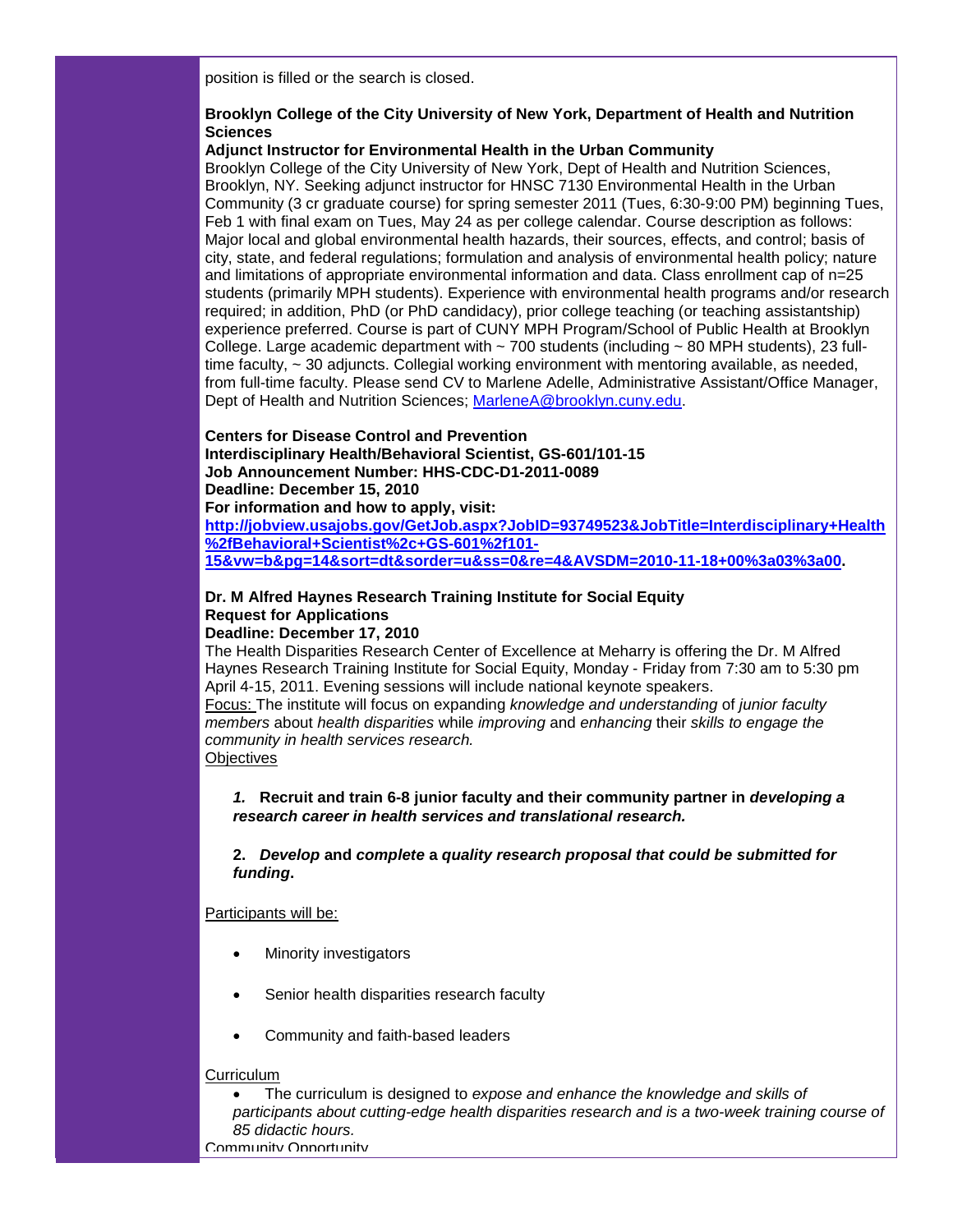This is a great opportunity for *community and faith-based leaders* to *participate in the development and implementation of a translational health services research program that seeks to eliminate health disparities.* Community leaders involved in the research process will *enhance the ability to translate research findings into promising programs and policies to reduce disease and other public health problems among racial/ethnic and disadvantaged populations.*  For information about the institute and to submit an application: [http://www.mmc.edu/faculty/mahri.html.](http://r20.rs6.net/tn.jsp?llr=5gytkqcab&et=1104038057191&s=1&e=0017q8tSuYwGc900xepMrvFuOZ5jqgPDK1cVijpCQrAIh1KzC-RPxnO9igz9SqgrJsYoPIC4bMWDAtYHJ4CS0FhD1YEJQs8Sk8CAlLZGHNF7JV_WFL9cBLSTtbydq_KXj2C)

#### **Emory University, Race and Difference Initiative**

#### **Open-Rank Faculty Position in Race and Science (Tenured or Tenure-track)**

Emory University seeks nominations and applications for an open-rank faculty position - tenured or tenure-track - with research interests in Race and Science. We recognize the importance of complex and critical examinations of the social, political and ethical challenges raised by the use and misuse of concepts of race in the sciences. We are interested in scholars whose work bridges the sciences and the humanities and investigates socio-political concepts of race as they historically and currently have intersected with, and been constituted by, the biological sciences, medicine, and health more generally. This new position will be located in the department(s) appropriate to the successful candidate's research interests and background. While preference will be given to senior scholars, we will consider applicants at all ranks. In addition to playing a leadership role in his or her home department(s), the successful candidate is expected to work closely with Emory University's university-wide strategic initiative on Race and Difference. This Initiative seeks to promote understanding of and generate new knowledge about race and other intersecting forms of human difference. This new position will work closely with the leadership of the Race and Difference Initiative (RDI) to support the development of new research, campus programs, and undergraduate and graduate courses focusing on all aspects of race and difference. Candidates should have a distinguished academic reputation, demonstrated teaching and mentoring skills and an interest in or record of external funding. Salary is competitive and commensurate with experience. Emory University is an equal opportunity/affirmative action

employer and actively encourages applications from minority and women scholars. Please mail applications or nominations to: Co-Director, Race and Difference Initiative, Professor Dorothy A. Brown, Emory University, Gambrell Hall, 1301 Clifton Road, Atlanta, GA 30322-2770. Interested applicants should submit a letter of application, curriculum vitae, and names of three recommenders. Review of applications will begin on February 1,

2011. Preliminary inquiries may be directed to RDI co-director Amanda Lewis [\(amanda.evelyn.lewis@emory.edu\)](mailto:amanda.evelyn.lewis@emory.edu).

# **Long Island University, Brooklyn Campus**

**Assistant or Associate Professor, Public Health (Tenure-track)ASSISTANT OR ASSOCIATE**  Long Island University, Brooklyn Campus, invites applications for an Assistant or Associate Professor in Public Health. Long Island University (LIU) is in its 9th decade of providing access to the American dream through excellence in higher education. It is a multicampus, diverse, doctoral institution of higher learning and one of the largest and most comprehensive private universities in the country. The Brooklyn Campus is the original unit of LIU and the only one located in New York City. It is distinguished by dynamic curricula reflecting the great urban community it serves. A vibrant urban oasis in downtown Brooklyn, this diverse and thriving campus offers academic excellence, personalized attention, small class sizes, and flexible course schedules. In the past 5 years, faculty and staff members have secured more than \$13 million in research and scholarly grants from the National Science Foundation, the National Institutes of Health and other federal agencies. The university's 11-acre site in downtown Brooklyn is convenient to all transit. The Master of Public Health program, which began in September 2009, is part of the School of Health Professions (SHP). Other programs in the SHP include Athletic Training, Health Sciences, Occupational Therapy, Sports Science, Respiratory Care, Physician Assistant, Physical Therapy and Social Work. CEPH accreditation will be pursued. Duties of this tenure-track position include active engagement in research, mentoring graduate students, forging collaborations with local agencies and the ability to work with professional bodies. Candidates must have an interest in and/or experience working with diverse communities and minority populations. The successful candidate will be the second faculty member in this program and will be required to teach one to two evenings a week. **Qualifications:**

- PhD in Public Health or DrPH or doctorate in related field
- A distinguished record of teaching and service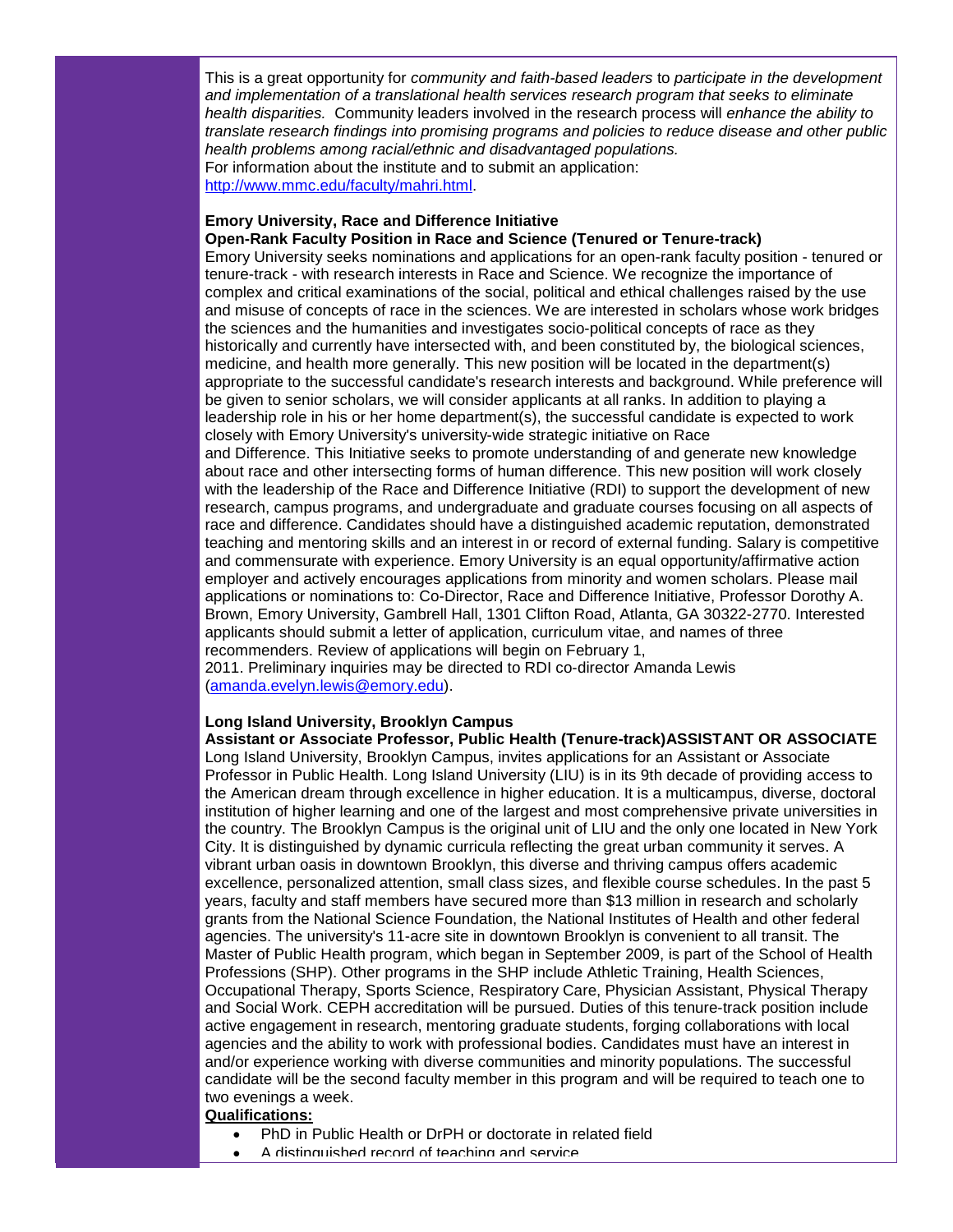- A demonstrated record of research, funding, and publication
- Demonstrated academic leadership and collaboration skills

Letter of interest, curriculum vitae and the contact information (including email addresses) for three references should be sent to the search committee chair listed below.

As an Equal Opportunity Employer/Affirmative Action Employer, LIU seeks a diverse pool of applicants. Inquiries and questions can be addressed to Dr. Anthony Santella, Long Island University, 1 University Plaza, Brooklyn, NY 11201, [anthony.santella@liu.edu.](mailto:anthony.santella@liu.edu) See [www.liu.edu/brooklyn/mph](http://r20.rs6.net/tn.jsp?llr=5gytkqcab&et=1104038057191&s=1&e=0017q8tSuYwGc-d0ebrCuhmGKNIBDYRu9b4ckubCtw0cJgMKPOl0MvI1zwgUURpbkQxTCrsWx2z8gA-cIUIgfLBwfkV7rBhYvLzh_j0gEcJU8wJ3hVdC1k9QUk0XedwKo5k) for more information about the program. Review of applications will begin immediately and continue until the position is filled. Start date is September 1, 2011.

#### **Mongan Institute for Health Policy, Massachusetts General Hospital and Partners HealthCare System**

#### **Disparities Health Services Researcher**

The Mongan Institute for Health Policy (MIHP) within the Massachusetts General Hospital (MGH) and Partners Healthcare System is seeking a health services researcher with expertise in examining health care disparities for racial and ethnic minorities. The MGH is a major teaching affiliate of Harvard Medical School (HMS). MGH has a strong commitment to eliminating health care disparities relating to race and ethnicity. In 2005, MGH and Partners Healthcare System founded the Disparities Solutions Center (DSC) within MIHP at the MGH. The mission of DSC is "the development and implementation of strategies that advance policy and practice to eliminate racial and ethnic disparities in health care." DCS has become a national leader in training and education related to this mission and in working directly with key health care stakeholders to develop interventions to eliminate disparities. In addition, growing numbers of residents in MGH's extensive post-graduate training programs and junior faculty are seeking mentorship for conducting studies of the health care experiences of racial and ethnic minorities. This recruitment seeks an expert with a strong reputation in externally-funded health services research relating to racial and ethnic health care disparities. Working within the MIHP and the DSC, this individual would enhance the ability of MGH and Partners Healthcare System to understand and reduce racial and ethnic disparities locally and nationally and to train the next generation of investigators in this critical field. The successful candidate would be expected to: conduct health services research concerning disparities among racial and ethnic minorities; seek external research funding; mentor trainees and junior faculty; and join, as a research collaborator, in community efforts to eliminate disparities. A MD and/or PhD degree is required, but we welcome candidates from a variety of scholarly and clinical disciplines or fields involved in HSR concerning disparities and racial and ethnic minorities. Depending on the individual's interests and qualifications, a clinical appointment would be available as appropriate within the MGH. The candidate must have at least one federally funded R01 grant or a comparable foundation grant, extensive publications or original research findings, and a strong national reputation as an outstanding health services researcher addressing racial and ethnic health care disparities. We anticipate recommending the successful candidate for appointment as associate professor level at HMS, but the ultimate faculty appointment level will depend on the candidate's specific qualifications. We encourage under-represented minorities, women, and persons with disabilities to apply. MGH is an equal opportunity employer. For information, contact Lisa Morse, Mongan Institute for Health Policy, Massachusetts General Hospital, 50 Staniford Street Room 901, Boston, MA 02114, 617-724-4744, [lgmorse@partners.org.](mailto:lgmorse@partners.org)

## **New York City Department of Health and Mental Hygiene**

#### **Eight Position Openings: Project Director; Project Evaluator; Sex Education Coordinator; Community Partner Coordinators; Clinic Linkage Coordinators**

The NYC Department of Health and Mental Hygiene has been awarded a \$7.5M, 5-year grant from the Centers for Disease Control and Prevention (CDC) to implement the Bronx Teens Connection initiative, a

community-based, multi-component initiative to strengthen teen health and reduce unintended teen pregnancy in the South Bronx. The specific outcome of Bronx Teens Connection will be the reduction of

unintended pregnancies and births among teens in Hunts Point and Morrisania, two adjacent communities in the South Bronx. By addressing four core components-implementation of proven curricula and other programs for teens; linking teens to quality health services;stakeholder education; and sustainability-this funding is anticipated to bring about the following outcomes:

\* Increased number and percentage of youth within the target community who receive evidencebased and evidence-informed programs to prevent teen pregnancy;

\* Increased number and percentage of sexually active youth within the target;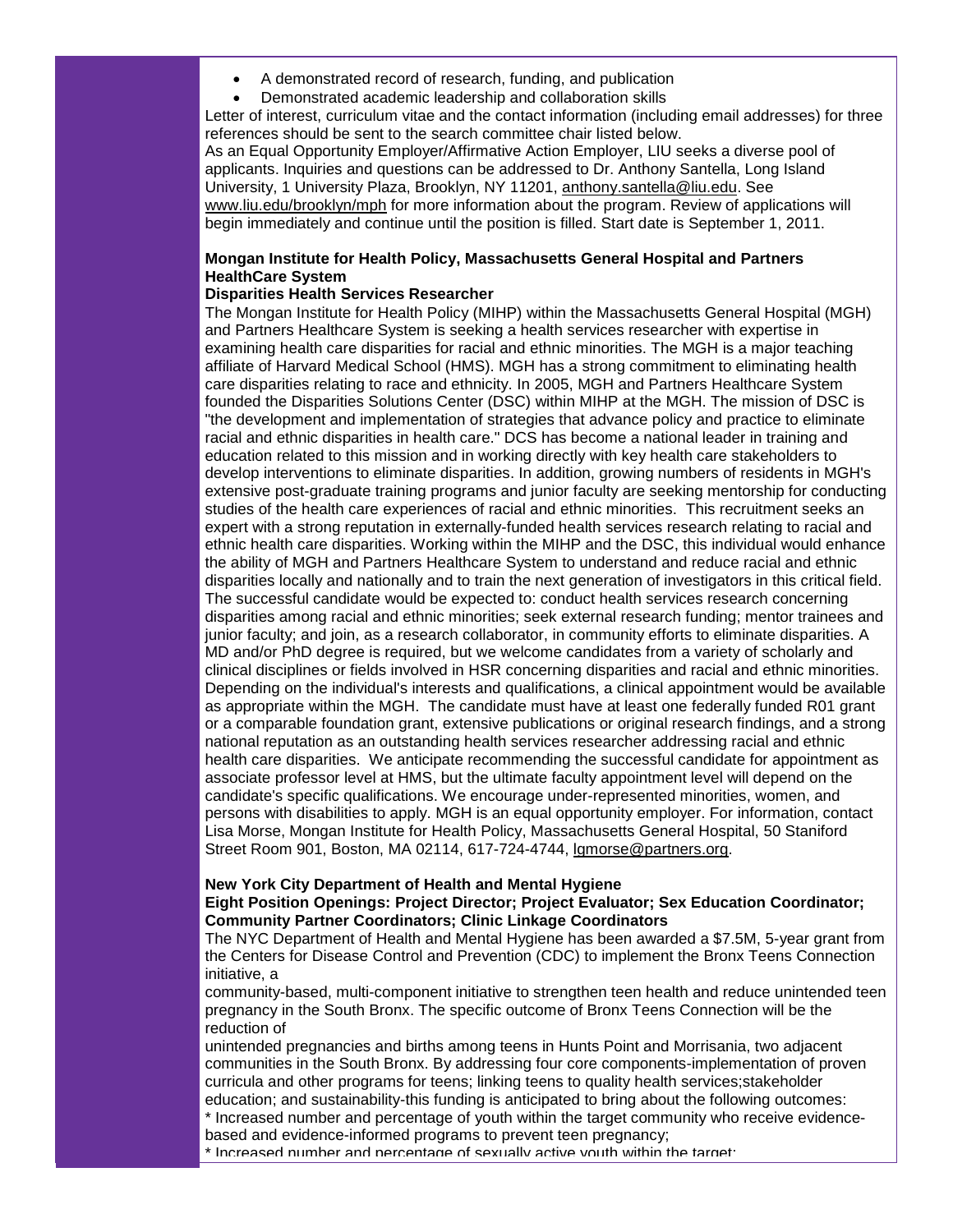\* community who are referred to and use clinical services;

\* Increased capacity of community clinics to deliver quality sexual and reproductive health services to teens;

\* Increased engagement of community leaders and stakeholders to support and advocate for proven unintended teen pregnancy prevention approaches and educational supports. Bronx Teens Connection will result in a model that is sustainable and feasible for citywide implementation and replication in other urban areas. Job postings can be accessed at: [http://www.fphny.org/job\\_openings.php.](http://r20.rs6.net/tn.jsp?llr=5gytkqcab&et=1104038057191&s=1&e=0017q8tSuYwGc9D-K_rNr4MgFvQ4x4DVFvsC6CJOW5Yo3_FRaCm5raq_-GfugCoDfiLZJcjnYohUG9sBqIBxSs7gUnRNQ9i01Z6MubM0aVJjr1JhUvk2HlUkGHBauW8qjxm)

#### **The Prevention Research Center, Berkeley, CA Postdoctoral Fellowship for the Scientific Study of the Prevention of Alcohol- and Drug-Related Problems**

The Prevention Research Center (PRC), a division of the Pacific Institute for Research and Evaluation, in collaboration with the School of Public Health at the University of California, Berkeley (UCB), is seeking applicants for a two-year postdoctoral appointment funded by the National Institute on Alcohol Abuse and Alcoholism. This fellowship provides training for individuals who wish to pursue careers in prevention research science with an emphasis on health and social problems related to the use and abuse of alcohol and other substances. The program provides requisite training in the multiple theoretical and methodological approaches to prevention research necessary to pursue successful careers in this area. For this reason individuals with backgrounds in a broad range of disciplines are encouraged to apply (e.g., psychology, sociology, economics, anthropology, public health, epidemiology). We are soliciting applications at this time for one immediate opening to begin in January, 2011. Applicant must have doctorate in hand by application due date. Applications for openings in June, 2011, will be reviewed in March, 2011. For information on the application process, training program, PRC/UCB scientists who serve as mentors, and their focused research areas, check our website [http://www.prev.org/preventiontraining/.](http://r20.rs6.net/tn.jsp?llr=5gytkqcab&et=1104038057191&s=1&e=0017q8tSuYwGc9Hu1XCsB7piaKwsscbxHMuOwMoCp_nRL0C9T3I3VTA4SG_uPaRJU96ArEdtPltEFzDOYeJubpSuzSoOpa9oPGWqGNMTOMMARE6zE4UwEiWTxrHfosAKRtLwikvzDmHP7o=) Please submit specific questions to [prcpostdoc@prev.org](mailto:prcpostdoc@prev.org) or contact Cheryl Sieczkowski, Program Administrator, Prevention Research Center, 1995 University Avenue, Suite 450, Berkeley, CA 94704, (510) 883 5756. Due to federal guidelines, only applicants who are national citizens or have a current United States permanent residence card (green card) will be considered.

#### **University of Nebraska Medical Center Health Disparities Research Specialist Deadline: December 31, 2011**

The University of Nebraska Medical Center (UNMC) facilitates a growing research enterprise with net research funding of over \$100 million with a target of \$200 million in 2012. The Center for Reducing Health Disparities (CRHD) located in the College of Public Health at UNMC seeks to hire a qualified Health Disparities Research Specialist to assist with establishing a strong health disparities research portfolio. The goal of the Center is to become the premier Center of Excellence addressing health disparities and achieving health equity in the Midwest and across the nation. The health disparities research specialist will: a) identify, track and disseminate health disparities research opportunities and funding mechanisms from local, state, federal, non-profit, and private entities; b) lead grant writing efforts, assist in the implementation of research protocols, and manage grant operations and data; c) apply expertise and experience to establish and maintain academic and community partnerships to develop competitive grant applications; d) work with CRHD leadership (Director and Deputy Director) to strengthen the Center's health disparities research portfolio and assist with supervising research staff and ongoing projects; and e) assist with publications, presentations, and dissemination of research findings in communities, peer reviewed journals, at professional meetings, and other appropriate venues. Applicants must have: (minimum qualifications)

1) At least 3 years experience working with community based research and initiatives specific to public health.

2) Earned at least a master's level degree preferably in public health or a related discipline.

3) A track-record of excellent writing skills, receiving, and managing grants.

4) Experience building, maintaining, and managing collaborative partnerships and interdisciplinary teams in underserved, urban and/or rural communities.

5) Knowledge of diverse health disparity funding mechanisms (local, state, federal, foundation, nonprofit).

6) A strong understanding of community based participatory research (CBPR).

7) Excellent writing, communication and management skills.

Salary and potential faculty appointment is commensurate with experience and qualifications.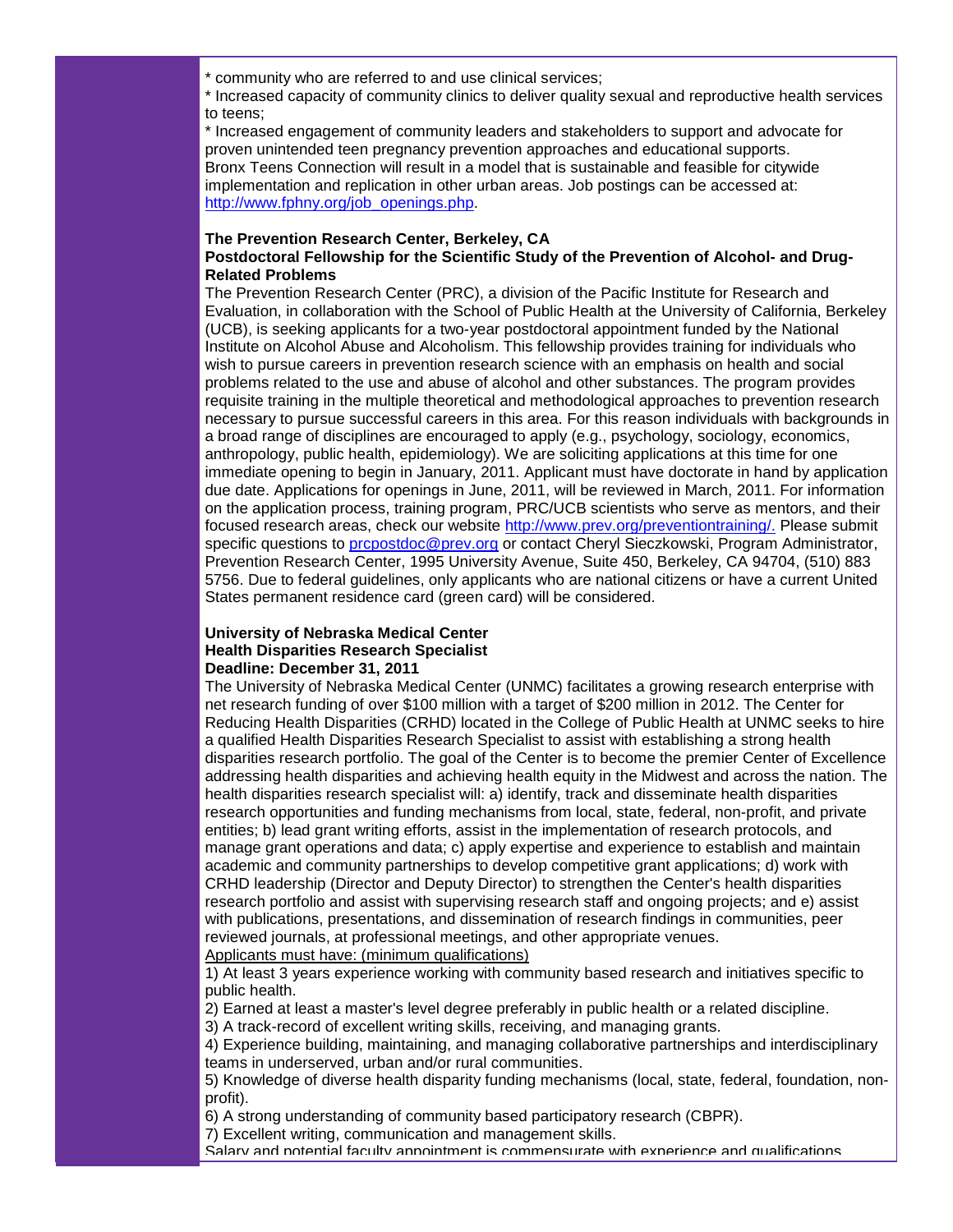Qualified applicants should submit a letter of application highlighting aforementioned minimum qualifications, resume or CV, and a list of three (3) professional references to the Center for Reducing Health Disparities, attn: Dr. Renaisa S. Anthony, 984040 Nebraska Medical Center, Omaha, NE 68198-4040 or via email at [renaisa.anthony@unmc.edu.](mailto:renaisa.anthony@unmc.edu) Also, online applications may be completed at [http://jobs.unmc.edu.](http://r20.rs6.net/tn.jsp?llr=5gytkqcab&et=1104038057191&s=1&e=0017q8tSuYwGc_aPrT62fwSRDmoZk20C8oAod8HL3ckyyleLkzxAcvS1Mr9InAwskIfq17joq-XbF-X5zpzDaoNP-9dLi0EwqepAdnEjbDn-AI=) Questions can be addressed via email or by calling (402) 559-9660. Review of applications will continue through December 31, 2010with an anticipated hire date in February 2011.

#### **University of North Carolina - Greensboro, Department of Public Health Education Assistant Professor**

The Department of Public Health Education at The University of North Carolina Greensboro (UNCG) invites applications for two (2) tenure-track positions at the Assistant Professor level to begin August 1, 2011. The Department is located in the School of Health and Human Performance and has 20 fulltime faculty members, 400+ undergraduate majors, 65 MPH students and 14 in the doctoral program (DrPH). Candidates should have an interest in teaching across three community health education programs, having knowledge and expertise in any of the following: community health, health education/health promotion, environmental health, epidemiology/biostatistics or methodology. A community-based research agenda would be in line with the department's interests. Qualifications. Required: Doctoral Degree (PhD, DSc, DrPH) in Public Health Education or related field and teaching experience at the undergraduate and/or graduate levels. A potential for or evidence of developing independent research and scholarly peer-reviewed publications is required. Preferred: CHES eligibility is preferred as well as the desire to teach across three departmental programs.

#### Areas of Responsibility:

Teaching - Teach undergraduate and/or graduate level courses; mentor undergraduate and graduate students; collaborate with other department faculty on teaching outcomes. Research - Develop and maintain a productive research program; regularly publish research results in peer-reviewed journals; secure external funding through quality grant development; seek opportunities for collaborative research within and outside the UNCG community.

Service - Serve on departmental, School and University committees; engage in professional service in the community and state through consultation, education and membership on boards and committees; participate in professional organizations, funding agency study sections and boards and committees.

For additional information on the Department, visit [www.uncg.edu/phe.](http://r20.rs6.net/tn.jsp?llr=5gytkqcab&et=1104038057191&s=1&e=0017q8tSuYwGc9VBH-YkxMKCoxN305NABpRp7yIwsUu_LHtkggNFlzU7uPXhXQQ0hI_NQDKb-2M3lGTlbv5cnYmBn3ACgloPCZUvLhX5BQU1ek=) The successful candidate will join a dynamic and expanding group of faculty who are developing collaborative, interdisciplinary research and educational programs. The diversity of the faculty and students of HHP is 20% and 30%, respectively, from non-white ethnic groups, well above the national average in both categories. The School of Health and Human Performance (HHP) is committed to recruitment and advancing women and minorities at all faculty/staff levels. The University of North Carolina Greensboro is a research university with "high research activity" with over 18,000 students and 2500 faculty. The institution is recognized for its "community engagement" in curriculum, outreach and partnerships. UNCG was profiled by the Chronicle of Higher Education as one of the "2008 Great Colleges to Work For." Greensboro, a city of about 260, 000 residents, is located in the Piedmont Triad Region of Central North Carolina. It provides easy access to recreational opportunities at the coast and the mountains. Salary: Salary is competitive and commensurate with qualifications. Deadline: Review of applications will begin November 19 and continue until positions are filled. To apply, send 1) a cover letter that outlines the focus area that most closely describes teaching and research expertise, the ability to collaborate with current health-related research and education at UNCG and experience with issues of diversity or working in a multicultural environment, 2) a full Curriculum Vitae, 3) a one page discussion of teaching interests and philosophy including the top three courses of interest in teaching, 4) a one page discussion of research experience, interests and future goals and 5) names and contact information for three references. Send your packet to: Search Committee Chair, c/o Wanda Walker, Department of Public Health Education, University of North Carolina Greensboro, P.O. Box 26170, Greensboro, NC 274026170. [\(wanda\\_walker@uncg.edu\)](mailto:wanda_walker@uncg.edu)

For more information contact: Sharon D. Morrison, PhD, email: [sdmorri2@uncg.edu.](mailto:sdmorri2@uncg.edu) Telephone: (336)3343243.

Fax: (336)2561158

**University of Texas at Austin, Center for Social Work Research Postdoctoral Fellowship in Health Disparities Research**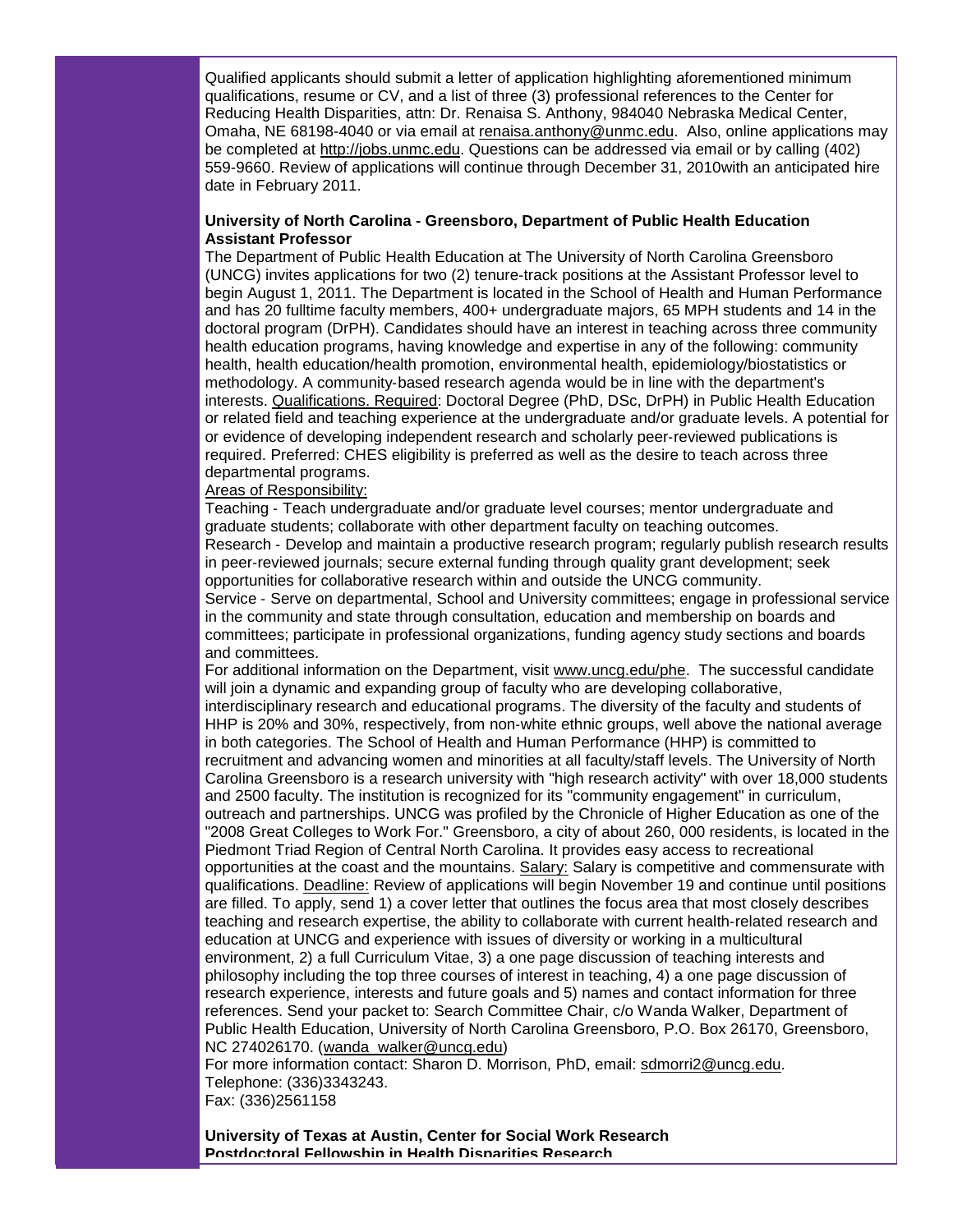A two-year American Cancer Society-funded postdoctoral research position is available at the Center for Social Work Research at the University of Texas at Austin. The Center offers a stimulating and productive academic and training environment in which trainees can gain first-hand experience in conducting health disparities research. The fellowship provides training for an individual who wishes to pursue a career in social epidemiology, with an emphasis on the role of residential contexts and health disparities in risk factors for cancer. The fellow will work with established investigators and have opportunities in developing new proposals, managing ongoing studies, conducting statistical analyses, informing state policy, and disseminating study results. The fellow will be expected to collaborate on manuscript preparation and submissions at national conferences, and will be encouraged to develop a grant idea and submit a grant proposal by the end of the fellowship term. This is a two-year fellowship, renewable after one year contingent upon satisfactory progress. Individuals with a doctoral degree in public health, epidemiology, social work, community psychology, or sociology are encouraged to apply, as are those from underrepresented groups. The fellowship is expected to start in the spring or summer of 2011. Search remains open until position is filled. Stipend follows NIH guidelines and fringe benefits are included. Applications require a cover letter, curriculum vitae and three recommendation letters, sent directly to the fellowship supervisor: Dr. Catherine Cubbin, Associate Professor, School of Social Work, University of Texas at Austin, 1 University Station D3500, Austin, TX 78712-0358. For further information on the fellowship and/or research study, please contact Dr. Catherine Cubbin: [http://www.utexas.edu/ssw/faculty-and-staff/directory/cubbin/.](http://r20.rs6.net/tn.jsp?llr=5gytkqcab&et=1104038057191&s=1&e=0017q8tSuYwGc9-b4KTVpwjFLycXyM9_QQJKtbMNjtr-GaVzf0HZsa6KbksXWvA3VoD0zUgw7ElRoTwdWRLqxAOf-fv2Rq1z6u9PDUuC_CJnHmSwmTG3c2ePkw1k9W01kELFto0M1kk2Dcd-7i_HdX3-e76tpOJdUTeAuAd5y515J8=) The School of Social Work at The

University of Texas at Austin, the flagship institution of the University of Texas System and ranked in the Top 25 nationally among American research universities, offers programs leading to the BSW, MSSW, and PhD degrees. The School's distinguished 40-member faculty is one of the most diverse in the university, with a wide range of expertise in many topics, including mental illness, substance abuse, health behavior interventions, domestic violence, HIV/AIDS, child welfare, aging, grief and loss, and juvenile justice. For further information on the School of Social Work, please visit: [http://www.utexas.edu/ssw/.](http://r20.rs6.net/tn.jsp?llr=5gytkqcab&et=1104038057191&s=1&e=0017q8tSuYwGc8Lp-MVXwQhzyfUlWV6YBdmIY_7URL3Ogn55vv1LYBtnOmOspOJuMMwoOJZTtH4Qgt3j-GOLUdoPlKEPY1flJMgVyMzGwlxR4yT38l2oSeVjw==)

# **University of Texas at Austin, School of Social Work Assistant Professor Rank**

#### **Deadline: January 31, 2011**

The School of Social Work at The University of Texas at Austin offers unique opportunities for individuals who wish to pursue an academic career in a dynamic, collegial environment. A faculty position at the rank of assistant professor is available for the 2011-2012 academic year. The school seeks candidates who are committed to teaching, research, and community service at the BSW, MSSW, and PhD levels. Qualifications include a doctorate in social work or a related field and a master's degree in social work is preferred. Candidates must have clear potential for or an established record of funded research, scholarship, teaching, and community service and must meet the University's requirements for an assistant professor rank. Practice experience is preferred. Successful candidates are expected to teach undergraduate and graduate courses, develop a research program, collaborate with other faculty, and be involved in service to the university, community, and the profess ion. Women and minority applicants are encouraged to apply. Applications will be accepted up to January 31, 2011. Interviews will be held at the Society for Social Work Research Conference in January, 2011 (Tampa, FL).

Applicant Instructions: To ensure full consideration, please send a cover letter, curriculum vitae, and the name, address, e-mail addresses, and telephone number of three references to: Chair, Faculty Search Committee, Office of the Dean, The University of Texas at Austin, School of Social Work, 1 University Station, D3500, Austin, Texas 78712-0358. Further information about the School of Social Work can be found here: [http://www.utexas.edu/ssw/.](http://r20.rs6.net/tn.jsp?llr=5gytkqcab&et=1104038057191&s=1&e=0017q8tSuYwGc8Lp-MVXwQhzyfUlWV6YBdmIY_7URL3Ogn55vv1LYBtnOmOspOJuMMwoOJZTtH4Qgt3j-GOLUdoPlKEPY1flJMgVyMzGwlxR4yT38l2oSeVjw==)

#### **Washington University at Saint Louis, George Warren Brown School of Social Work Tenure-track Faculty Positions in Public Health**

Washington University in St. Louis invites applications for tenure-track faculty positions in public health at the Assistant, Associate, or Full Professor rank for summer or fall 2011. We seek applicants who have a strong interest and/or demonstrated track record of transdisciplinary collaboration, with preferences for the following areas of public health: health policy, international/global health; research methodology from diverse disciplines (e.g., biostatistics, econometrics), and environmental health. Faculty appointments will be made in the George Warren Brown School of Social Work [\(http://brownschool.wustl.edu\)](http://r20.rs6.net/tn.jsp?llr=5gytkqcab&et=1104038057191&s=1&e=0017q8tSuYwGc_2jGzP-_qnCnrSbStWrSyci1QkPaNoZ8ckMC7vggrjWbQmGeRz5sBoj_p4eoPzvK00tCzPjJ88iWHXN7uQf_FPojmHW94wUMu2E0yH-4S-YQ==), home of the Master of Public Health (MPH) program. Appointments in the Brown School offer unique opportunities for collaborations with social work faculty interested in the public health challenges of vulnerable and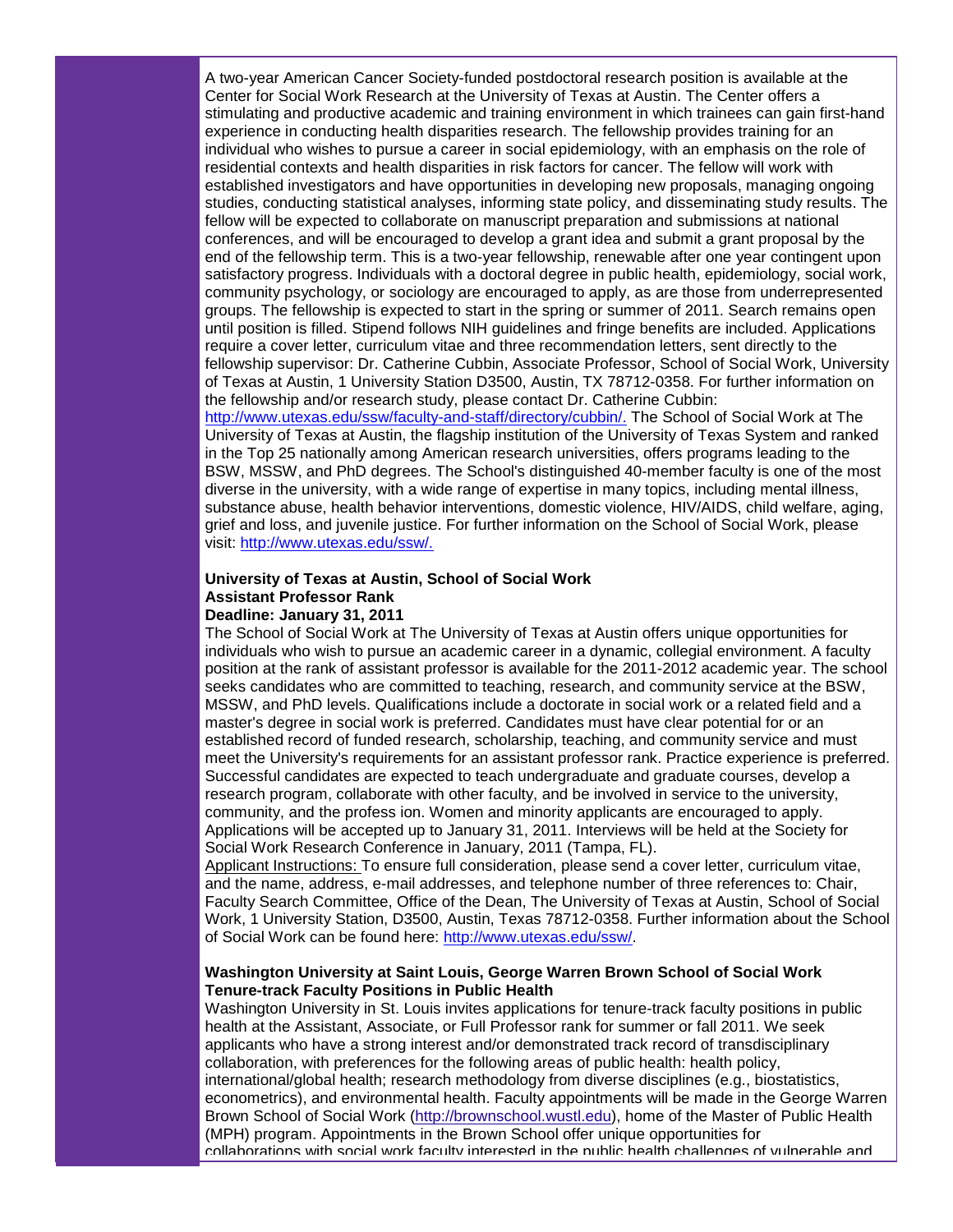disadvantaged populations, as well as faculty across other Schools at Washington University. Successful applicants will join a highly collegial faculty with considerable strengths in the social determinants of health, health disparities, prevention research, diabetes and obesity research, health economics, health policy, tobacco and substance use, public health genomics, health communication, and mental health.

All candidates should have a doctorate, competence to teach at the master's and Ph.D. levels, and a commitment to research, scholarly publications, and preparation of research proposals for external funding. Individuals with advanced degrees in public health, the social sciences, social work, statistics or other professional disciplines are encouraged to apply. Washington University is consistently ranked among the top universities in the U.S., and the School of Medicine is ranked fourth nationally in NIH research funding. The University has an impressive array of existing and new programs in public health research and education, including a new campus-wide Institute for Public Health, with over 100 campus-wide scholars [\(http://publichealth.wustl.edu\)](http://r20.rs6.net/tn.jsp?llr=5gytkqcab&et=1104038057191&s=1&e=0017q8tSuYwGc9qMGVMQtFswdyaM4qNqaXAqgeZjDWUuSINZVv5TcJBKhCn-IKXAcvIijARYittUl1dv3Vd6aDFgqJ8kD9RoM8sKvxhDu1ed0_cVfqpI5QSnQ==). The Brown School's Master of Public Health (MPH) program prepares students to apply transdisciplinary problem-solving skills to improve population health, especially within and among vulnerable communities. The program also is characterized by its emphasis on evidence-based public health practice, and on improving the science of dissemination and implementation, and developing systems and infrastructure to support translation of research to practice. The Brown School offers an intellectually invigorating, collegial, and supportive environment that fosters interdisciplinary and international research, with ten vibrant research centers engaged in public health and social work research, in areas such as social development, mental health, disease prevention, health disparities, health communications, obesity prevention, injury and violence prevention, Latino health, and tobacco policy. The School's social work program is ranked number one in the country. Salary and rank are commensurate with qualifications. Early application is strongly encouraged. Positions will be filled

when suitable candidates are selected. Candidates should submit a cover letter that includes a proposed research agenda, curriculum vitae, list of three professional references, and up to three writing samples electronically to: Chair, Personnel Advisory Committee, The Brown School of Washington University in Saint Louis, [brown-faculty-recruitment@brownschool.wustl.edu.](mailto:brown-faculty-recruitment@brownschool.wustl.edu)

#### **Washington University at Saint Louis, George Warren Brown School of Social Work Tenure-track Faculty Positions in Social Work**

The Brown School at Washington University in St. Louis invites applications for tenure-track faculty positions at the Assistant, Associate, or Full Professor rank for fall 2011. We seek applicants who have demonstrated expertise in any area applicable to social work, with preferences for the following areas:

\*Gerontology

\*Children, youth, and families, including school social work

\*Management/organization/social entrepreneurship

\*Mental health services (for persons with severe and persistent illnesses)

\*Poverty and social/community/international development

\*Social policy/economics/methodology

The level of focus may be direct practice, policy, administration, or theoretical advancements with implications for social work practice. All candidates should have an earned doctorate in social work, the social sciences, statistics or other professional disciplines; competence to teach at the master's and Ph.D. level; and commitment to research, scholarly publications, and preparation of research proposals for external funding. Individuals eager for transdisciplinary collaboration, particularly with public health, are encouraged to apply. The Brown School [\(http://brownschool.wustl.edu\)](http://r20.rs6.net/tn.jsp?llr=5gytkqcab&et=1104038057191&s=1&e=0017q8tSuYwGc_2jGzP-_qnCnrSbStWrSyci1QkPaNoZ8ckMC7vggrjWbQmGeRz5sBoj_p4eoPzvK00tCzPjJ88iWHXN7uQf_FPojmHW94wUMu2E0yH-4S-YQ==)), the topranked school of social work in the country, aims to create positive social change through pathbreaking research and educational excellence. To achieve our mission, we have developed an intellectually exciting, collegial, and supportive environment that fosters interdisciplinary collaboration and international research. We are expanding an impressive array of existing and new programs including the implementation of a new MSW curriculum designed to help advance the implementation of evidence based social work and an innovative Master of Public Health program. The Brown School is internationally recognized for its extensive international program, drawing faculty and students from 30 countries, and an educational program that emphasizes evidencebased practice and capacity building. We strive to attract a diverse community of scholars and to identify new opportunities to participate in increasingly diverse urban and community life of St. Louis. Salary and rank are commensurate with qualifications. Early application is strongly encouraged. Positions will be filled when suitable candidates are selected. Candidates should submit a cover letter that includes a proposed research agenda, curriculum vitae, list of three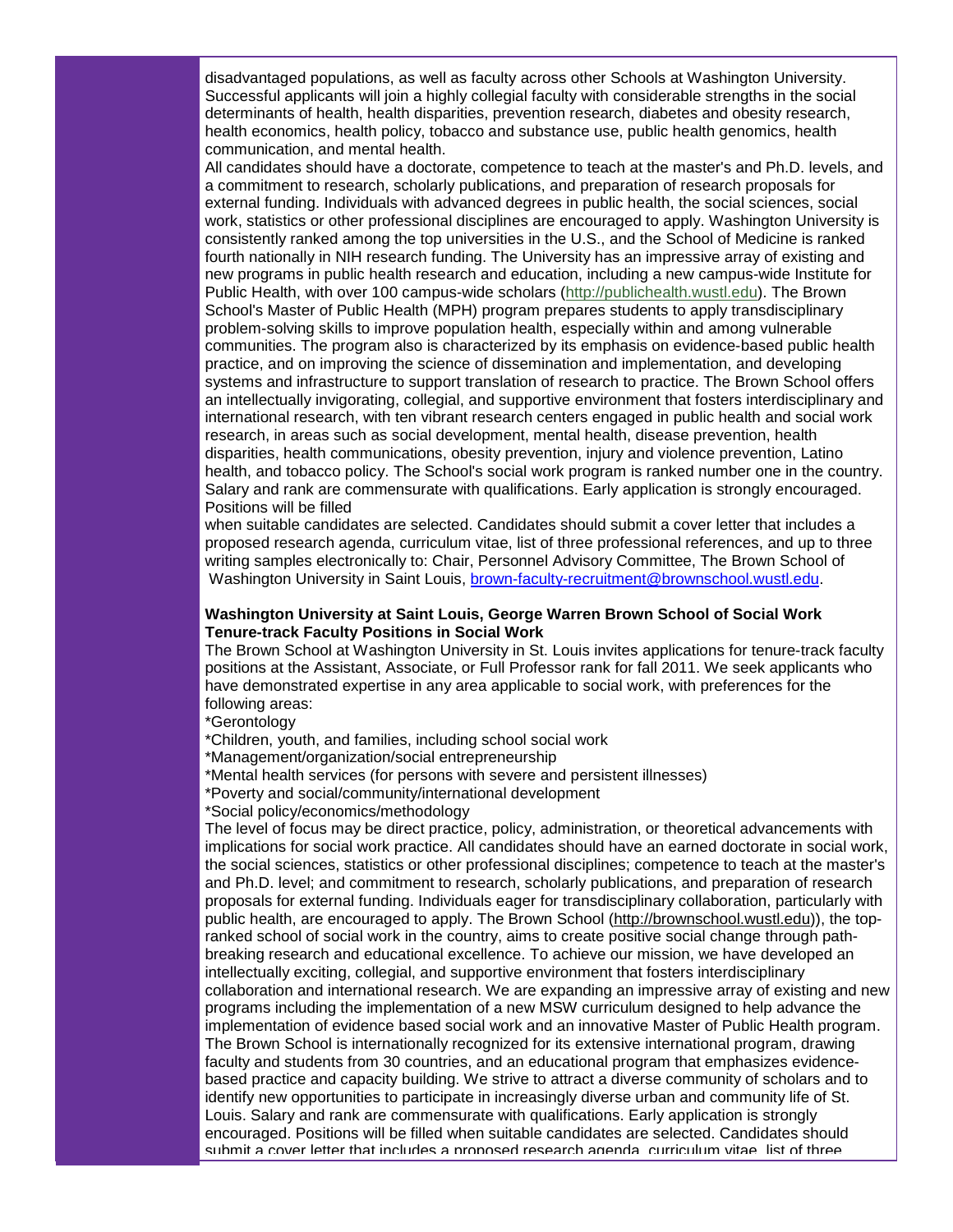professional references, and up to three writing samples electronically to: Chair, Personnel Advisory Committee

The Brown School,Washington University in Saint Louis**,** [brown-faculty](mailto:brown-faculty-recruitment@brownschool.wustl.edu)[recruitment@brownschool.wustl.edu.](mailto:brown-faculty-recruitment@brownschool.wustl.edu)

**[back to top](#page-0-3)**

# <span id="page-16-0"></span>**CONFERENCES AND EVENTS**

#### **AcademyHealth**

#### **Webinar: Public Health Research Translation December 16, 2010, 1:00 p.m.-2:30 p.m. EST**

I thought you would be interested in a free webinar on public health research translation from AcademyHealth (with support from the Robert Wood Johnson Foundation). This introductory course is scheduled for Thursday, December 16, 2010, from 1:00 p.m. - 2:30 p.m. EST. For research to influence the practice of public health, its findings must be relevant for those in the field. Designing research questions in partnership with practitioners, who have their pulse on public health's most pressing needs, can help ensure relevance. Similarly, conducting research with practice partners, and sharing findings with those who can use them, supports the implementation of evidence-based and innovative public health practice. The webinar focuses on effective translation examples, with discussion led by leaders in the field of public health systems and services research: William Riley, Ph.D., University of Minnesota; Danielle Varda, Ph.D., University of Colorado; Julia Ruschmann, Bay County Health Department, Florida; and Kim Gearin, Minnesota Department of Health. Information or to register for this free webinar, visit the AcademyHealth website:

[http://academyhealth.org/Training/ResourceDetail.cfm?itemnumber=5897.](http://r20.rs6.net/tn.jsp?llr=5gytkqcab&et=1104038057191&s=1&e=0017q8tSuYwGc9wmGzlLaFT0qa1lul92cPjWhV9q797UClw6SjgtmWuDJAQESkUqJJhuIfpg7gEcuo7I_kVYQIHQUNFPzUshPlUt7ziLoP760zVE2BN0qm0xMtS11aPBQKxSDvK-I7fTQAlF4tYpSpiAsQkMYALZi5-GbwChHeV3LGiCPxPFw0k1w==)

**University of Virginia Master of Public Health Program, Virginia Department of Health, and the** 

**Virginia Public Health Association**

**Advancing Health Equity from Theory to Practice Webinar: A Road MAPP to Health Equity**

**December 13, 2010, 12:00 p.m. to 1:00 p.m. EST**

Mobilizing for Action through Planning and Partnerships (MAPP) is a community-driven strategic planning process for improving community health. Facilitated by public health leaders, this framework helps communities apply strategic thinking to prioritize public health issues and identify resources to address them. MAPP is not an agency focused assessment process; rather, it is an interactive process that can improve the efficiency, effectiveness, and ultimately the performance of local public health systems.

This free Webinar will:

· Provide an overview of the MAPP process and its potential value in promoting health equity.

· Identify tools for using MAPP to create awareness of social determinants of health equity and their impact on health outcomes.

· Assist participants to successfully integrate the principles of health equity into the proven MAPP framework, regardless of where they are in the process.

Featured Speakers:

Gloria Addo-Ayensu, MD, MPH

Director of Health Fairfax Health District

Fairfax, Virginia

and

Julia Joh Elligers, MPH

Program Manager

National Association of County & City Health Officials

(NACCHO)

Washington, DC

**Additional Webinar Information and Online Registration at AdvancingHealthEquity[\(http://eo2.commpartners.com/users/uva/\)](http://r20.rs6.net/tn.jsp?llr=5gytkqcab&et=1104038057191&s=1&e=0017q8tSuYwGc-QXVjQZCIhVSKc2B3MMR0swLVp82s62s1YxpmcjXzKK_0KZ3KRb1WNMmLuLVbAooNax2Y2ma4sOGbekJ_HE-6NH7IVy1hD5Li8yquH1lT9dmJZeSY1tSxlZA12MZVGKqM=)**

**American Academy of Health Behavior, 11th Annual Scientific Meeting The Art and Science of Community-Based Participatory Research (CBPR): Methods, Measures, and Evidence for Health Behavior Change**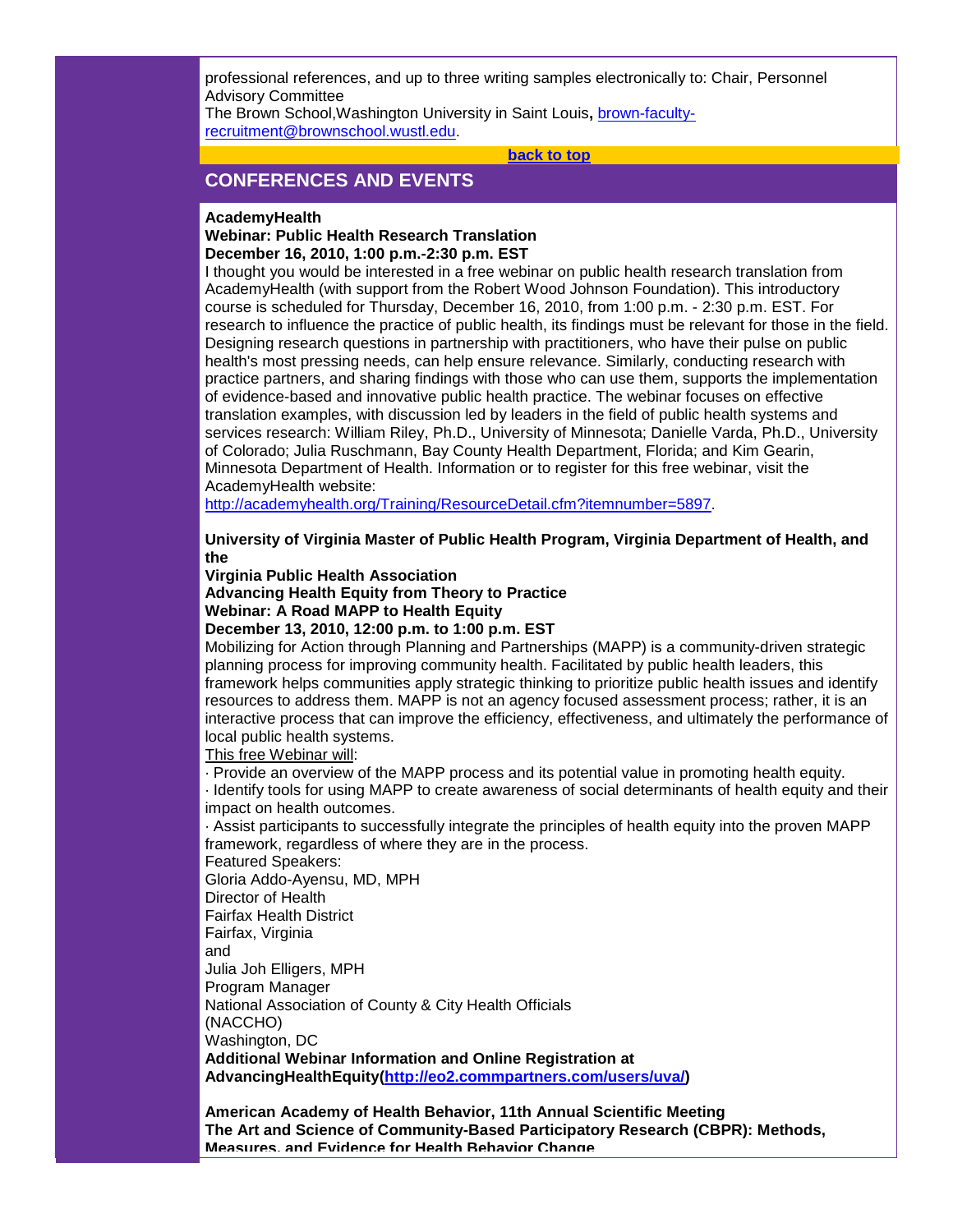**Westin Hilton Head Island Resort and Spa March 20 - 23, 2011**

**Registration and hotel information is open and available on the AAHB website: [www.aahb.org.](http://r20.rs6.net/tn.jsp?llr=5gytkqcab&et=1104038057191&s=1&e=0017q8tSuYwGc-jj-NTPqvFETfY71l-M6nTLcg8UJYUAX9r2Fp8u-qbQJJJPkK6yM7URNDJwWKYD7xDf5TlsS2B-4Hu7Y5Yeiy_njLsH52gIz4=) The 2011 meeting, sponsored in part by a conference grant from the National Center of Minority Health and Health Disparities, will feature Dr. Meredith Minkler as the keynote speaker, Dr. Lawrence Green as the closing speaker, and recognize Dr. John Lowe as the 2011 Research Laureate. They are joined by a strong slate of speakers and an exciting meeting agenda. Thanks to Dr. Lisa Benz Scott and the many individuals who have helped put together this great scientific program. This meeting provides an opportunity to partner with the W.K. Kellogg Foundation's Health Scholars Program to establish a mentorship program for early career researchers conducting health disparities and minority health research. Early career researchers will receive individualized mentoring from senior Academy members and attend the 2011 conference.**

#### **New Partners for Smart Growth**

**10th Annual New Partners for Smart Grown Conference**

**Charlotte, NC**

**February 3-5, 2011**

#### **Deadline (for Scholarship applications): December 30, 2010**

Conference registration is now open for the 10th Annual New Partners for Smart Growth Conference, which will be held February 3-5, 2011 in Charlotte, North Carolina. Scholarships are available -- please see [www.newpartners.org](http://r20.rs6.net/tn.jsp?llr=5gytkqcab&et=1104038057191&s=1&e=0017q8tSuYwGc-eRjVq3nm4kVMjKpF_ISw98N8tJbiIOhY6l5764Cuhk-Xoxg7BRibzMKhRd2TaTAuOrUhYWvO1LkybYr_rVyx0K345O-s7TnuIITwdpVXUvQ==) for information. Applications due December 30. The multi-disciplinary conference program will include over 100 sessions featuring cutting-edge policies, strategies and tools that address the environmental, economic, and social challenges we are faced with today. The 2011 conference will focus on the underlying themes of capacity-building and financing smart growth, and will also include sessions on topics ranging from urban revitalization, job creation, transportation and the livability of small towns and rural places to green building, health, climate change adaptation and much more. This year's conference places a strong emphasis on equity - in expanding the conversation about smart growth so we can plan and develop our communities in ways that work well for all residents. Sessions dealing with equitable development and environmental justice issues can be found throughout the program, and are described in the attached brochure. The equity focus is further brought out at the February 2 preconference workshop on equitable development, titled Achieving Equitable Development: Strategies to Empower Community Organizations. This event will build the capacity of communitybased organizations to engage on growth and development issues in their neighborhoods and regions, and will have sessions and trainings on topics such as working with local, state and federal government; financing equitable development; and current equitable development policy trends. Further info about the conference and the pre-conference event can be found at

[www.newpartners.org.T](http://r20.rs6.net/tn.jsp?llr=5gytkqcab&et=1104038057191&s=1&e=0017q8tSuYwGc-eRjVq3nm4kVMjKpF_ISw98N8tJbiIOhY6l5764Cuhk-Xoxg7BRibzMKhRd2TaTAuOrUhYWvO1LkybYr_rVyx0K345O-s7TnuIITwdpVXUvQ==)he reservation deadline to receive the group room rate of \$95 at the Westin Charlotte Hotel is January 10, 2011. Make your reservations soon as the hotel is likely to sell out. Visit [www.newpartners.org](http://r20.rs6.net/tn.jsp?llr=5gytkqcab&et=1104038057191&s=1&e=0017q8tSuYwGc-eRjVq3nm4kVMjKpF_ISw98N8tJbiIOhY6l5764Cuhk-Xoxg7BRibzMKhRd2TaTAuOrUhYWvO1LkybYr_rVyx0K345O-s7TnuIITwdpVXUvQ==) for more detailed information on the conference program, tours of model projects, special events, invited speakers, hotel and transportation information, and to register now!

#### **Prevention Institute, Policy Link, Public Health Institute and Trust for America's Health Web Forum**

#### **Health Reform IS Working: A Webinar discussion on next steps for community prevention in the Affordable Care Act**

# **Monday, December 20, 12:00-1:30 p.m. PST/3:00-4:30 EST**

Prevention Institute, PolicyLink, Public Health Institute and Trust for America's Health Web Forum Save the date: Monday December 20<sup>th</sup> 12:00-1:30 PM PST/3:00-4:30 PM EST. Our last webinar allowed us to hear directly from federal leadership about the Community Transformation Grants and National Prevention Strategy. Prevention Institute, PolicyLink, Public Health Institute and Trust for America's Health now invite you to join us for a discussion of how communities, public health, and healthcare leaders can get involved to ensure that the prevention provisions of the Affordable Care Act live up to their full potential. Stay tuned for further details and registration information. Visit our website: [www.preventioninstitute.org.](http://r20.rs6.net/tn.jsp?llr=5gytkqcab&et=1104038057191&s=1&e=0017q8tSuYwGc_KkR2qsuD5RdcTsyMytgfGPmsIV0MJmnDErX9o-1HtJNTdk292XzekmRnCnogMj_YberWVsALTDE236yilzMhI0FJVUu-nKytErVL_wFBRjHLW8T9OqSDf) Prevention Institute 221 Oak Street Oakland, CA 94607 t 510.444.7738 or email: [prevent@preventioninstitute.org.](mailto:prevent@preventioninstitute.org)

**San Francisco State University/University of California, Berkeley "CBPR for Health Equity" August 8-12, 2011**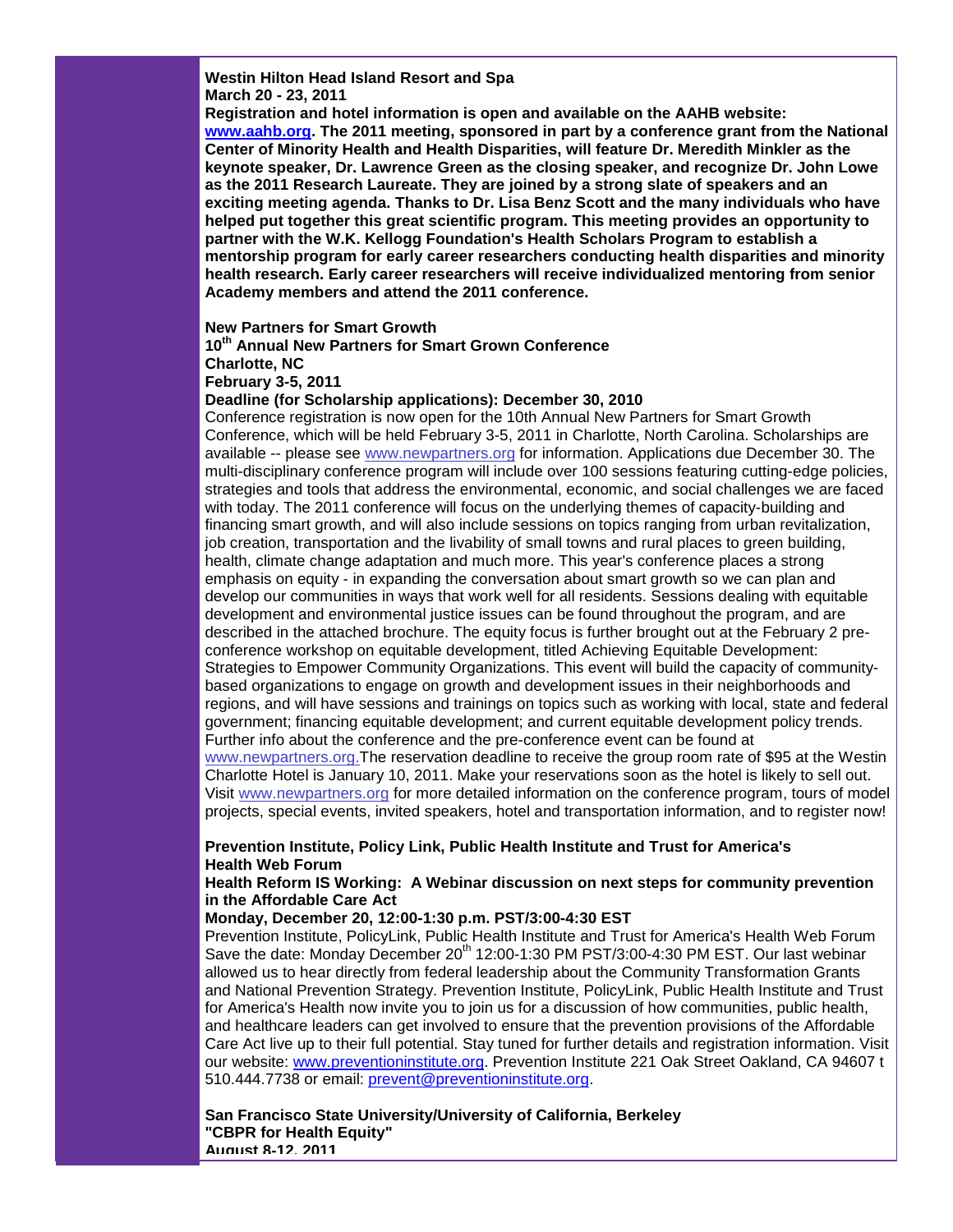"CBPR for Health Equity" is being hosted by San Francisco State University in collaboration with the University of California, Berkeley from August 8-12, 2011.

On Aug 8: Intro to CBPR, Building & Maintaining Partnerships, Working with Institutional Review Boards

On Aug 9: Collaborative Study Design, Data Collection and Data Analysis with Communities On Aug 10: Collaborative Intervention Development, Implementation and Evaluation with Diverse **Populations** 

On Aug 11: The Intersection of CBPR and Policy Change

On Aug 12: Fundraising/Grant Writing for CBPR

Course Fees: \$650/week or \$150/day; reduced fees for eligible students and community members of \$300/week or \$75/day

Credit: Course fees waives for SFSU and UCB students who enroll for credit For more info: [hed@sfsu.edu](mailto:hed@sfsu.edu)

#### **The Women's International Group**

# **International Conference on Women, Children, and Gender Westin Hotel**

#### **Hollywood, Florida June 17, 2011, 12:00 to 17:30**

Planning is underway for the 2011 InWomen conference, the second annual International Women's and Children's Health and Gender Working Group conference held in conjunction with the NIDA International Forum and the CPDD Annual Scientific Meeting. The 180 registered InWomen members have received a survey asking them to set priorities for the 2011 conference. Virtual meetings are held monthly. Those interested can visit the NIDA International Virtual Collaboratory (NIVC), [http://nivc.perpich.com/groups/inwomen/resources,](http://r20.rs6.net/tn.jsp?llr=5gytkqcab&et=1104038057191&s=1&e=0017q8tSuYwGc-c6l2yuhT2R0qi06WxjYNoIEsgChiZk_C1jCGi5aEtk1edgeHP83qWes6IKjar0IR8pynwvHXpbW4bH4JrDGgTT-f7WzO0YomjwPMI_xKdsmSlyjhGYyOV6R0NmTbHv-7X2NkWJ-idPw==) or contact InWomen Chair Wendee Wechsberg, Ph.D., RTI International, [wmw@rti.org.](mailto:wmw@rti.org) The first InWomen conference, held last year, attracted participants from 27 countries. The 2010 conference participants held nine roundtables where senior researchers and new investigators identified topics for future discussion and work; their reports are available in NIVC InWomen working group folder

[<http://nivc.perpich.com/groups/inwomen/resources>](http://r20.rs6.net/tn.jsp?llr=5gytkqcab&et=1104038057191&s=1&e=0017q8tSuYwGc-c6l2yuhT2R0qi06WxjYNoIEsgChiZk_C1jCGi5aEtk1edgeHP83qWes6IKjar0IR8pynwvHXpbW4bH4JrDGgTT-f7WzO0YomjwPMI_xKdsmSlyjhGYyOV6R0NmTbHv-7X2NkWJ-idPw==). At the 2010 conference, registrants also received an annotated bibliography on Key Substance Abuse Prevention and Treatment Articles Focused on Women's Issues From Around the World. This document is available to the public at [http://nivc.perpich.com/groups/public/resources.](http://r20.rs6.net/tn.jsp?llr=5gytkqcab&et=1104038057191&s=1&e=0017q8tSuYwGc8Ao1r76Aqt4AlBbU51aIZ-1brIDFvmicrMokgFeCv2mqsUEQc5UGsbwa_FFRezQYesxkfXtyGi5K8zyonywWzm5HQwrIhT36uhF5KsJ5aGS63EzuTGKveyree_9yIesIFYq6lC17BLvw==)

#### **[back to top](#page-0-3)**

# <span id="page-18-0"></span>**RESOURCES**

#### **Publications**

**Advocating for safe and healthy public transportation: Increasing Health Participation within a Multisectoral Framework**

**Mirta Roses-Periago, Director Pan American Health Organization -PAHO/WHO Socorro Gross-Galiano, Assistant Director Pan American Health Organization PAHO/WHO Luiz Augusto C. Galvão, Manager Sustainable Development and Environmental Health Area PAHO/WHO**

**Alberto Concha-Eastman, Senior Advisor Violence and Injury Prevention Eugênia Maria Silveira Rodrigues, Regional Advisor Road Safety Andrés Villaveces**

**Pan American Health Organization, PAHO/WHO, 2010 - Washington, D.C. Available online: [http://bit.ly/f9UVPl](http://r20.rs6.net/tn.jsp?llr=5gytkqcab&et=1104038057191&s=1&e=0017q8tSuYwGc-v9hzc2WalLI-h-LaYwWOdRGPvWTDEZSkd66n0WnMZfubx5uuzj6Me_BkaT0srQSTUe4lIbYnXmLlxzBmx92VEy9wKzJpUYlk=)**

"....Efficient and healthy transportation systems that consider the wellbeing of populations are a desired and needed goal. A healthy and safe transportation system is one that is based on a legal framework which incorporates multisectoral work for its planning, design, and development; addresses equity at the population level; is affordable, reliable, and efficient; and has a low impact on the physical environment while providing safety to its users...this document highlights the negative health consequences of inappropriate transportation systems and presents useful strategies for overhauling and transforming them, while at the same time advocating for the continued development of well-designed, integrated, and economically viable public transportation systems that promote human health and overall quality of life...."

#### **Content:**

**Introduction**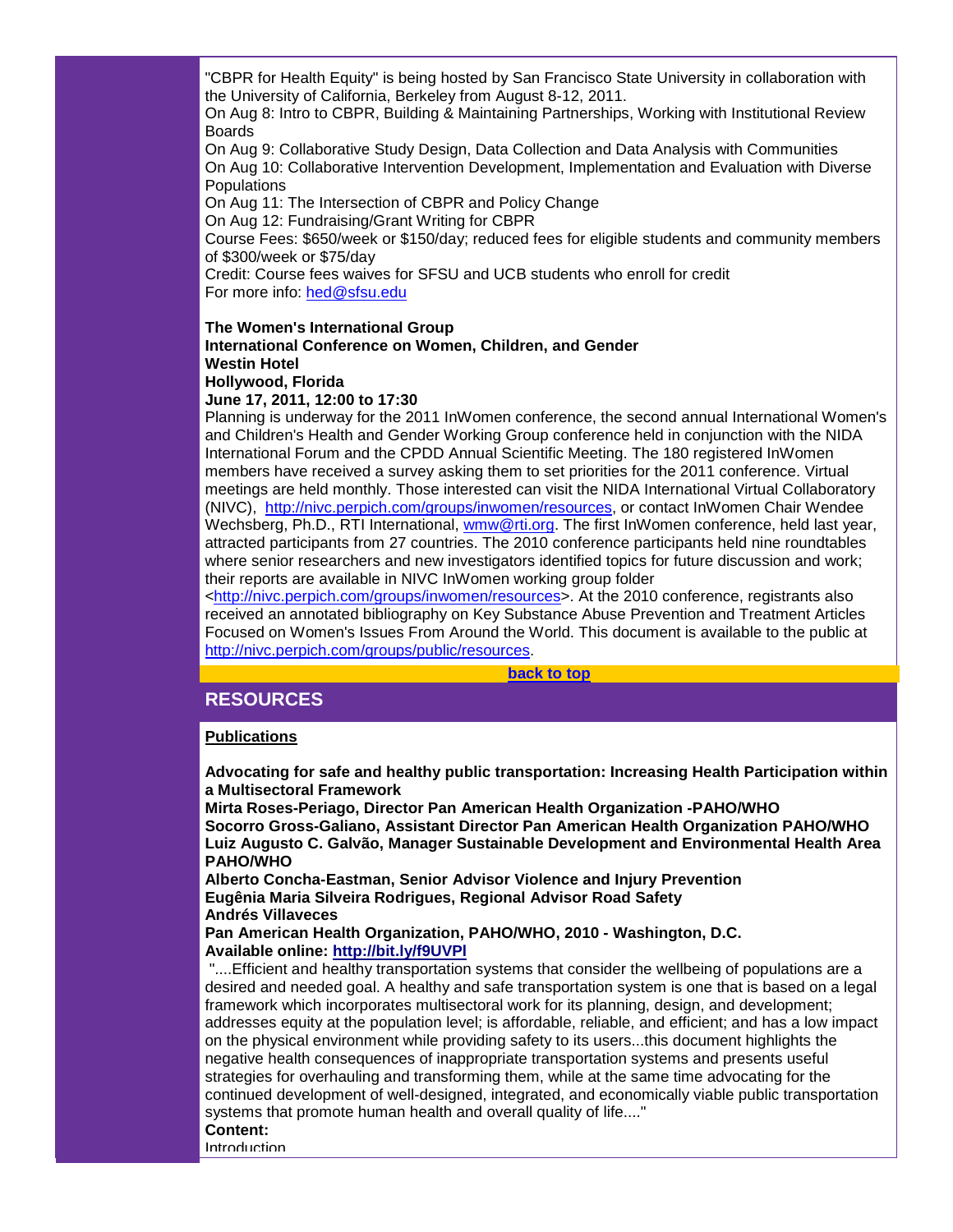Transportation Systems and Their Complexity Public Transportation within Transport Systems Crash Events and Public Health Links of Different Modes of Transportation to Risks and Benefits Overall Consequences to Health Linked to Transportation Road Safety Global Magnitude of Road Traffic Injuries Magnitude of the Problem in the Americas Modes of Transportation and Road Safety Characteristics of Public Bus Systems in Latin America Noise and Health Pollution and Health (Respiratory Conditions) Stress and Mental Health Obesity and Health Other Health Consequences Preventive Interventions Enhancement of Road Safety: Focus on Safe Public Transportation within a Healthy Transport System General Environmental Benefits Noise Reduction Air Quality Physical Benefits of Increased Walking and Exercise Overcoming Social Isolation and Inequalities Social and Economic Benefits Policy Implications and Suggested Directions **Conclusions** References

# **Drum Beat e-magazine, November 22, 2010 issue Participatory Research**

## **[http://bit.ly/ieboui](http://r20.rs6.net/tn.jsp?llr=5gytkqcab&et=1104038057191&s=1&e=0017q8tSuYwGc9t2somphDIHYhQdDAUdcFyijA3zVMu5LnDnzxAym4nCnTyXn2Skc1dbDz40oGBhA7rl6OJ-nD2TGLqIvNYe5C0Jb636DjpzXk=)**

The Drum Beat e-magazine is focused on PARTICIPATORY RESEARCH Drum Beat is published by the Communication Initiative (CI) network, an online space for sharing the experiences of, and building bridges between, the people and organisations engaged in or supporting communication as a fundamental strategy for economic and social development and change.

#### **Epidemiology and The People's Health: Theory and Context Krieger N. (In Press). New York: Oxford University Press**

Book will be published in February, 2011. Order form is now available (with at 15% discount) for the book at [http://www.hsph.harvard.edu/faculty/nancy-krieger/](http://r20.rs6.net/tn.jsp?llr=5gytkqcab&et=1104038057191&s=1&e=0017q8tSuYwGc96uHaYbCkU3v_mOJ60iqdg7fBSL7Q00FxHozf5p7b2sPSV7x5GLLbItAkr_T7LeH5ClZWZJSAUs-2jUQ3bPYf2JXvA3ad8yD7l7ox7rpl-e_E1xI6rIBH1EIRBctaXB-Vy5CtXTSogyg==) -- and on the right hand side of the screen, you will see the place to "click" to download the form.

Book Description: Epidemiology is often referred to as the science of public health. However, unlike other major sciences, its theoretical foundations are rarely articulated. While the idea of epidemiologic theory may seem dry and arcane, it is at its core about explaining the people's health. It is about life and death. It is about biology and society. It is about ecology and the economy. It is about how myriad aspects of people's lives -- involving work, dignity, desire, love, play, conflict, discrimination, and injustice -- become literally incorporated biologically into our bodies and manifest in our health status, individually and collectively. And it is about essential knowledge critical for improving the people's health and minimizing inequitable burdens of disease, disability, and death. Woven from a vast array of schools of thought, including those in the natural, social, and biomedical sciences, epidemiologic theory is a rich tapestry whose time for analysis is long overdue. By tracing its history and contours from ancient societies on through the development of -- and debates within -- contemporary epidemiology worldwide, Nancy Krieger shows how epidemiologic theory has long shaped epidemiologic practice, knowledge, and the politics of public health. Outlining an ecosocial theory of disease distribution that situates both population health and epidemiologic theory in societal and ecologic context, she offers a more holistic picture of how we embody the human experience. This concise, conceptually rich, and accessible book is a rallying cry for a return to the study and discussion of epidemiologic theory: what it is, why it matters, how it has changed over time, and its implications for improving population health and promoting health equity. It should be required reading for all epidemiologists, or anyone involved in the study of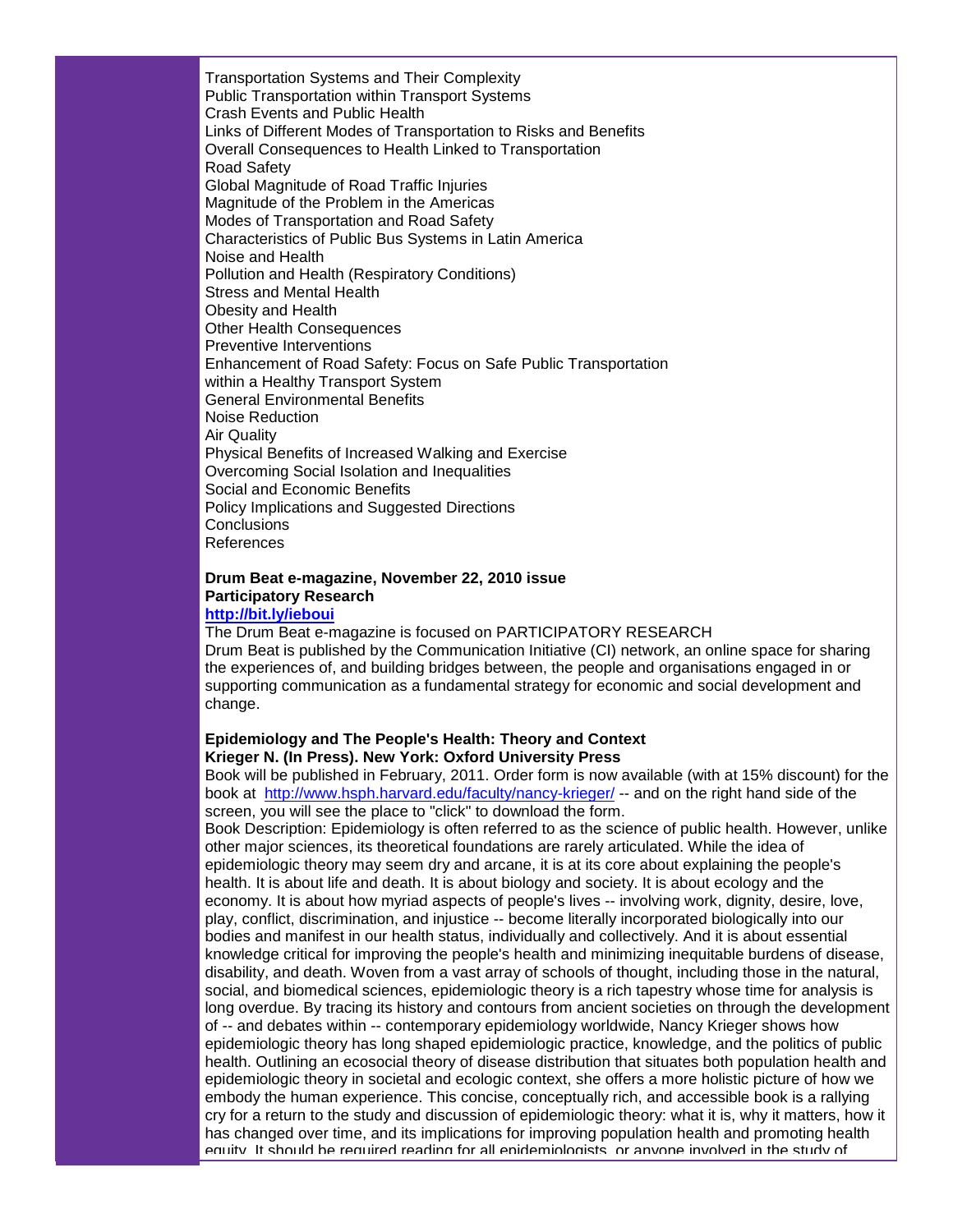human health and well-being. TABLE OF CONTENTS Preface

1. Does Epidemiologic Theory Exist?: on science, data, and explaining disease distribution

2. Health in the Balance: early theories about patterns of disease occurrence

3. Epidemiology Emerges: early theories and debating determinants of disease distribution poison, filth, class & race (1600-1900)

4. Epidemiology Expands: germs, genes, and the (social) environment (1900-1950)

- 5. Contemporary Mainstream Epidemiologic Theory: biomedical & lifestyle
- 6. Social Epidemiologic Alternatives: sociopolitical and psychosocial frameworks
- 7. Ecosocial Theory of Disease Distribution: embodying societal & ecologic context
- 8. Epidemiologic Theory Counts: harm, knowledge, action and the people's health

#### **Facilitating Research Faculty Participation in CBPR: Development of a Model Based on Key Informant Interviews**

#### **Michele L. Allen MD, Kathleen A. Culhane-Pera MD, Shannon L. Pergament MPH, Kathleen T. Call PhD**

#### **Clin Trans Sci 2010; Volume 3: 233238**

#### **[http://onlinelibrary.wiley.com/doi/10.1111/j.1752-8062.2010.00231.x/abstract](http://r20.rs6.net/tn.jsp?llr=5gytkqcab&et=1104038057191&s=1&e=0017q8tSuYwGc_8xwI8mNViTZsZnVPol4mLlApjOgyWInJPyAOeXpdltFN8xVOBYplCjCp3FH4ZTDq98SoLV6grMUDtTfLUvIJMVGFvWWCJ5j45FFfQdRgJUaOXP4HZ2G5fXBaiUJyAPyyU1OCsT-AKTMbJ_M9EzZtBlNk0CgEw7JFFJZyEYIzTLdp8Ycnxat4s)**

Abstract: Community-based participatory research (CBPR) may enhance the translational research process; however, this would require increased institutional capacity for community engaged research. In this paper, we first present results of key informant interviews with academic health center faculty regarding facilitators to faculty participation in CBPR partnerships and then propose a model arising from these results describing how increased capacity may be achieved. Participants were 13 key informant faculty of varying levels of expertise in CBPR at a large university academic health center. Interviews were recorded and transcribed. A thematic content analysis of each interview was conducted by research team members. Facilitators reported by faculty representing five health science schools were grouped into five thematic areas: (1) researcher personal attributes including an innate orientation toward working with community, (2) positive attitudes toward collaboration, (3) a partnership-building skill set, (4) community partners who are ready and eager to collaborate, and (5) supportive institutional policies and procedures. We propose a model describing the relationship between personal attributes, learned/environmental factors, and community facilitators that may be utilized to promote increased institutional capacity for CBPR and thus increase the likelihood of the successful translation of research findings into community settings.

#### **Health Status of Older Asian Americans in California** *Journal of the American Geriatrics Society*

**Kim G, Chiriboga DA, Jang Y, Lee S, Huang CH, Parmelee P.**

**Center for Mental Health and Aging, University of Alabama, Tuscaloosa, Alabama 35486, USA. [Giyeon.Kim@ua.edu](mailto:Giyeon.Kim@ua.edu)**

**J Am Geriatr Soc. 2010 Oct;58(10):2003-8. doi: 10.1111/j.1532-5415.2010.03034.x. [http://www.ncbi.nlm.nih.gov/pubmed/20929469](http://r20.rs6.net/tn.jsp?llr=5gytkqcab&et=1104038057191&s=1&e=0017q8tSuYwGc_G9wBO0S2eDjO3p7PTCI-rU6_1NwQsMzkuZAoD2PmK-lpRbMhMsJJ6qVJEj9VqQY2FVozT9zu1qgf_CuJKysQgUsMJ2oKlpiDLnkVeOBituksQdwnB5oPjHXQsBeXhQiM=)**

Abstract: Given the paucity of research on differences between older adults representing the many Asian-American subcategories, the present study explored physical and mental health status in five subcategories of Asian Americans aged 60 and older: Chinese, Japanese, Korean, Vietnamese, and Filipino. Data were drawn from the 2007 California Health Interview Survey (CHIS). Background characteristics and physical and mental health conditions were compared, with results showing differences cross the five subcategories of older Asian Americans. Specific patterns were identified in chronic diseases, disease comorbidity, and disability rates. Vietnamese and Filipinos tended to have poorer physical health than Chinese, Japanese, and Koreans. The poorest selfrated health and the highest disability rate were found in the older Vietnamese. Filipinos also exhibited the greatest number of chronic diseases, including the highest rates of asthma, high blood pressure, and heart disease. Although Koreans had the fewest self-reported chronic diseases and the least evidence of disease comorbidity, they also had the highest psychological distress. The lowest psychological distress was found in older Japanese. Findings suggest that generalizing findings from one particular Asian category or from an aggregate Asian category may be problematic and may not reflect an accurate picture of the burden of health in specific Asian categories. Being aware of these differences in background and health characteristics may help providers to better serve older Asian clients.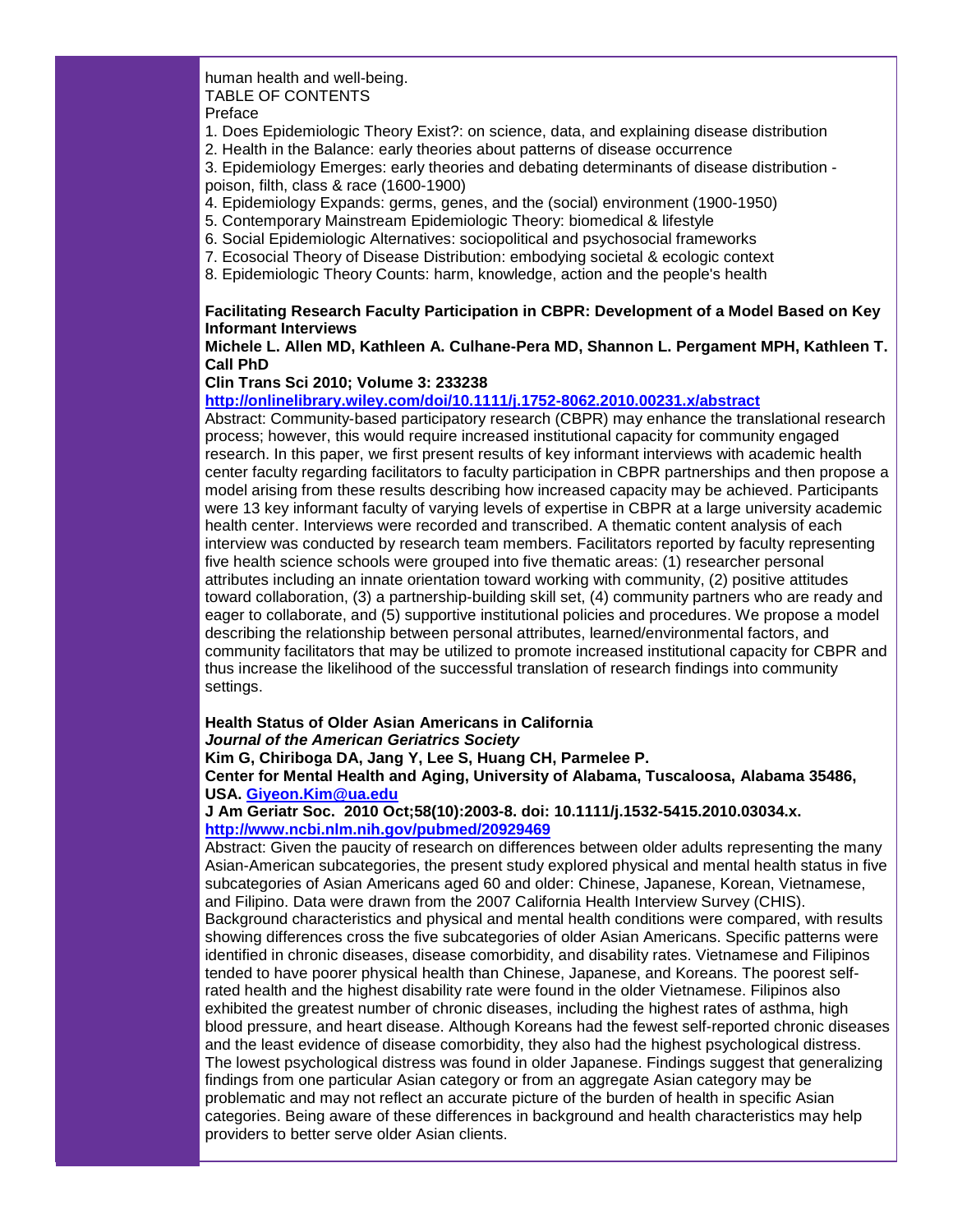**Participatory Partnerships for Social Action and Research Coedited by Lynn M. Harter, Jane Hamel-Lambert, and Judith Millesen For more information, visit: [http://bit.ly/cqnE4y](http://r20.rs6.net/tn.jsp?llr=5gytkqcab&et=1104038057191&s=1&e=0017q8tSuYwGc_BLlCw1LwovXBYsQ5koAOZVemzbz_ZdToECGr5YkQaToyRKvvCR2Mpad3HzZBh6_KmR3fjXV4WNlz-6DBubfmlBVjQaPckwbk=)**

Supported by: The Faculty for the Engaged Campus (FEC), a national initiative of Community-Campus Partnerships for Health (CCPH), the University of Minnesota, and the University of North Carolina at Chapel Hill

Academic institutions are often disconnected from broader communities in spite of their reliance on social resources and subsidies for their existence. Numerous organizations, including the Carnegie and Kellogg Foundations, have challenged academics to partner with community members to respond more adequately to social issues. Participatory Partnerships for Social Action and Research offers highly reflexive accounts from faculty, administrators, students, and community members about the experience of engaged scholarships' promise, politics, and thorny mesh of dilemmas. Participatory Partnerships for Social Action and Research addresses contemporary issues such as environmental degradation, discrimination of gay and lesbian youth, disability rights, pediatric cancer care, HIV and AIDS, poverty and homelessness, suicide, the needs of at-risk students, and the organizing of early childhood mental health care. Participatory Partnerships for Social Action and Research:

\* features diverse research designs - including experiments, ethnographies, and video-diaries \* is organized into three general sections, each with an introduction and commentaries written by accomplished scholars

\* is suitable for undergraduate/graduate courses on participatory research methods, to enlarge preexisting research methods courses to include participatory approaches, and by learning communities offering professional development opportunities for faculty and community members

\* features a flexible format - each chapter can be read independently

Table of Contents:

**Introductory** 

Remarks By Lynn M. Harter, Jane Hamel-Lambert, and Judith L. Millesen

SECTION I -- Participatory Research: The Intermingling of Inquiry and Practice (Introductory remarks by Judith L. Millesen)

Chapter 1 The Phillips Neighborhood Healthy Housing Collaborative: Forging a Path of Mutual Benefit, Social Change, and Transformation By Cathy Jordan and Susan Gust

Chapter 2 Challenges of Using Community-Based Participatory Research to Research and Solve Environmental Health Problems By Christina Hemphill Fuller, Ellin Reisner, Don Meglio, and Doug **Brugge** 

Chapter 3 Finding Common Ground: University Research Guided by Community Needs for Elementary School-Aged Youth By Julie Sarno Owens, Nina Andrews, James Collins, Jacqueline C. Griffeth, and Margaret A. Mahoney

Chapter 4 Creating Expressive and Vocational Opportunities for Individuals Marked as (Dis)abled By Lynn M. Harter, Patty Mitchell, Stephanie Norander, Mark Leeman, and Margaret M. Quinlan Chapter 5 Moving Between Inquiry and Action in Partnership Development and Participatory Research: Reflections on Pace and Power By Jane Hamel-Lambert, Sherry Shamblin, John Borchard, and Margaret Hutzel

Chapter 6 A Community-Based Participatory Approach to Increase Mental Health Among Individuals Living with HIV/AIDS By Tania B. Basta, Michael Reece, Enbal Shachman, and Gwen **Davies** 

Commentary: Naming and Claiming Community-Based Participatory Research: What Is It and How Do We Know?

By Marlynn L. May

SECTION II -- Knowing Differently: Aesthetic, Narrative, and Spiritual Frames (Introductory remarks by Lindsey M. Rose and Lynn M. Harter)

Chapter 7 Adopting Narrative Sensibilities in the Service of Advancing Community-Based Participatory Research By Lynn Harter, Anne Gerbensky-Kerber, and Spencer Patterson Chapter 8 Youth-Led Participatory Action Research: Fostering Effective Youth-Adult Partnerships By Laura J. Wernick, Michael R. Woodford, and Yoni (Jonathan) Siden

Chapter 9 Repositioning Subjects as Partners Through Video Diaries By Lynn Harter and Casey Hayward

Chapter 10 GOOD JOB: Narrative Bridges to Employment Success for Homeless Workers and Their Bosses By Mark Leeman and Keith Wasserman

Chapter 11 What I Learned by Going to Church in Detroit: A Reflective Essay By Angela D. Dillard Chapter 12 Faith Meets Scientific Inquiry: Partnering with Churches for Community-Based Participatory Research By Doug Shamblin and Sherry Shamblin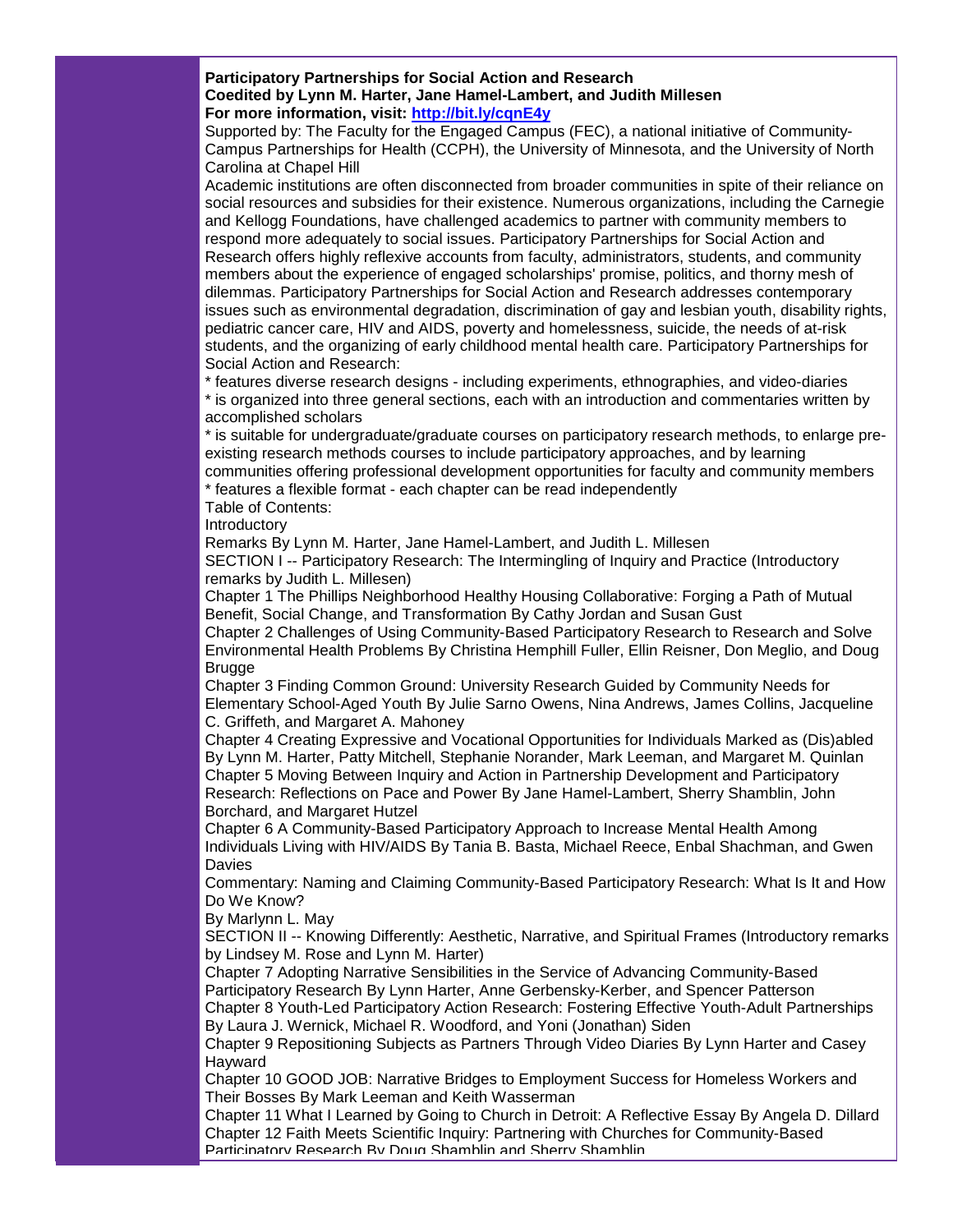Commentary: The Call to Illuminate Participatory Experiences via Spiritual, Aesthetic, and Narratives Lenses By Patrice M. Buzzanell

SECTION III -- Achieving Potential in Participatory Partnerships (Introductory remarks by Jane Hamel-Lambert)

Chapter 13 Community-Engaged Scholarship Through Mutually Transformative Partnerships By Jessica Katz Jameson, Patty H. Clayton, and Audrey J. Jaeger

Chapter 14 Community-Based Participatory Research and the Transformation of Community Organizations Research Capacities: A Case Study By Marlynn L. May, Karen Jaynes Williams, and Elizabeth J. Peranteau

Chapter 15 Doing Community-Based Partnership Research in Online Communities By Michelle Calka and Laura W. Black

Chapter 16 Interprofessional Scholarship, Service and Education: A Sustainable Model for Scholarship of Engagement By Caroline Goulet, Joy Doll, Teresa M. Cochran, Gail M. Jensen, and Charlotte B. Royeen

Chapter 17 Strategies for Learning Participation in Community-Based Participatory Research Challenges: Prepare, Predict, Preempt, and Prevent Common Challenges While Ensuring Successful Participation By Syed M. Ahmed, Melissa DeNomie, Staci Young, and Cheryl A. Maurana

Chapter 18 Perspectives on Partnership Evolution: From Passionate People to Committed Organizations By George Hess, Gary Blank, Patti Clayton, John Connors, Kaytee Holcombe, Jamie Ramsey, Kathryn Reis, Chris Snow, Toddi Steelman, and Jacquelyn Wallace

Commentary: The Philosophy of Co-: Acting With to Maximize Potential in Participatory Partnerships By Erika L. Kirby

SECTION IV -- Conclusion: Reflections on Participatory Journeys

Chapter 19 The Fragile Boundaries Between Empowerment and Exploitation:

Reflections on our Journeys as Feminist Participatory Researchers By Margaret M. Manoogian, Joan A. Jurich, and Leslie N. Richards

Chapter 20 A Community-Based Participatory Research Relationship Journey By Karen L. Slovak and Steve C. Carrel

Chapter 21 Participatory Partnerships in Rural Nebraska: Finding Mutual Benefit for Communities and Scholarship By James L. Leighter

Open-ending: A Letter to Readers

By Lynn M. Harter, Jane Hamel-Lambert, and Judith L. Millesen

The book was supported in part by Faculty for the Engaged Campus (FEC), a national initiative of Community-Campus Partnerships for Health (CCPH) in partnership with the University of Minnesota and the University of North Carolina at Chapel Hill that aims to strengthen communityengaged career paths in the academy by developing innovative competency-based models of faculty development, facilitating peer review and dissemination of products of community-engaged scholarship, and supporting community-engaged faculty through the promotion and tenure process. FEC is funded by a comprehensive program grant from the Fund for the Improvement of Postsecondary Education (FIPSE) in the U.S. Department of Education. Learn more at [http://bit.ly/b6qUsd.](http://r20.rs6.net/tn.jsp?llr=5gytkqcab&et=1104038057191&s=1&e=0017q8tSuYwGc8QAmAJkdaOWOLgyHQq0KcL9Er1iQfdiiPG_YrwyvfEq7ccL_BbZhTzRllDZ8ourq6rtCtUeo_bHcMaFDtjNmNpkvLl-yKo5IA=)

## **Putting Women's Health Care Disparities On The Map: Examining Racial and Ethnic Disparities at the State Level**

#### **Kaiser Family Foundation Report**

This Kaiser Family Foundation report documents the persistence of disparities between white women and women of color across the country. It provides a rare and comprehensive state-level look at disparities among women of different races and ethnicities on a broad range of indicators of health and well-being, including rates of diseases such as diabetes, heart disease, AIDS and cancer, and access to health insurance and health screenings. This Kaiser Family Foundation report documents the persistence of disparities between white women and women of color across the country. It provides a rare and comprehensive state-level look at disparities among women of different races and ethnicities on a broad range of indicators of health and well-being, including rates of diseases such as diabetes, heart disease, AIDS and cancer, and access to health insurance and health screenings.

[Full Report](http://r20.rs6.net/tn.jsp?llr=5gytkqcab&et=1104038057191&s=1&e=0017q8tSuYwGc9YwO_4Z4nUwUsp58h8_nZIXBPy3bnlOPkoRi6wZ-o9hb2pLwuRC-W9gZuON4ePCKaXu5y2_wsGmNL5hSIcw7qtDegvU67szCivTbIEjCtvidY2BYwWgwLsq_FEHgsAo57fg_JFJzXRAg==) (.pdf) [Executive Summary](http://r20.rs6.net/tn.jsp?llr=5gytkqcab&et=1104038057191&s=1&e=0017q8tSuYwGc_otgy--nkKv3kcsLcrzk6L1ZKIo7ddjdD1ESJAhpIfDzLvTQ95Y4aMBIuol1RP-Sbs73afQISaRrAaigiXGSdF9_EzfmDLps-2B4By2HEF6Dkb0DR55vKyis9k6onztQbxDsrCkw9dQA==) (.pdf) [Introduction and Methods](http://r20.rs6.net/tn.jsp?llr=5gytkqcab&et=1104038057191&s=1&e=0017q8tSuYwGc_TGkvJJPUZOyXydvPcOYKos-1Aa6cXVMSmNgzufBLV16zeR79IX67DU5kC-Wma-Qnh1NNJ3zxFes8o8SM3naMeJaDEzvSb8DTnucsrYqzraJsILyyGE5q7e2oPMAMM49zD74au81kUIUzmFoECebEIRRvxY2T81PE=) (.pdf) [Health Status](http://r20.rs6.net/tn.jsp?llr=5gytkqcab&et=1104038057191&s=1&e=0017q8tSuYwGc9VSXV6KzJGDtNHfj5iD-IKJMbvkSaSyWvDQVESXu-iSUbEO-RObSuJKd1MRewlf3T3svhGF8Aap-ymrBy3NbZyRVA96MgCeC9dBlazeDRutLNOyHGY5pY6e-Xht7loOV1M4S6P-kZL4ZSVBHY_PMEY1m3InED-fBU=) (.pdf) [Access and Utilization](http://r20.rs6.net/tn.jsp?llr=5gytkqcab&et=1104038057191&s=1&e=0017q8tSuYwGc8GDWz4tV9oWqiRGdDkLaWyB2NYruth_G25zmkOd1KO_6vs7TJ21kaJm5__F66TZiOO4WYAGP4P-rBMblrcCWgJ449LXbIcdWLEJp19pBujAZyzH0kP0y832gaqFZoWoT3Pecv9KTJ-B2xy2HMgpJhPpjeOMqJbbpIk3xIQm2XIQQ==) (.pdf)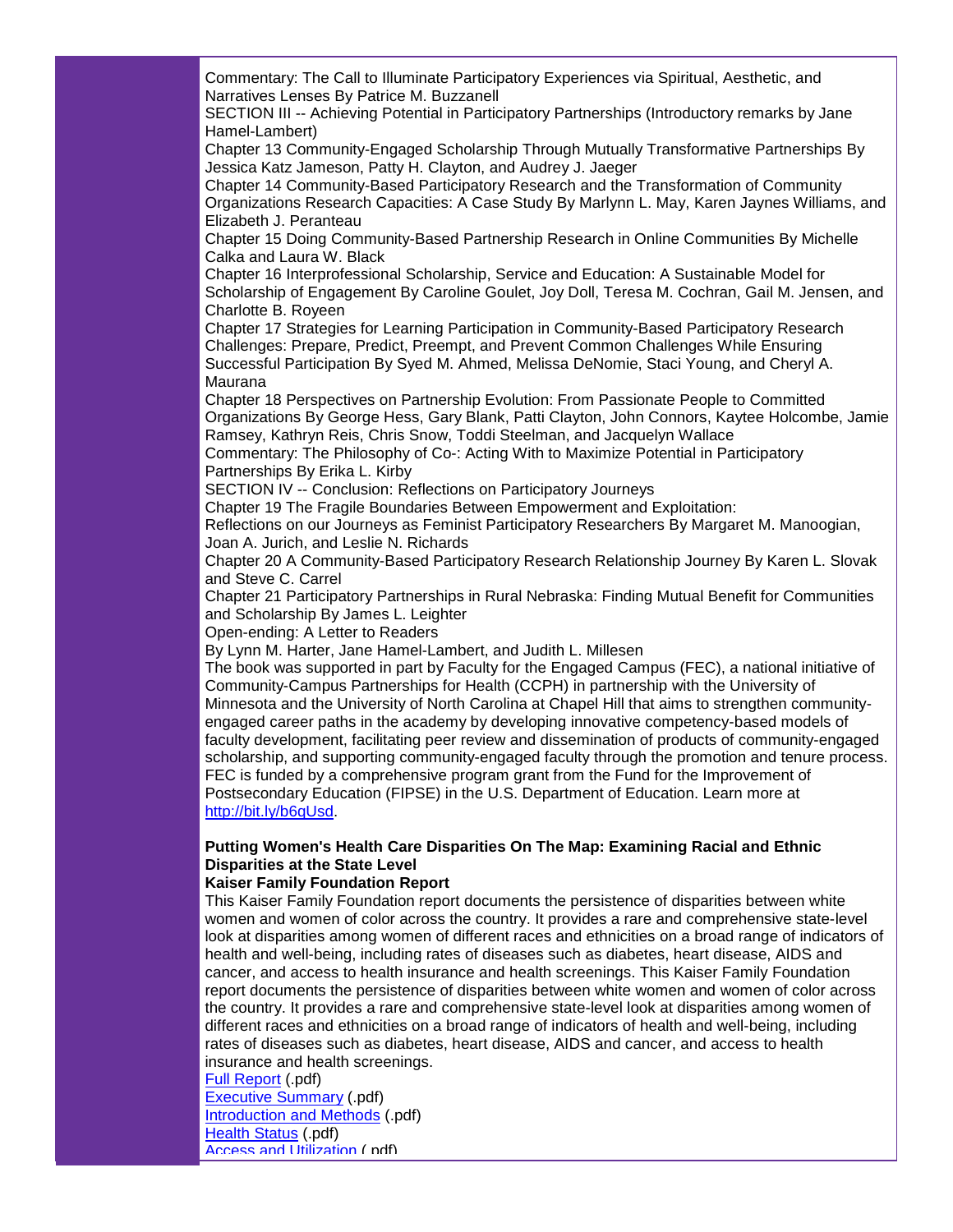[Social Determinants](http://r20.rs6.net/tn.jsp?llr=5gytkqcab&et=1104038057191&s=1&e=0017q8tSuYwGc871KIraqNNeaQPGsjZqojqbgDzKF9PbSt2_vFC6fbyvP3jYwDy_-pdjp2HOausjQZOhvS7iUnVMJyPpSiQvH2biVvUpqQLpqdt0hE8Pq3fK0VH_EtOcoyQZzZmq-nL2L3qKpRN3oxAj9c_ShRfNBvpbP79GC4rqto=) (.pdf) [Health Care Payments and Workforce](http://r20.rs6.net/tn.jsp?llr=5gytkqcab&et=1104038057191&s=1&e=0017q8tSuYwGc89vZG-qIoTV8TqogXdPE4_ezFhsLT6xccNmY6f5zs9RzUUhmYxQM9lgZsvbnJT0jpluJkGPjKD220RULvJ3Xjvg0-D5pG9STUbh9qXtTunFrQ74_bSYx0drPmIJfeWitSOCS25PyCfyRTBJ_7fXfEWHQkJyi1uEVb1B1u1TZBKLw==) (.pdf) [Conclusion](http://r20.rs6.net/tn.jsp?llr=5gytkqcab&et=1104038057191&s=1&e=0017q8tSuYwGc-YerNgo6lAcSe90U_EEZKPp-iFPhYF0gpXQy0-hCUFYwt8f543ePLVFTFSLbwuSkcir_UvVqE4Asava4d39tRDyZX1q4-dOea3l92bOFC02x3GQQ2l7Zim6fL1YrtBna1nJyEWYp4zl2-BM31JqwcH) (.pdf)

**Using Photovoice to Understand Cardiovascular Health Awareness in Asian Elders Annette L. Fitzpatrick, Lesley E. Steinman, Shin-Ping Tu, Kiet A. Ly, Thanh G. N. Ton, Mei-Po Yip, and Mo-Kyung Sin Health Promot Pract published 5 November 2010, 10.1177/1524839910364381 [http://hpp.sagepub.com/cgi/content/abstract/1524839910364381v1?papetoc](http://r20.rs6.net/tn.jsp?llr=5gytkqcab&et=1104038057191&s=1&e=0017q8tSuYwGc_wjNFBGa7TWAz9aH0FPnyze4lg43ESdXGUV-8KuN7TYe461qWecJ3bNS4KNtr4cV39Dy3qzFPPuJ-1BJ0vVgWFx_wyQbYiL1v0sQ_AwUucm5cH485wh0U0X9fvV-_wq9MuL_z2X583d1uwrmXU6MWauIRadsjOcF5vivfVfwnVdQ==)**

Abstract: Photovoice, a qualitative methodology using photography by study participants, is an ideal tool for collecting information on awareness of cardiovascular health from the perspective of persons of different cultural backgrounds and English-speaking abilities who are often subject to health disparities. Participants of Chinese, Vietnamese, and Korean ethnicity were provided disposable cameras to photograph their perceptions of scenes promoting or acting as barriers to cardiovascular health. After the pictures were developed, they returned for a discussion in their native languages to contextualize the stories told in their photographs. Group facilitators spoke the respective native languages and transcribed sessions into English. Twenty-three adults participated (7 to 9 persons per ethnicity), ranging in age from 50 to 88 (mean 71.6) years; 48% were women. The photographs stimulated conversations of knowledge, beliefs, and concerns regarding heart disease and stroke. Issues surrounding food and exercise were most dominant across ethnic groups, focusing on fat and salt intake and the need to remain active. Cultural beliefs and issues of emotional health, including stress and loneliness related to living in a new country, were also depicted. Photovoice provided insight into perceptions of cardiovascular health that is vital for developing health promotion and education interventions in limited English-speaking communities.

#### **Websites**

#### **Healthy People 2020 Launched on December 2, 2010**

The following websites are useful to see how issues of "social determinants of health" and "health disparities" are addressed:

social determinants of health:

[http://healthypeople.gov/2020/topicsobjectives2020/overview.aspx?topicid=39](http://r20.rs6.net/tn.jsp?llr=5gytkqcab&et=1104038057191&s=1&e=0017q8tSuYwGc-ePmhR-6lFCplrPGENRcX7WHetHQ_7v-9bLIQM3k4ZCKQnEdQ6C1p6Mv8h-XaVv10WGRXvqY0xF7BVUi1ENlnykncJ3zMNPfQo24Evi2xsb5on4mkF-FKJ4fJQn1-A4-WVJYg7VcT6BlIWrvwxx9i3_D8w3c7PRvrH-oXzKz5C1NyQKvGW3rJa) determinants of health: [http://healthypeople.gov/2020/about/DOHAbout.aspx](http://r20.rs6.net/tn.jsp?llr=5gytkqcab&et=1104038057191&s=1&e=0017q8tSuYwGc_a062GnXHAGv8dIqrjgfV96DSVWH8-ngUy9R5k5Jzx3v2pS5A5CXHPS4F6lKmI10xyKwTQLX9Vv-bckpPHu6t1hEOrWGIdKgIYXrUK5LXK176nSiTU-YWbDvaC_Jacm0V1GsxhW9BtWw==) health disparities: [http://healthypeople.gov/2020/about/DisparitiesAbout.aspx](http://r20.rs6.net/tn.jsp?llr=5gytkqcab&et=1104038057191&s=1&e=0017q8tSuYwGc_6t6BTMLd9dRpZGDjJeY8v38Dkq4-JI5YlMNe83u86NRA8BzegHz6DbOgo9olcOQ2g7ULwvd7QIzKDp-A-_0CanZNjysYvr8FchLGN9cFP3alEG4-z7FXWSsgUXONHCVOVjwmNnM3PkH9B20xDPo5Q) environmental health:

[http://healthypeople.gov/2020/topicsobjectives2020/overview.aspx?topicid=12](http://r20.rs6.net/tn.jsp?llr=5gytkqcab&et=1104038057191&s=1&e=0017q8tSuYwGc9vqmz7DwKx8uoTmMM0HMs3VODeCNuKxgy8zyp7BSiWmx32jFgacR4T5OUK4LoAJ0Gs4xtquw-0497cVslEp6rFZoOb2sgZA2aPNmGz2uXCeMyGAu-ebiZkJxf4OEG66NphBpj14NjxppxmuFHXWDasoY4gMZ1m9hzMSJ4hGsVQeaoPnyBlb9P_) lesbian, gay , bisexual, and transgender health:

[http://healthypeople.gov/2020/topicsobjectives2020/overview.aspx?topicid=25](http://r20.rs6.net/tn.jsp?llr=5gytkqcab&et=1104038057191&s=1&e=0017q8tSuYwGc-izVP0TSAI4hrCWoyfKjZYFlRqGS4RWIEGPhM-xnxzzGzRZ7EtX4PivXQvzWbELLCYkD3B4qZCfExsbhvQKYOfxMO9faucx50_l_pFlXD1DX-EitBmvVeo3iaA8JEabI7BocRbVDsonLDbWaMTg8hCo11FV_MdsZRdYkKtvuc4_UNvRhg86BrG) occupational health: [http://healthypeople.gov/2020/topicsobjectives2020/overview.aspx?topicid=30](http://r20.rs6.net/tn.jsp?llr=5gytkqcab&et=1104038057191&s=1&e=0017q8tSuYwGc8ITM27fzyKnVyfrazmQsXn__NmIWeHVStHOztWLbrgJzKVcdrvL1ULTe0SVvg8CdFglpPa_oX7bx_yaCrr1lVolkHLtYMTbq3lNOkMAslA9igHR6R-Vulztz4FQgiYWsjqFwRRhVO3RHbnj0uYJWkLtIABZ5u-0FCrZ_Oml44ysO6m4DWh7Bqq)

## **Now Online! Journal of Higher Education Outreach & Engagement (OJHEOE)**

The mission of the JHEOE is to serve as the premier peer-reviewed, interdisciplinary journal to advance theory and practice related to all forms of outreach and engagement between higher education institutions and communities. This includes highlighting innovative endeavors; critically examining emerging issues, trends, challenges, and opportunities; and reporting on studies of impact in the areas of public service, outreach, engagement, extension, engaged research, community-based research, community-based participatory research, action research, public scholarship, service-learning, and community service. The JHEOE invites manuscripts in four categories of exploration:

\* Research Articles on studies of the impact university-community endeavors have on participating community, faculty, students, or staff members (Associate Editor KerryAnn O'Meara, University of Maryland);

\* Practice Stories from the Field evaluating and analyzing practitioner experience (Associate Editor Scott Peters, Cornell University);

\* Reflective Essays on current and emerging trends, perspectives, issues, and challenges (Associate Editor Hi Fitzgerald, Michigan State University); and

\* Book Reviews on recently published works addressing community-higher education engagement and the practice of public scholarship (Associate Editor Ted Alter, The Pennsylvania State University).

The Guiding Principles for the JHEOE include high expectations for rigorous scholarship and clarity of presentation. Visit JHEOE at [http://bit.ly/aAZuc1](http://r20.rs6.net/tn.jsp?llr=5gytkqcab&et=1104038057191&s=1&e=0017q8tSuYwGc-Q4E8R0xk_vhZl_fN_mqTiCzCUcbK8nADsgGLDenz_dTbCYzZ1kiiHH-6raBLEPtXeDlAn3TYhT_EMBqucMGW2taULMloxqWU=)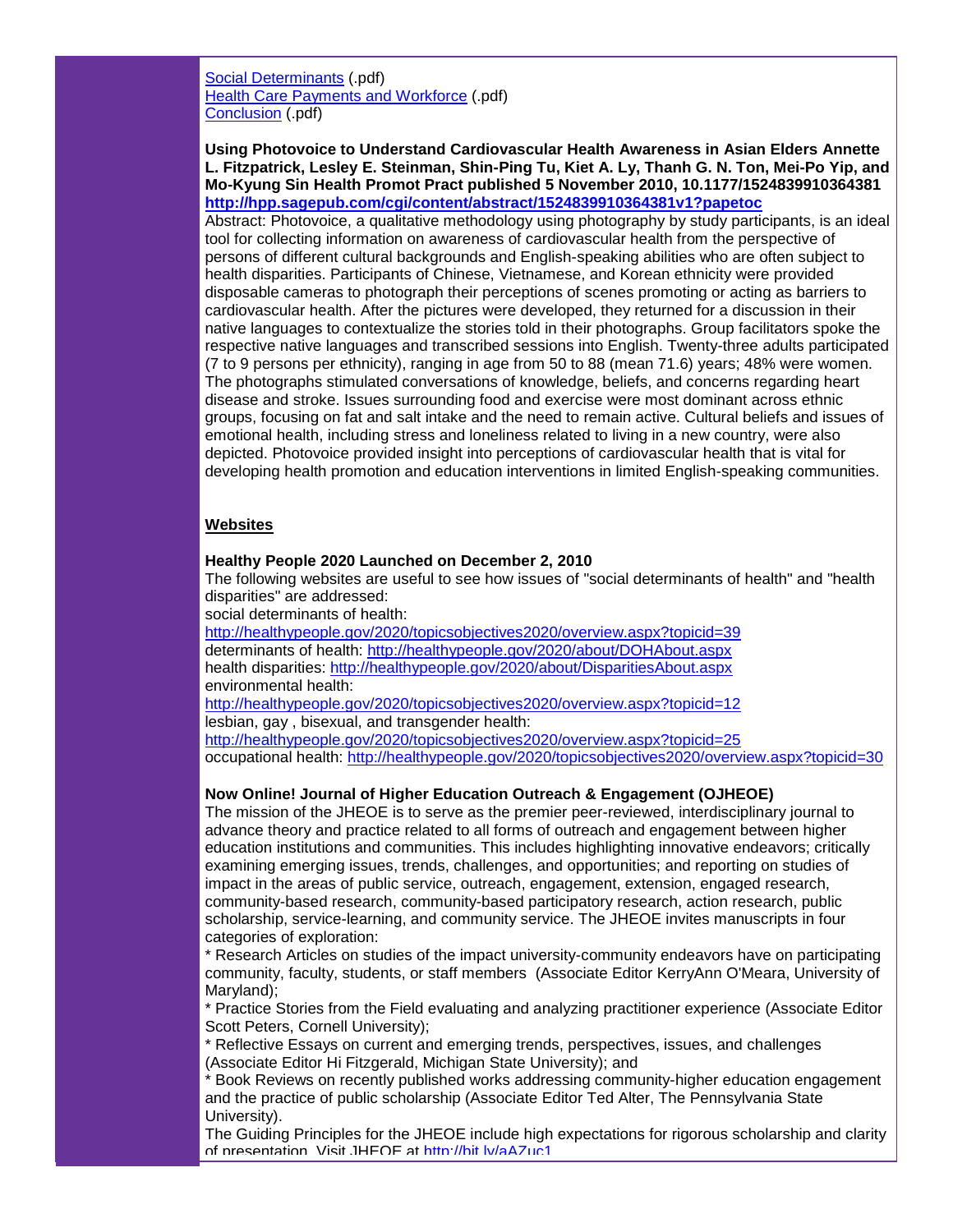#### **Others**

#### **Disparities Solutions Center**

#### **Presentation: Racial and Ethnic Disparities and Dysfunction in Health and Health Care: Historical and Contemporary Issues**

**[http://www2.massgeneral.org/disparitiessolutions/events\\_archive.html#1052010](http://r20.rs6.net/tn.jsp?llr=5gytkqcab&et=1104038057191&s=1&e=0017q8tSuYwGc_ieujqixnAOiKBsxusL0Ebxju7Gz04GUlM2aUnAXD8i2mcYElD7RDQphmACNX7MQ9XFKk4pDuV6gb2SYapM-RJUhT8vsVBoR51EsmLlwCeg8EiFahTNDp1qbtuwIwXvLgjATfuBz8chqRVaxcMjX3m9q_5W5GVQq6jKMw_OdxW4A==)** The Disparities Solutions Center created a presentation called [Racial and Ethnic Disparities and](http://r20.rs6.net/tn.jsp?llr=5gytkqcab&et=1104038057191&s=1&e=0017q8tSuYwGc_ieujqixnAOiKBsxusL0Ebxju7Gz04GUlM2aUnAXD8i2mcYElD7RDQphmACNX7MQ9XFKk4pDuV6gb2SYapM-RJUhT8vsVBoR51EsmLlwCeg8EiFahTNDp1qbtuwIwXvLgjATfuBz8chqRVaxcMjX3m9q_5W5GVQq6jKMw_OdxW4A==)  [Dysfunction in Health and Health Care: Historical and Contemporary Issues,](http://r20.rs6.net/tn.jsp?llr=5gytkqcab&et=1104038057191&s=1&e=0017q8tSuYwGc_ieujqixnAOiKBsxusL0Ebxju7Gz04GUlM2aUnAXD8i2mcYElD7RDQphmACNX7MQ9XFKk4pDuV6gb2SYapM-RJUhT8vsVBoR51EsmLlwCeg8EiFahTNDp1qbtuwIwXvLgjATfuBz8chqRVaxcMjX3m9q_5W5GVQq6jKMw_OdxW4A==) which explores how racial and ethnic disparities originated and evolved over time. It discusses how health care financing, medical and social culture, health system operations, and root causes play a role in the existence and persistence of racial and ethnic disparities.

#### **Healthy People 2020 Launched News Release [http://bit.ly/gv3fwZ](http://r20.rs6.net/tn.jsp?llr=5gytkqcab&et=1104038057191&s=1&e=0017q8tSuYwGc-pqbHHsi82dkF2nxG6xc4QG7vbGCIIGGoGfjL6ssXtP-GaJMQu55yFKMYt5oJezAHOa0WyTPiU6Rg5gwwKY-hI4betcVqMP6I=)**

The U.S. Department of Health and Human Services today unveiled Healthy People 2020, the nation's new 10-year goals and objectives for health promotion and disease prevention, and myHealthyPeople, a new challenge for technology application developers. For the past 30 years, Healthy People has been committed to improving the quality of our Nations health by producing a framework for public health prevention priorities and actions. The launch of Healthy People 2020 comes at a critical time, said HHS Secretary Kathleen Sebelius. Our challenge and opportunity is to avoid preventable diseases from occurring in the first place. Chronic diseases, such as heart disease, cancer and diabetes, are responsible for seven out of every 10 deaths among Americans each year and account for 75 percent of the nation's health spending. Many of the risk factors that contribute to the development of these diseases are preventable. Too many people are not reaching their full potential for health because of preventable conditions, said Assistant Secretary for Health Howard K. Koh, M.D., M.P.H. Healthy People is the nation's roadmap and compass for better health, providing our society a vision for improving both the quantity and quality of life for all Americans. The Healthy People initiative is grounded in the principle that setting national objectives and monitoring progress can motivate action, and indeed, in just the last decade, preliminary analyses indicate that the country has either progressed toward or met 71 percent of its Healthy People targets. Healthy People 2020 is the product of an extensive stakeholder feedback process that is unparalleled in government and health. It integrates input from public health and prevention experts, a wide range of federal, state and local government officials, a consortium of more than 2,000 organizations, and perhaps most importantly, the public. More than 8,000 comments were considered in drafting a comprehensive set of Healthy People 2020 objectives. Based on this input, a number of new topic areas are included in the new initiative, including:

- \* Adolescent Health
- \* Blood Disorders and Blood Safety
- \* Dementias, including Alzheimers Disease
- \* Early and Middle Childhood
- \* Genomics
- \* Global Health
- \* Health-Related Quality of Life and Well-Being
- \* Healthcare-Associated Infections
- \* Lesbian, Gay, Bisexual and Transgender Health
- \* Older Adults
- \* Preparedness
- \* Sleep Health
- \* Social Determinants of Health

Healthy People is also issuing a special challenge to encourage developers to create easy-to-use applications for professionals who are working with the new national health objectives and stateand community-level health data.This milestone in disease prevention and health promotion creates an opportunity to leverage information technology to make Healthy People come alive for all Americans in their communities and workplaces, said Chief Technology Officer Todd Park. The myHealthyPeople apps challenge will help spur innovative approaches to helping communities track their progress using Healthy People objectives and targets as well as develop an agenda for health improvement. HHS is also launching a newly redesigned Healthy People Web site that allows users to tailor information to their needs and explore evidence-based resources for implementation. The Web site is located at: [www.healthypeople.gov.](http://r20.rs6.net/tn.jsp?llr=5gytkqcab&et=1104038057191&s=1&e=0017q8tSuYwGc_7VT_8H1ZGsEsIOJPieFyBXR6sgb-fbL8H4nSv_d4HnDyevASsFsHJmrBjqbgswQvQB2pcbJc9LSASqQiKcCNGwxxkSi0taHwiM9_1H99wdg==) For more information about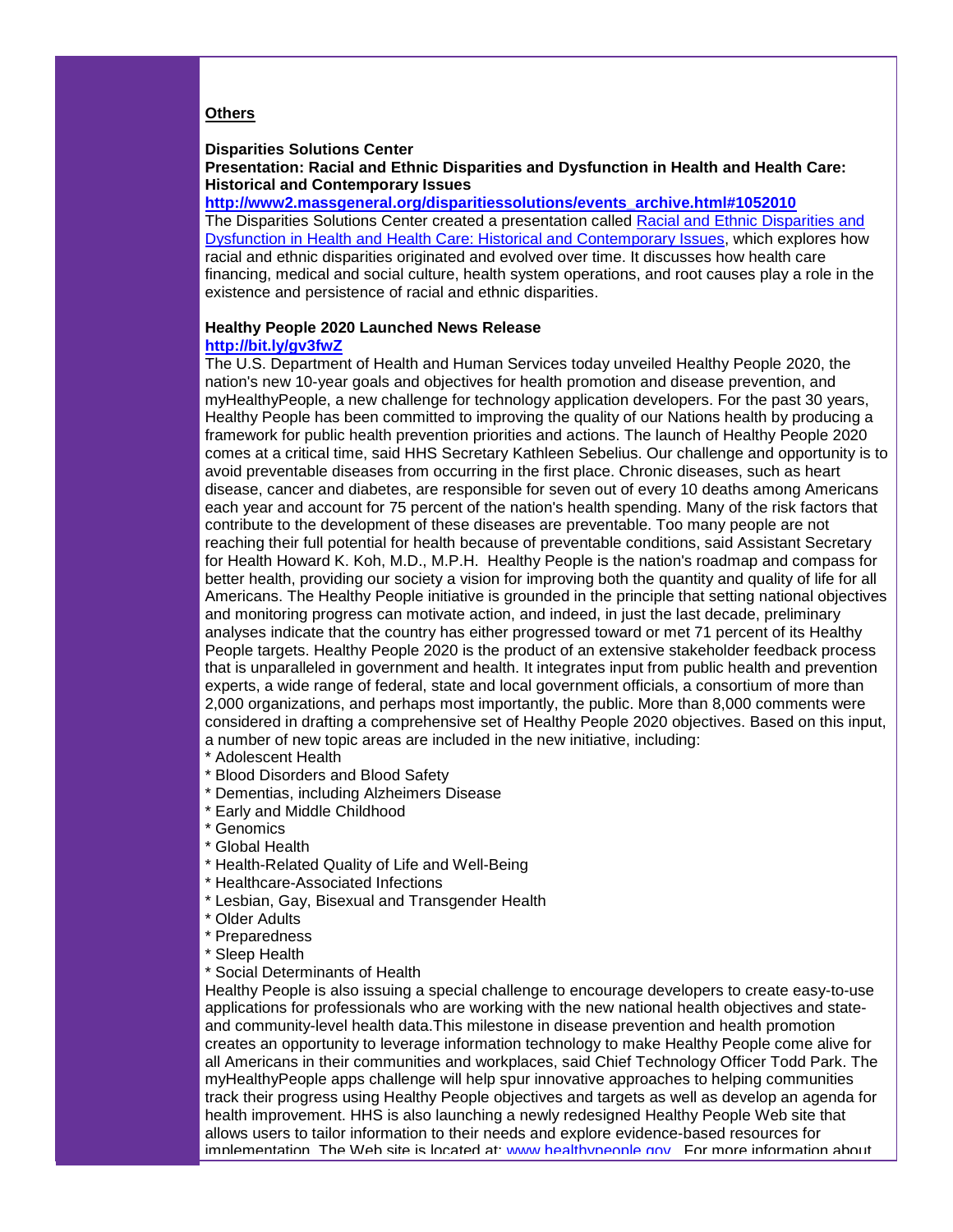myHealthyPeople, go to [www.challenge.gov/.](http://r20.rs6.net/tn.jsp?llr=5gytkqcab&et=1104038057191&s=1&e=0017q8tSuYwGc_N_7oY8x0L1djiywe9maCvU3LXYlGEY-VGQUCL1vkkyqYjIRs9cH-27zZasL17QClaXFcLFusd9E7151_VZier_i-ohKFCnICYndzH0kVPMw==)

#### **National Health Law Program**

#### **Webinar: PPACA and Addressing Disparities**

**[http://www.healthlaw.org/index.php?option=com\\_content&view=article&id=500%3Ahealth](http://r20.rs6.net/tn.jsp?llr=5gytkqcab&et=1104038057191&s=1&e=0017q8tSuYwGc-wQGD0Izmgk-sp_STpKtJ5rcsMmSAktYqpgzuyOsVoHVH0REj3L_zA8t7mwiVE2a-E1gP4U9GInGgeSPiyndfyjQ3jOvMlfAKQXt5LJW1BmWOPKq-erdHnY-r9Knt_rnfPjI-Xxi_5APNiThSsxoxI8yFX6WpwpRmlp87pGzh56fCopCeFiaQt_YdZLJj6VTRub681NNX0Ik21ze-_ZcNPDQXqUrWdDxH3l0NcOsS3-mFJ-GYwGfhjgPqW9xf00JU=)[reform-webinars&catid=51&Itemid=212](http://r20.rs6.net/tn.jsp?llr=5gytkqcab&et=1104038057191&s=1&e=0017q8tSuYwGc-wQGD0Izmgk-sp_STpKtJ5rcsMmSAktYqpgzuyOsVoHVH0REj3L_zA8t7mwiVE2a-E1gP4U9GInGgeSPiyndfyjQ3jOvMlfAKQXt5LJW1BmWOPKq-erdHnY-r9Knt_rnfPjI-Xxi_5APNiThSsxoxI8yFX6WpwpRmlp87pGzh56fCopCeFiaQt_YdZLJj6VTRub681NNX0Ik21ze-_ZcNPDQXqUrWdDxH3l0NcOsS3-mFJ-GYwGfhjgPqW9xf00JU=)**

The National Health Law Program hosted a webinar titled [PPACA and Addressing Disparities,](http://r20.rs6.net/tn.jsp?llr=5gytkqcab&et=1104038057191&s=1&e=0017q8tSuYwGc-wQGD0Izmgk-sp_STpKtJ5rcsMmSAktYqpgzuyOsVoHVH0REj3L_zA8t7mwiVE2a-E1gP4U9GInGgeSPiyndfyjQ3jOvMlfAKQXt5LJW1BmWOPKq-erdHnY-r9Knt_rnfPjI-Xxi_5APNiThSsxoxI8yFX6WpwpRmlp87pGzh56fCopCeFiaQt_YdZLJj6VTRub681NNX0Ik21ze-_ZcNPDQXqUrWdDxH3l0NcOsS3-mFJ-GYwGfhjgPqW9xf00JU=) which describes how the Affordable Care Act lays a foundation for eliminating health disparities. The presentation begins with a discussion of the nondiscrimination provisions and goes on to discuss the Medicaid expansion, language access, data collection, and the prevention fund.

#### **National Mental Health Development Unit**

**Mental Well-being Impact Assessment Toolkit, New Edition**

**[http://www.nmhdu.org.uk/news/new-edition-of-the-mental-wellbeing-impact-assessment](http://r20.rs6.net/tn.jsp?llr=5gytkqcab&et=1104038057191&s=1&e=0017q8tSuYwGc9qlfuxqGDrtWjSM2zRSwN0mXk_mvoyo1lg192UvUg9EZ1_URI2EJQhNUcTsI_iUEmLBaZgp2qOAJb0va6DQ8Jfyy4cqyUXPren-t7HoERfpEVz20J8OVHDlQwv4K0Kk3hMvc3o0rWrOjblImAdGMhoLMvqLmuvwNDOFqKZm8RyeycZeOkM5Ga3WlkgpYrpVYc=)[toolkit/](http://r20.rs6.net/tn.jsp?llr=5gytkqcab&et=1104038057191&s=1&e=0017q8tSuYwGc9qlfuxqGDrtWjSM2zRSwN0mXk_mvoyo1lg192UvUg9EZ1_URI2EJQhNUcTsI_iUEmLBaZgp2qOAJb0va6DQ8Jfyy4cqyUXPren-t7HoERfpEVz20J8OVHDlQwv4K0Kk3hMvc3o0rWrOjblImAdGMhoLMvqLmuvwNDOFqKZm8RyeycZeOkM5Ga3WlkgpYrpVYc=)**

This new edition of the Mental Well-being Impact Assessment (MWIA) toolkit has been published by the National Mental Health Development Unit in partnership with the English National MWIA Collaborative.

\*Improving population mental health and well-being will be a key theme in the Government's forthcoming Mental Health Strategy and the Public Health White Paper. \*The toolkit helps support national, regional and local services and systems across health, local government, the voluntary, community and private sector to embed mental well-being into their work. This version builds on the earlier MWIA Toolkit published in 2007. As before, we have made it as practical as possible with full instructions and resources to be used and adapted for your requirements. The Toolkit is presented in downloadable sections. The main new additions are:

\* a significantly strengthened evidence base on the population characteristics, determinants and protective factors for mental wellbeing

\* a greater emphasis on social determinants of mental well-being such as socio-economic position, environment, transport, education, food, and the understanding of resilience, core economy, social iustice

and equity

\* a refined and more user-friendly process for undertaking a Mental Wellbeing Impact Assessment \* a revised section on measuring mental well-being with practical explanations of how to identify suitable indicators for your proposal

\* an improved set of resources including an extensive mental well-being bibliography. NMHDU is supporting the dissemination of the toolkit and adoption of best practice in MWIA through a national capacity building programme in 2010/11. Details of the programme can be found here

[http://www.nmhdu.org.uk/en/our-work/promoting-wellbeing-and-public-mental-health/](http://r20.rs6.net/tn.jsp?llr=5gytkqcab&et=1104038057191&s=1&e=0017q8tSuYwGc8v1aQheiUyPbFcUulBOQtBa9eaUv1YpmG_-LvZWQcDDWkDLg-DpuVjaH-I8H3kwERtCc8D-pxLGOzFuk5SW6qqH8oMbTLYi5DN9fFBTz1W301-tDcmUxRndpSo5GnUnDNGk5qCtW9-_cdMxQb6LozjiMaOHKQ9rDl14Qf1Iulw_C5rgotIf_pf) Mental Well-being Checklist -- Recently, NMHDU also launched a Mental Well-being Checklist which can be downloaded from here [http://www.nmhdu.org.uk/news/mental-wellbeing-checklist](http://r20.rs6.net/tn.jsp?llr=5gytkqcab&et=1104038057191&s=1&e=0017q8tSuYwGc-3WBDMGuZU_gNstAqMBG4mSnDLYPPuUKatgqZbYUuXJmi1w4D6lV_0hvmXBhl_jCyiqyPduWMOmiit4r0ebYMhIowhq7f_sxLVyfuZiIu6q7eLt4IKc5BPZZU7vXjoajdKWVDh8kLdHOnhaI71zCJUb11sGcj0J0SHuOytao6mcr8vqRS_pHSo)[available-to-download/oad/.](http://r20.rs6.net/tn.jsp?llr=5gytkqcab&et=1104038057191&s=1&e=0017q8tSuYwGc-3WBDMGuZU_gNstAqMBG4mSnDLYPPuUKatgqZbYUuXJmi1w4D6lV_0hvmXBhl_jCyiqyPduWMOmiit4r0ebYMhIowhq7f_sxLVyfuZiIu6q7eLt4IKc5BPZZU7vXjoajdKWVDh8kLdHOnhaI71zCJUb11sGcj0J0SHuOytao6mcr8vqRS_pHSo) This is a simple and easy to use guide that helps the reader become more familiar with the major influences on mental well-being and provides a quick reference source to help with local improvements and actions as part of local commissioning, development, review, delivery or evaluation

## **People's Policy Institute**

-The People's Policy Institute preparing CBPR partnerships to more effectively engage in policy work. [www.policypeople.org.](http://r20.rs6.net/tn.jsp?llr=5gytkqcab&et=1104038057191&s=1&e=0017q8tSuYwGc8UPd0RgYJ1cRp7D_2ScT9u5STqtUNo6rSjGT7C7-SrSc11Kkd_1gLeDkKKclicDSTDFMhNcvzs4VEENAs1y1wt1gKyDMrKTxNDK0tip038Vg==) You can sign up for their newsletter. They have two policy work intensives coming up in December and January, for more details click on the links below: - Thursday, December 9th and Friday December 10th, 2010 [http://policypeople.org/workshops/002](http://r20.rs6.net/tn.jsp?llr=5gytkqcab&et=1104038057191&s=1&e=0017q8tSuYwGc9jBKMb5Wf2tlemKD6nSSawGuIjbtwp783E2ao9KTYCgeedLsR4EAXR_aOUkD83azLO1JsF6LGh3XfnV3Tx0yEsAutgffrsqD6POS841pYcMCoYVOXjfP_8uJ0w_4N1tACxT8ZT-Amde04sG3pgeBGv) [policy-intensive/](http://r20.rs6.net/tn.jsp?llr=5gytkqcab&et=1104038057191&s=1&e=0017q8tSuYwGc9jBKMb5Wf2tlemKD6nSSawGuIjbtwp783E2ao9KTYCgeedLsR4EAXR_aOUkD83azLO1JsF6LGh3XfnV3Tx0yEsAutgffrsqD6POS841pYcMCoYVOXjfP_8uJ0w_4N1tACxT8ZT-Amde04sG3pgeBGv) Policy Work Intensive for Community-based Participatory Research (CBPR) **Practitioners** 

-Thursday, January 27th and Friday, January 28th, 2011

[http://policypeople.org/workshops/006-policy-intensive-ny/](http://r20.rs6.net/tn.jsp?llr=5gytkqcab&et=1104038057191&s=1&e=0017q8tSuYwGc8imGr7ovZnWpS4a909v_qibIF4P_x7S2gXA3P2CQHOJuewWK-fhdFChmTRKyKrZMkYJUTIrOdDNLA-QWUVf7ZOhXkJ-Z1OSvefgY9OixOgiXXC_KsgnqzEfmnuxL6UUok0R30Q3ewaDyijU5YJMT-9) Policy Work Intensive for New York-area ---Community-based Participatory Research (CBPR) Practitioners

-They have just launched an online space for practitioners to share strategies and insights, pool resources, and change policy through collaboration. To join the conversation, click the [http://policypeople.ning.com/](http://r20.rs6.net/tn.jsp?llr=5gytkqcab&et=1104038057191&s=1&e=0017q8tSuYwGc9g0519peWnXvnnuSg4gKKJ6XpAmvheTpwPnMAHrSJG2rmcLQYTOybF9Nul8m2ShhCHMAHV4he94OIIFhKTB7j7AmdBsuvspTAva59GyGTtVA==) CONNECT link at the [http://www.policypeople.org/](http://r20.rs6.net/tn.jsp?llr=5gytkqcab&et=1104038057191&s=1&e=0017q8tSuYwGc8UPd0RgYJ1cRp7D_2ScT9u5STqtUNo6rSjGT7C7-SrSc11Kkd_1gLeDkKKclicDSTDFMhNcvzs4VEENAs1y1wt1gKyDMrKTxNDK0tip038Vg==) People's Policy Institute. On the website you will find other food for thought in various formats (blog, twitter, publications) and more information about our clients, our mission, and our work.